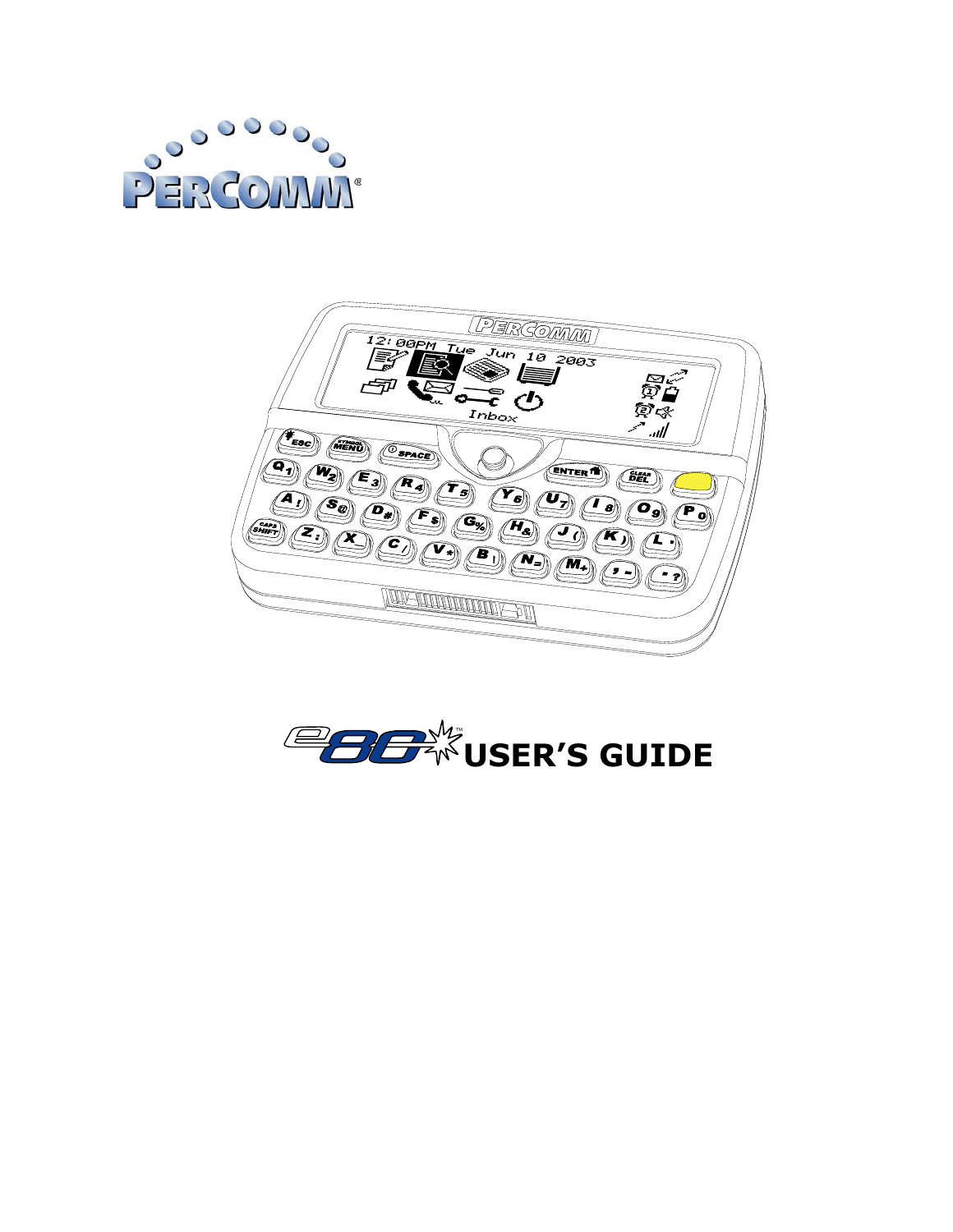,<br>*User's Guide* 

© Copyright 2003 PerComm, Inc. All rights reserved.

Manual Part Number: 9626-01001-01

Sept 23, 2003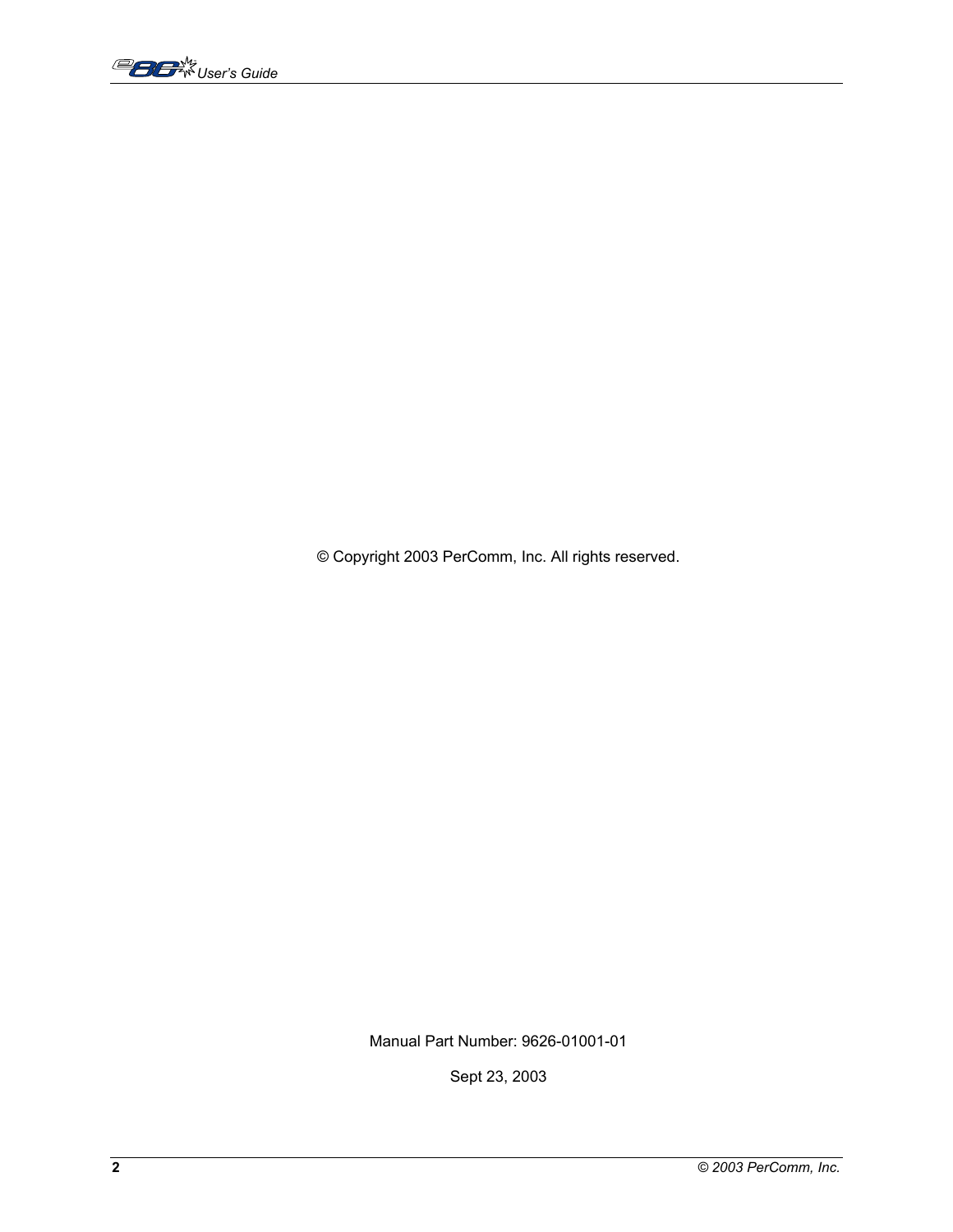

## **Contents**

| 1.  |                                             |
|-----|---------------------------------------------|
| 2.  |                                             |
| 2.1 |                                             |
| 2.2 |                                             |
| 2.3 |                                             |
| 2.4 |                                             |
| 2.5 |                                             |
| 3.  |                                             |
| 3.1 |                                             |
| 3.2 |                                             |
| 3.3 |                                             |
| 3.4 |                                             |
| 3.5 | Shortcuts for Navigating 14                 |
| 3.6 | Navigation Conventions in this Manual 15    |
| 3.7 | Your Personal Memory 16                     |
| 4.  | Setting Up Your e80 17                      |
| 4.1 | Viewing System Information 17               |
| 4.2 | Entering Owner Information  18              |
| 4.3 | Setting Date and Time 19                    |
| 4.4 | Turning Your e80 Off and On 19              |
| 4.5 |                                             |
| 5.  | Sending Messages 22                         |
| 5.1 | Selecting a Contact from the Address Book22 |
| 5.2 | Adding or Editing a Manual Address Entry 24 |
| 5.3 | Composing your Message 24                   |
| 5.4 |                                             |
| 6.  | <b>Managing Incoming Messages26</b>         |
| 6.1 |                                             |
| 6.2 |                                             |
| 6.3 |                                             |
| 6.4 |                                             |
| 6.5 |                                             |
| 7.  | <b>Managing Outgoing Messages30</b>         |
| 7.1 | Reviewing Sent Messages 30                  |
| 7.2 |                                             |
| 7.3 |                                             |
| 8.  | Other Messaging Options  31                 |
| 8.1 | Creating Quick Text for Messages 31         |
| 8.2 | Customizing the New Message Alert  32       |
| 8.3 | Setting a Message Timestamp 33              |
| 8.4 | Creating an Automatic Signature  34         |

| 8.5                      | Saving Messages in the Personal Folder 34                                                                                                                                           |  |
|--------------------------|-------------------------------------------------------------------------------------------------------------------------------------------------------------------------------------|--|
| 9.<br>9.1<br>9.2         | Managing the Address Book  35<br>Adding a Contact to the Address Book35<br>Setting the Default Address within a                                                                     |  |
| 9.3<br>9.4<br>9.5<br>9.6 | Adding a Group to the Address Book 37<br>Viewing Contact or Group Information38<br>Editing a Contact or Group 39<br>Deleting a Contact or Group 39                                  |  |
|                          | 10.1 Reading a News Message40<br>10.4 Reordering News Folders 42<br>10.5 Customizing News Alerts42<br>10.6 Saving News in the Personal Folder43                                     |  |
|                          | 11. Creating and Managing Memos  44<br>11.5 Inserting a Memo into a Message45                                                                                                       |  |
|                          | 12. Managing Folders 46<br>12.1 Creating a New Subfolder for Mail or News<br>12.2 Editing a Subfolder Name47<br>12.4 Managing Draft Messages47<br>12.5 Managing Personal Messages48 |  |
|                          | 13. Setting Personal Options 49<br>13.1 Setting Up the Alarm Clock49<br>13.3 Customizing Display Features 51                                                                        |  |
|                          |                                                                                                                                                                                     |  |
|                          | 15. Troubleshooting  55                                                                                                                                                             |  |
|                          | 16. FCC Compliance Statement  56                                                                                                                                                    |  |
|                          |                                                                                                                                                                                     |  |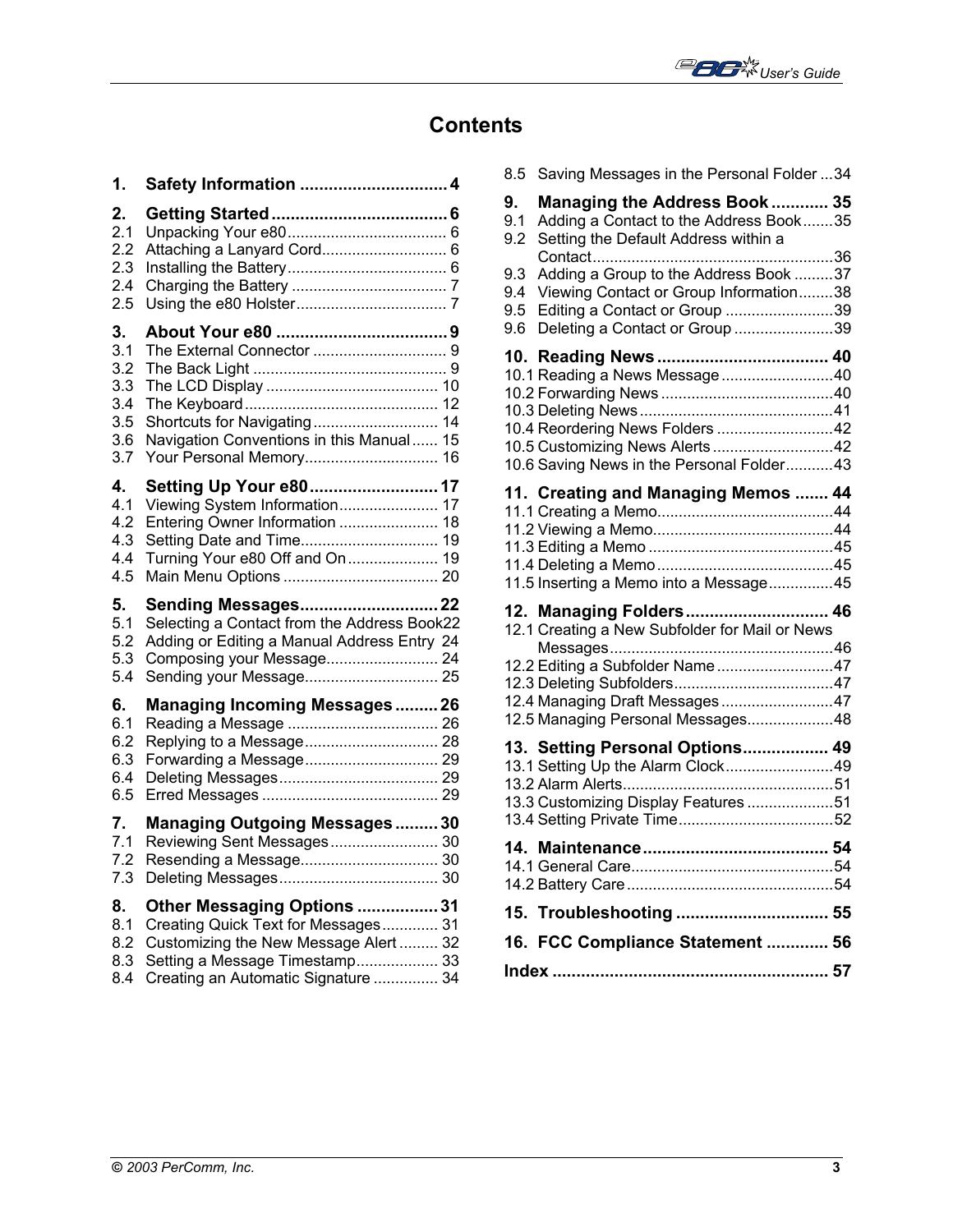# 1. Safety Information

#### IMPORTANT INFORMATION ON SAFE AND EFFICIENT OPERATION.

#### READ THIS INFORMATION BEFORE USING YOUR e80 PERSONAL MESSAGING DEVICE.

### **RF Operational Characteristics**

Your  $e80<sup>TM</sup>$  device contains a transmitter and a receiver. When it is ON, it receives and transmits radio frequency (RF) energy. The e80 operates in the frequency range of 900 MHz and employs digital modulation techniques.

When you communicate with your e80, the output power level is typically 1 watt.

### **Exposure to RF Energy and EMI**

Your e80 is designed to comply with the United States Federal Communications Commission (FCC), Code of Federal Regulations; 47 CFR part 2 sub-part J guidelines regarding exposure of human beings to RF electromagnetic energy.

To assure optimal e80 performance and make sure human exposure to RF electromagnetic energy is within the guidelines set forth in the above standards, always adhere to the following procedures:

#### *Body-worn Operation*

To maintain compliance with FCC RF exposure guidelines, if you wear an e80 on your body when transmitting, always place the e80 in a PerComm supplied or approved holster. Use of non-PerCommapproved accessories may exceed FCC RF exposure guidelines. If you do not use a body-worn accessory, ensure the device is at least 0.5 cm from your body when transmitting.

#### *Electromagnetic Interference/Compatibility*

**Note:** Nearly every electronic device is susceptible to electromagnetic interference (EMI) if inadequately shielded, designed or otherwise configured for electromagnetic compatibility.

• **Public Facilities** 

To avoid electromagnetic interference and/or compatibility conflicts, turn off your e80 in any facility where posted notices instruct you to do so. Hospitals or health care facilities may be using equipment that is sensitive to external RF energy.

• **Aircraft** 

When instructed to do so, turn off your e80 when on board an aircraft. Use of an e80 must be in accordance with applicable regulations per airline crew instructions.

#### • **Medical Devices**

*Pacemakers:* The Health Industry Manufacturers Association recommends that a minimum separation of 6 inches (15 centimeters) be maintained between a handheld wireless communication device and a pacemaker. These recommendations are consistent with the independent research by, and recommendations of, Wireless Technology Research.

Persons with pacemakers should:

- ALWAYS keep the e80 more than six inches (15 centimeters) from their pacemaker when the e80 is turned ON.
- Not carry the e80 in the breast pocket.
- Turn the e80 OFF immediately if you have any reason to suspect that interference is taking place.

*Hearing Aids:* Some digital wireless e80s may interfere with some hearing aids. In the event of such interference, you may want to consult your hearing aid manufacturer to discuss alternatives.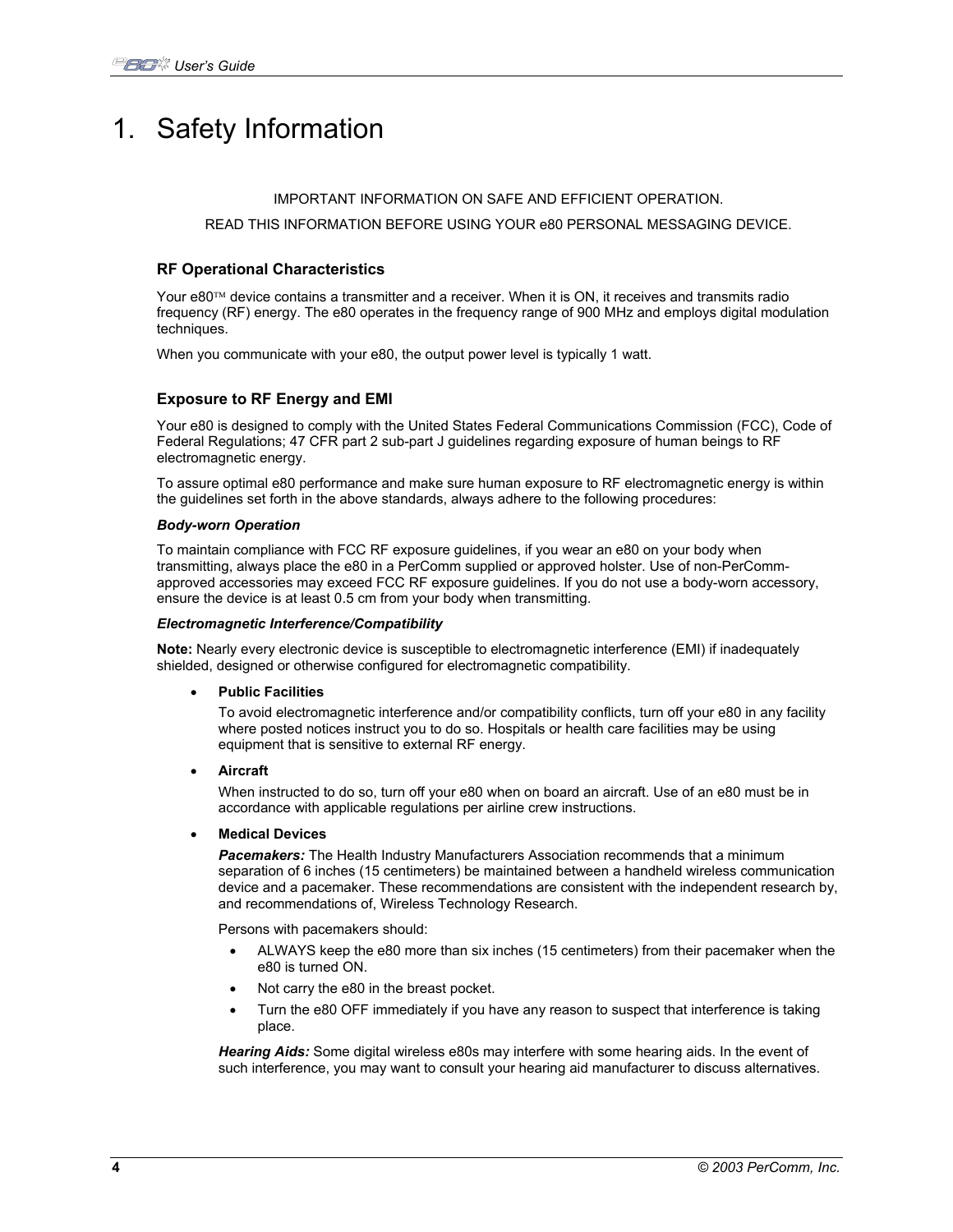*Other Medical Devices:* If you use any other personal medical device, consult the manufacturer of your medical device to determine if it is adequately shielded from RF energy. Your physician may be able to assist you in obtaining this information.

### **Use While Driving**

Check the laws and regulations on the use of wireless communication devices in the area where you drive. Always obey them. It is strongly recommended that you not use your e80 while driving:

- Give full attention to driving and to the road.
- Pull off the road and park before using your e80 for any reason.

### **Operational Warnings**

#### *For Vehicles with an Air Bag*

Do not place a portable e80 in the area over an air bag or in the air bag deployment area. Air bags inflate with great force. If the e80 is placed in the air bag deployment area and the air bag inflates, the e80 may be propelled with great force and cause serious injury to occupants of the vehicle.

#### *Potentially Explosive Atmospheres*

Turn off your e80 prior to entering any area with a potentially explosive atmosphere. Do not remove, install, or charge batteries in such areas. Sparks in a potentially explosive atmosphere can cause an explosion or fire resulting in bodily injury or even death.

**Important:** The areas with potentially explosive atmospheres referred to above include:

- fueling areas
- below deck on a boat
- fuel or chemical transfer or storage facilities
- areas where the air contains chemicals or particles such as grain, dust or metal powders
- any other area where you would normally be advised to turn off your vehicle engine.

Areas with potentially explosive atmospheres are often but not always posted.

#### *Blasting Caps and Blasting Areas*

To avoid possible interference with blasting operations, turn off your e80 when you are near electrical blasting caps, in a blasting area, or in areas posted: "Turn off two-way radio." Obey all signs and instructions.

#### **Operational Cautions**

#### *Batteries*

The PerComm lithium ion battery contains a built-in protection circuit, however, all batteries can cause property damage and/or bodily injury such as burns if a conductive material (for example: keys, beaded chains, or jewelry) touches exposed terminals. The conductive material may complete an electrical circuit (short circuit) and become quite hot. Exercise care in handling any charged battery, particularly when placing it inside a pocket, purse, or other container with metal objects.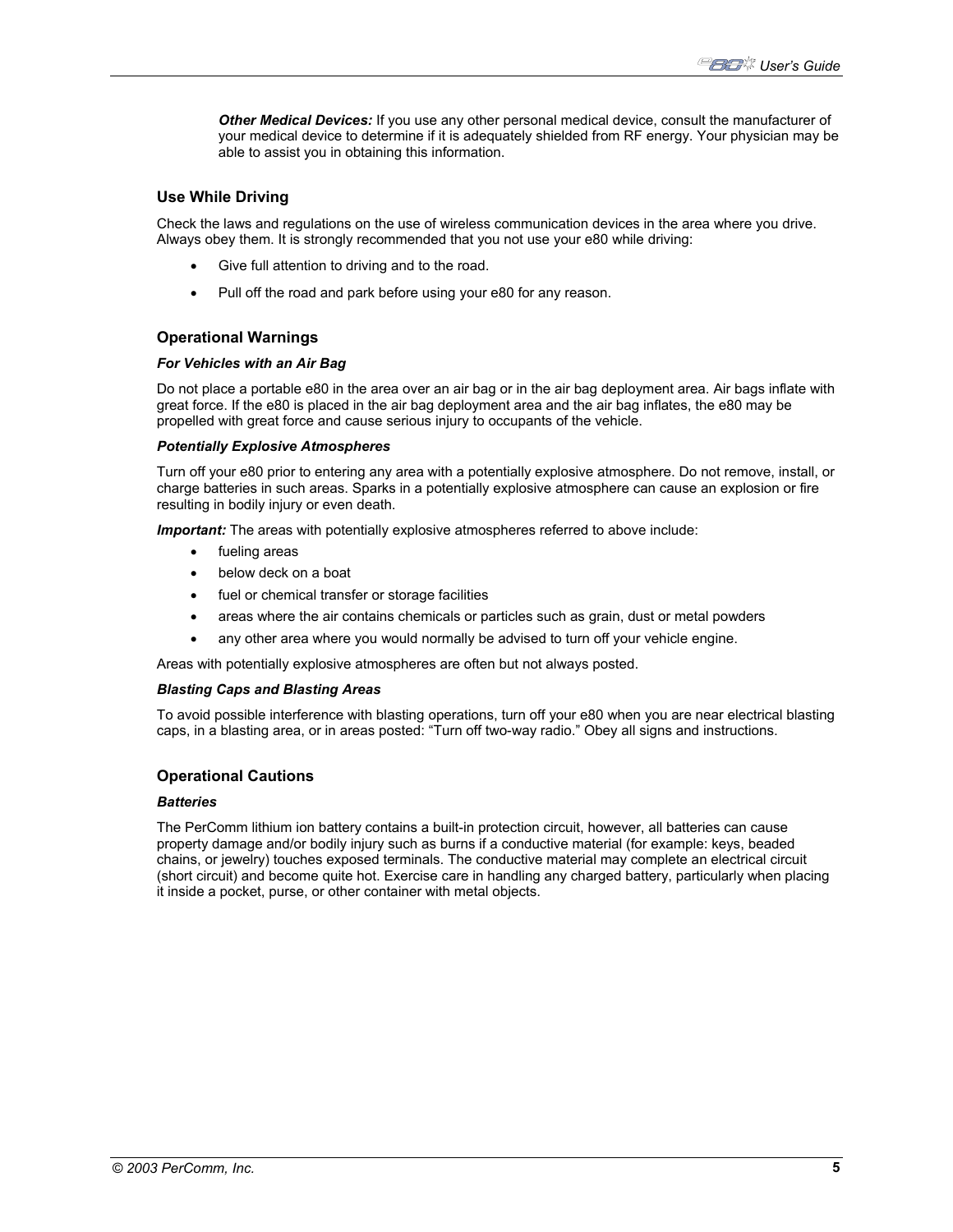# 2. Getting Started

## **2.1 Unpacking Your e80**

Your e80 comes with the following parts and accessories:

- PerComm 3.6V lithium ion battery
- Battery Charger
- Holster
- CD-ROM
- e80 Quick Start Guide
- Optional RS232-compatible serial cable.

## **2.2 Attaching a Lanyard Cord**



A post is provided on the left side edge of the e80 (with the display and keyboard facing towards you) for attaching a lanyard cord.

## **2.3 Installing the Battery**

The battery cabinet is protected by a battery cover that can be removed by pressing down on the thumb grip and sliding outwards. The cabinet itself is designed expressly for PerComm lithium ion batteries, and does not accept any other type of battery. Attempting to use any other type of battery will cause damage to your e80.



1. Press down and slide cover off.

- 2. Push top edge of battery firmly into cabinet.
	- Label must be facing outwards.
	- Contacts on battery and cabinet must align.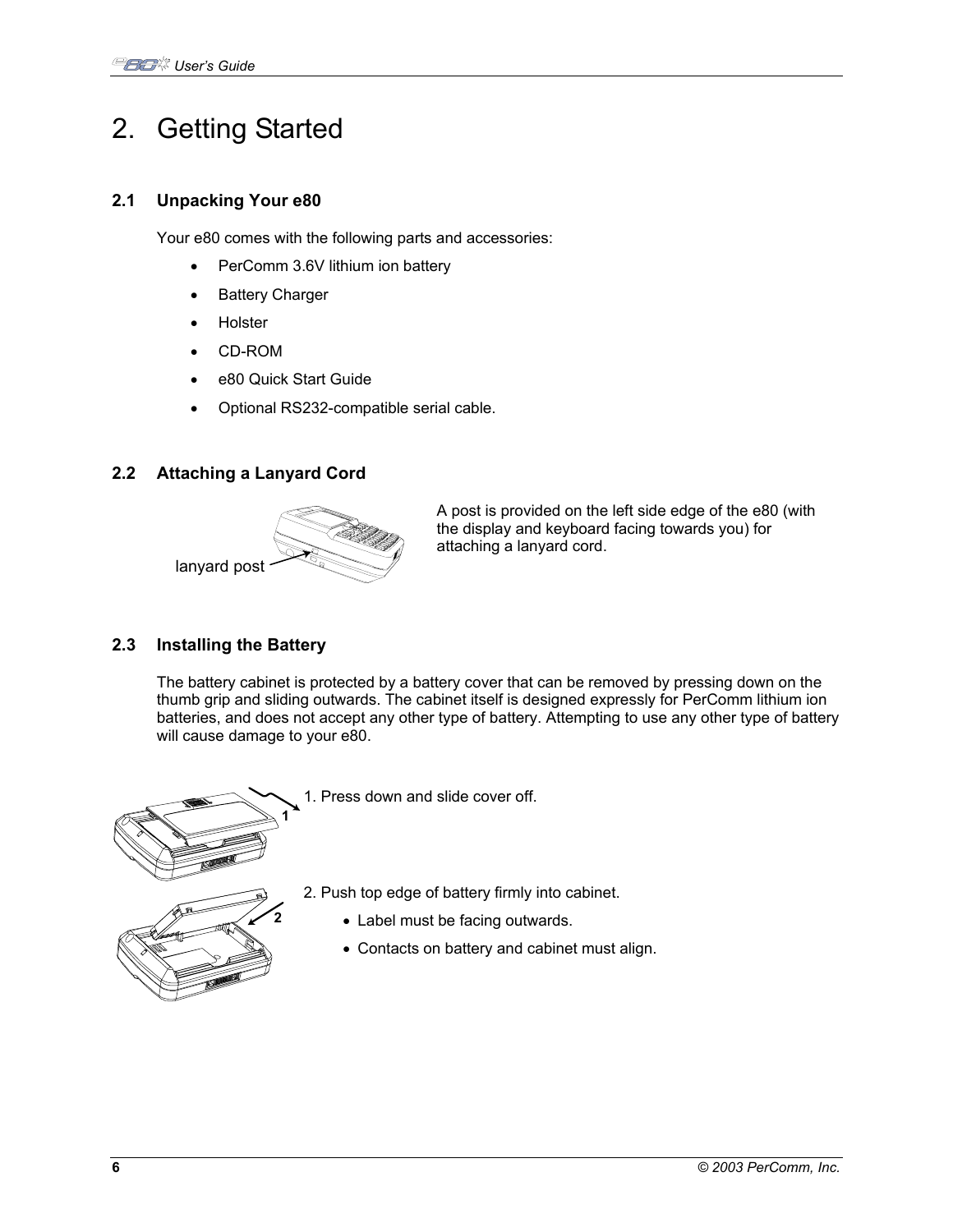

3. Swing battery down flat into cabinet.

4. Press battery firmly down and slide fully back. **Battery should snap in easily if properly aligned! Do not force**.

**5** 5. Insert cover tabs into slots in cabinet edges. Press cover into place and slide fully closed.

## **2.4 Charging the Battery**

Charge the PerComm battery as described below. The battery icon will indicate when the battery is fully charged. You must charge your battery before using your e80 for the first time. Your e80 will automatically power on during the first few minutes of charging.



1. Connect battery charger:

- Plug transformer into 115VAC power source.
- Snap power cable into right side of e80 connector.
- IMPORTANT:  $\mathcal{M}$  on connector must face up!
- Charging will begin and battery status icon will flash.
- Charging is complete when icon stops flashing.
- 2. Disconnect battery charger:
	- Unplug cable by bending it sharply down or up.
	- Do not pull cable straight out.

**Your e80 is now ready to use.** 



## **2.5 Using the e80 Holster**

A belt-worn holster is provided with your e80.

After attaching the holster to your belt (using the belt clip on the back of the holster), insert your e80 into the holster with the LCD display at the top, facing inward.

The battery housing faces outward in the holster, with the thumb grip at the top.

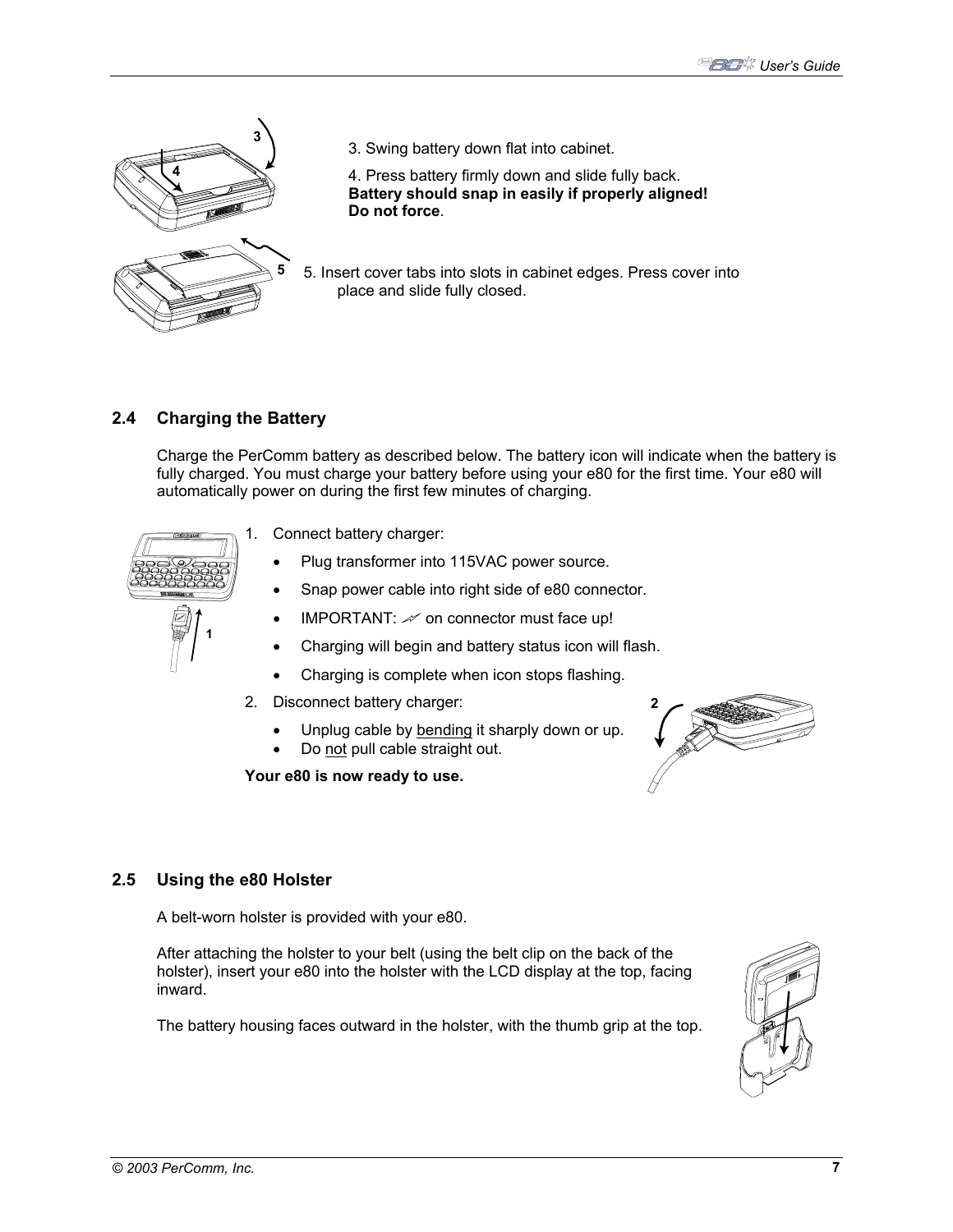The e80 is held firmly in place and can be easily grasped and removed when you need to use it.

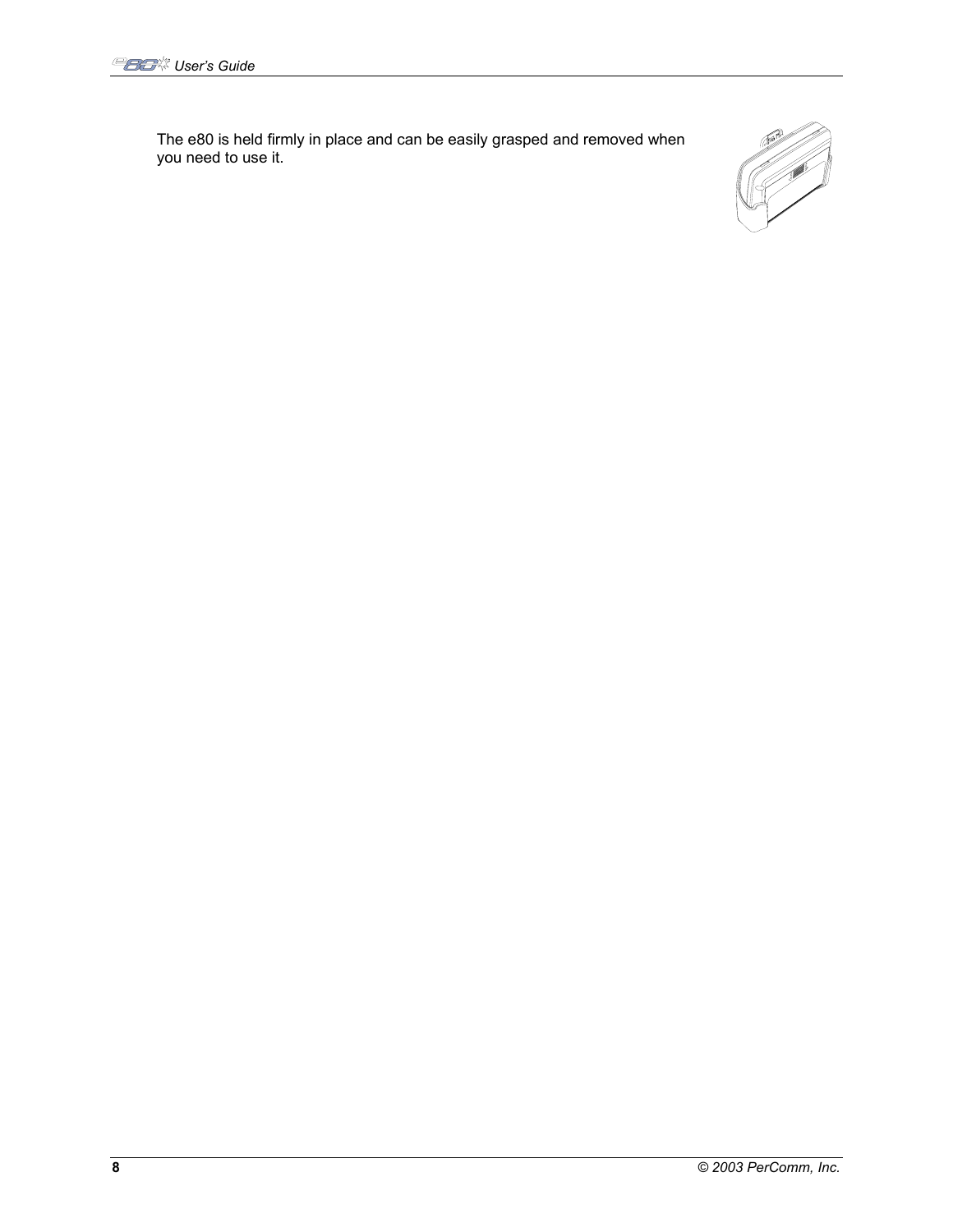## 3. About Your e80

The main features of your e80 are the LCD display, the keyboard, the joystick, the external connector on the front edge, and the battery cabinet on the rear. Figure 1 below shows the front panel and front and side edges of the e80.



**Figure 1: e80 Front Panel** 

## **3.1 The External Connector**

An external connector is located on the front edge of your e80. You can plug in either the 110 V AC/DC power transformer cable to recharge your battery, or the serial cable to exchange information between your e80 and a personal computer. The serial connector plug uses the entire external connector; the power connector plug only uses the right side of the e80 external connector.

## **3.2 The Back Light**

The LCD display and keyboard keys can be backlit for use in low light conditions. Use the **ESC** key to turn the back light on and off.

- 1. To turn ON the back light, press **ESC** and hold down for 2 seconds until the back light turns on. The LCD display and all key labels will be lit.
- 2. To turn OFF the back light, press **ESC** and hold down 2 seconds until the back light turns off.

The back light will turn off automatically after the device has been idle (i.e. a key has not been pressed) for a period of time. You can specify the idle time length in the Preferences menu: Options → Screen Timeout (see *Customizing Display Features* on page 51).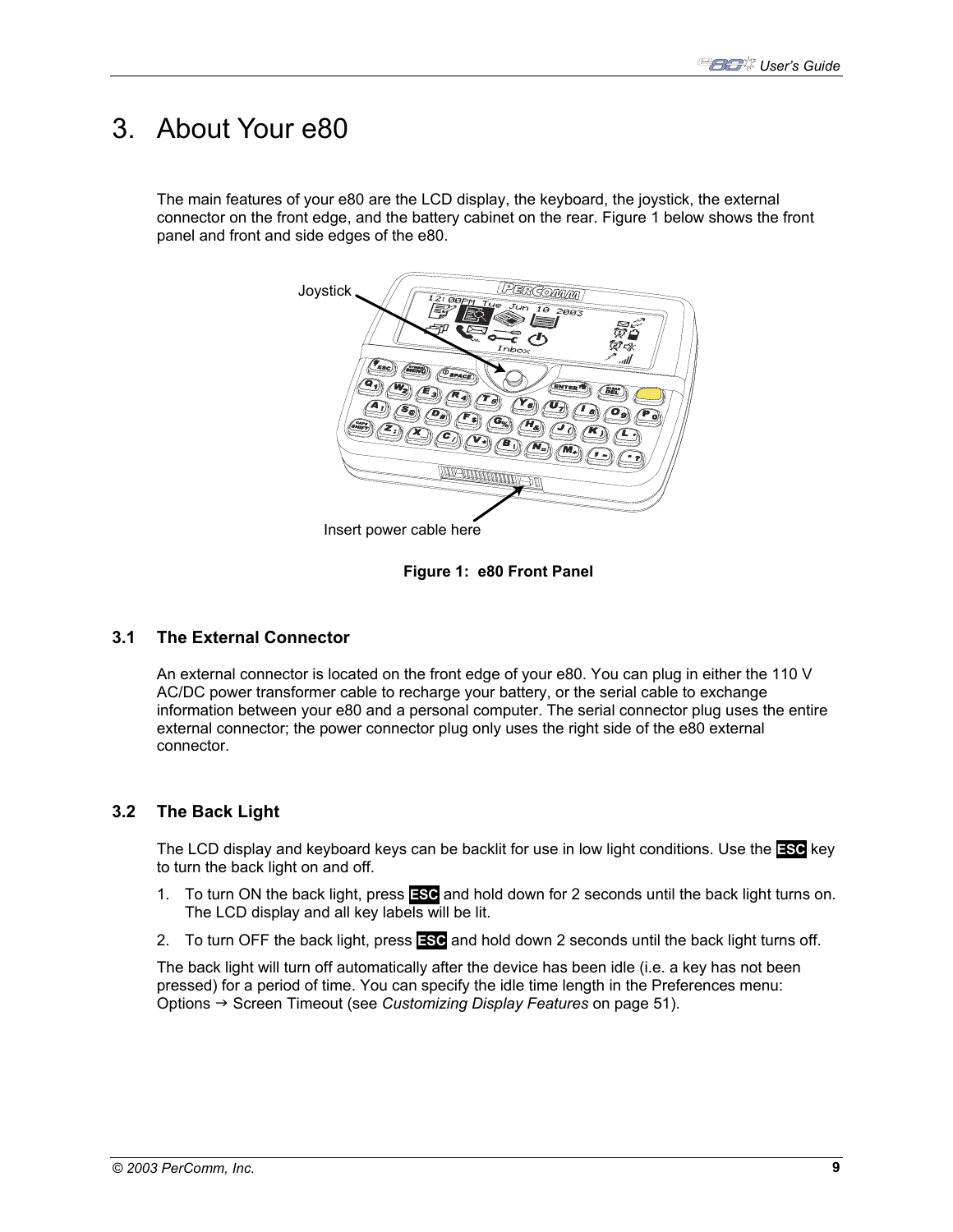## **3.3 The LCD Display**

As soon as you insert a charged PerComm battery in your e80, the LCD screen will show a display of icons in two groups. The larger icons to the left are the Main Menu; the smaller icons to the right are the Status Indicators.



**Figure 2: LCD Display** 

### **The Main Menu**

The Main Menu displays icons that allow you to select the different functions of your e80. In the order that they appear (left to right, top to bottom), the icons represent the following functions:

| Selecting this Icon |                       | displays                                                                                                                                          |
|---------------------|-----------------------|---------------------------------------------------------------------------------------------------------------------------------------------------|
| 巨                   | <b>SEND A MESSAGE</b> | the Compose Message screen.<br>You can create and send messages here.                                                                             |
|                     | <b>INBOX</b>          | the contents of the Message Inbox (received messages).<br>You can read and respond to incoming messages here.                                     |
|                     | <b>NEWS</b>           | the contents of the News Inbox (received messages and<br>subfolders). You can read News messages here.                                            |
|                     | <b>OUTBOX</b>         | the contents of the Message Outbox (sent messages).<br>Outgoing messages are stored here.                                                         |
|                     | <b>FOLDERS</b>        | folders of memos, draft messages, and archived messages.<br>You can create memos, edit draft messages and archive news<br>and mail messages here. |
|                     | <b>ADDRESS BOOK</b>   | the Address Book list of contacts and groups.<br>You can create and store addresses here.                                                         |
|                     | <b>PREFERENCES</b>    | a list of Preference options that you can customize.                                                                                              |
|                     | <b>POWER OFF</b>      | Turns the e80 OFF.                                                                                                                                |

To access any of the options listed above, follow these steps:

- 1. Push the joystick left, right, up (away from you) or down (toward you) until the desired icon is highlighted. The name of each icon appears at the bottom of the display as it is highlighted.
- 2. Press the joystick (into the device), or, press **ENTER**. The menu for the selected icon appears on the display.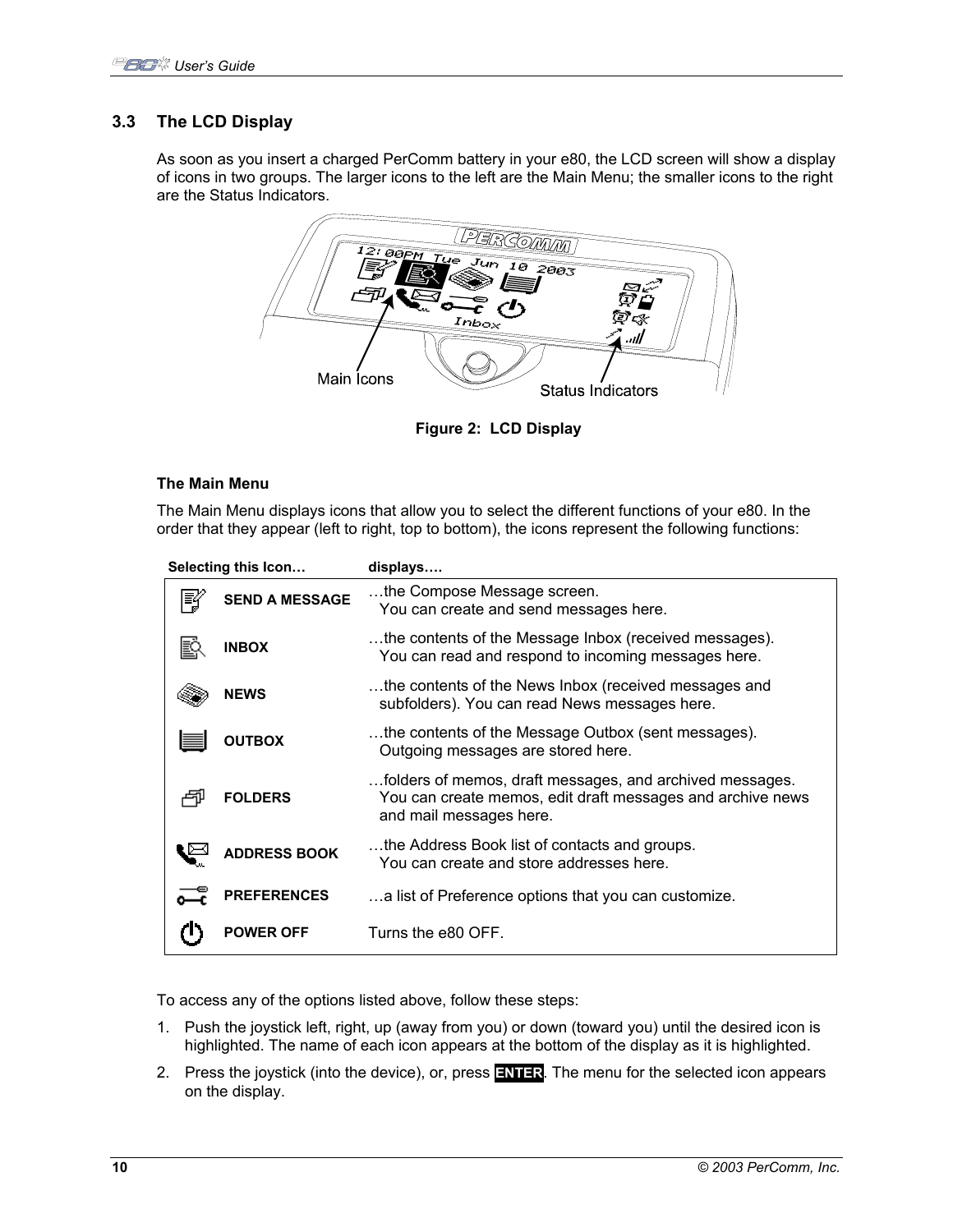### **System Status Indicators**

Status indicators are smaller icons on the right side of the LCD display screen. Their appearance tells you important status information about your e80. The next two tables describe the status indicators that you may see on your e80 Main Menu display, from left to right and top to bottom:

**First column of status indicators:** 

| <b>Unread Inbox Messages:</b><br>M |                            | Appears when there are Unread messages in the Inbox.<br>Flashes when there are new Unread messages.  |  |
|------------------------------------|----------------------------|------------------------------------------------------------------------------------------------------|--|
| Alarm#1:                           | ប្រ                        | Only appears when alarm #1 is set.<br>Flashes when in Snooze Mode.                                   |  |
| Alarm #2:                          | ថ                          | Only appears when alarm #2 is set.<br>Flashes when in Snooze Mode.                                   |  |
| <b>Message Transmitting:</b>       |                            | Appears and flashes while message is transmitting.<br>Disappears when the transmission is completed. |  |
|                                    | $\mathcal{L}_{\mathbf{a}}$ | Appears when the transmitter is turned off.                                                          |  |

### **Second column of status indicators:**

| Coverage:             | 2-Way                                 | 1-Way                     | No Coverage       |
|-----------------------|---------------------------------------|---------------------------|-------------------|
| <b>Battery Life:</b>  | Battery icon, 50%<br>charge remaining | <b>5</b> Battery charging |                   |
| <b>Alert Setting:</b> | Tone                                  | Vibrate                   | $\sqrt{3}$ Silent |
| Signal Strength*:     | High                                  | Medium                    | Low               |

\*Note: Signal Strength is visible if enabled by your service provider.

To view more detailed information for each status indicator:

- 1. While the Main Menu is displayed, press **MENU**. A popup menu appears on the right side of the screen.
- 2. Push the joystick down (toward you) until the item "Go To Status Icons" is highlighted.



3. Press the joystick (into the device). The top icon in the first column of status indicators is highlighted, and text describing the icon appears at the bottom of the screen.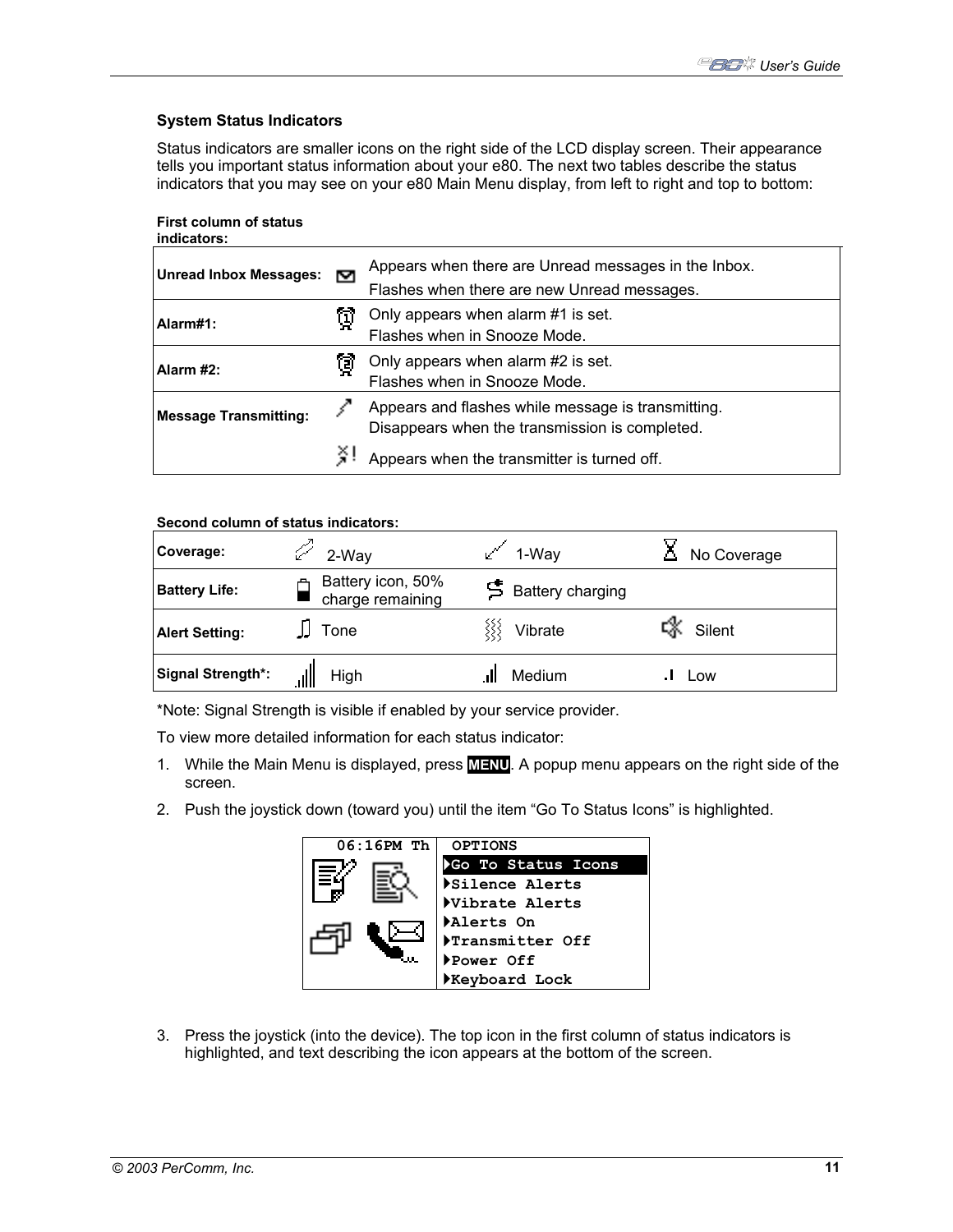4. Push the joystick right, left, up (away from you) or down (toward you) to move from icon to icon. Detailed information about each icon appears at the bottom of the screen as the icon is highlighted.

For example, when the Battery Life icon is highlighted, the text "Battery: N%" will appear at the bottom of the screen ('N' is the percentage of charge remaining on the battery).

5. Press **ESC** to return to the Main Menu.

### **Device Mode Indicators**

Device mode indicators appear in the upper right corner of the LCD display when certain device modes are in effect. They will not appear on the Main Menu display, but can appear in other screen displays. For example, the Caps Lock icon will appear when you press the Shift key twice to enable Shift Lock.

| This Indicator | tells you                                                                                                             |
|----------------|-----------------------------------------------------------------------------------------------------------------------|
| Cor            | SHIFT (for typing a single uppercase letter) or<br>SHIFT Lock (for multiple uppercase letters) is on.                 |
| ਸੈ or ⊡ੈ       | ALT (for typing a single number or special character) or<br>ALT Lock (for multiple numbers/special characters) is on. |
| ←              | You can scroll UP to view more text or menu items.                                                                    |
|                | You can scroll DOWN to view more text or menu items.                                                                  |

## **3.4 The Keyboard**



**Figure 3: The e80 Keyboard** 

The keyboard contains two different kinds of keys:

- Control (function) keys
- Text entry keys.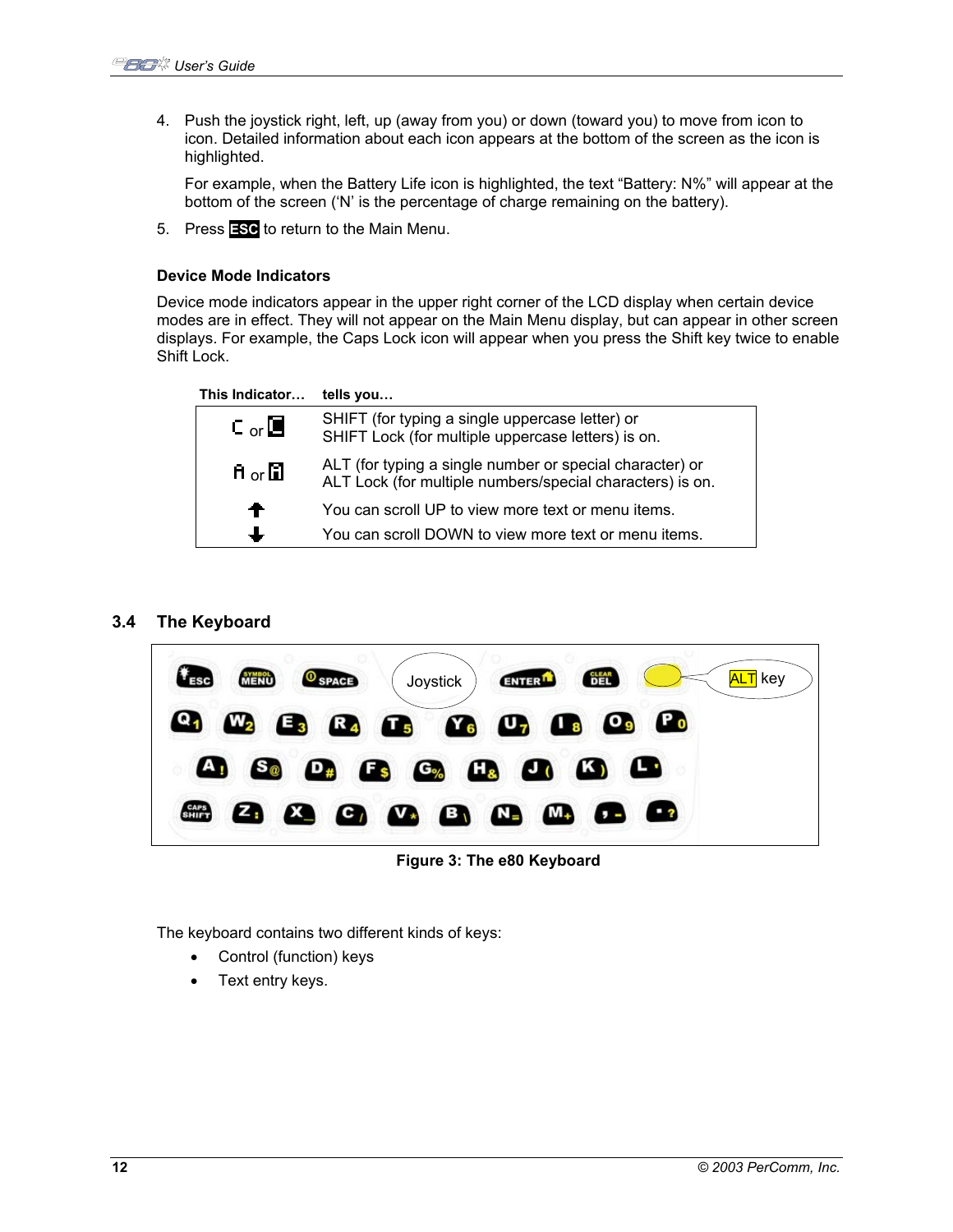## **Control Keys**

The Control keys are located in the top row of the keyboard (except the **SHIFT** key, which is in the lower left corner of the keyboard). The control keys can be used to do the following:

**Press this key …to do this:** 

| <b>ESC</b>            | - Once to exit from current submenu or text screen.<br>- Hold to turn backlight on or off.                                                                                             |
|-----------------------|----------------------------------------------------------------------------------------------------------------------------------------------------------------------------------------|
| <b>MENU</b>           | - Display a popup menu on the right side of the screen, if one is available.                                                                                                           |
| <b>ENTER</b>          | - To display a highlighted menu.<br>- Page down while viewing a message.                                                                                                               |
| <b>DEL</b>            | - Delete one character to the left of the cursor.                                                                                                                                      |
| <b>SHIFT</b>          | - Once to type an uppercase letter;<br>- Twice for Caps Lock (all uppercase);<br>- Once again to return to lowercase characters.                                                       |
| <b>ALT</b>            | - Once to type a number or special character (yellow on text entry keys);<br>- Twice for Alt Lock (all numbers or special characters);<br>- Once again to return to normal characters. |
| <b>TEMENU</b>         | - Access special symbols not displayed on the keyboard text entry keys.                                                                                                                |
| T-SPACE               | $-$ Turn off the e80.                                                                                                                                                                  |
| <mark>T</mark> -ENTER | - Return to Main Menu.                                                                                                                                                                 |
| <u>T</u> IDEL         | - Clear (delete) all characters in the current field;<br>- Delete current message/memo/Quick Text in the list screen.                                                                  |
|                       | This is a special key sequence that locks/unlocks the keyboard from the Main<br>Menu.                                                                                                  |

Note the following:

- There is no label on the  $\frac{AT}{H}$  key (on the keyboard). It is simply colored yellow.
- To execute the above 2-key functions, the  $\frac{\text{ALT}}{\text{key}}$  key must be released before pressing the next key. For example, to turn the e80 off, press the **ALT** key, and then press the **SPACE** key.

#### **Text Entry Keys**

Each regular keyboard key is capable of producing 3 kinds of text:

- Lowercase characters
- Uppercase characters (use **SHIFT** to access them)
- Special characters and numbers (appear yellow on text entry keys, use  $\frac{\text{ALT}}{\text{ALT}}$  to access them).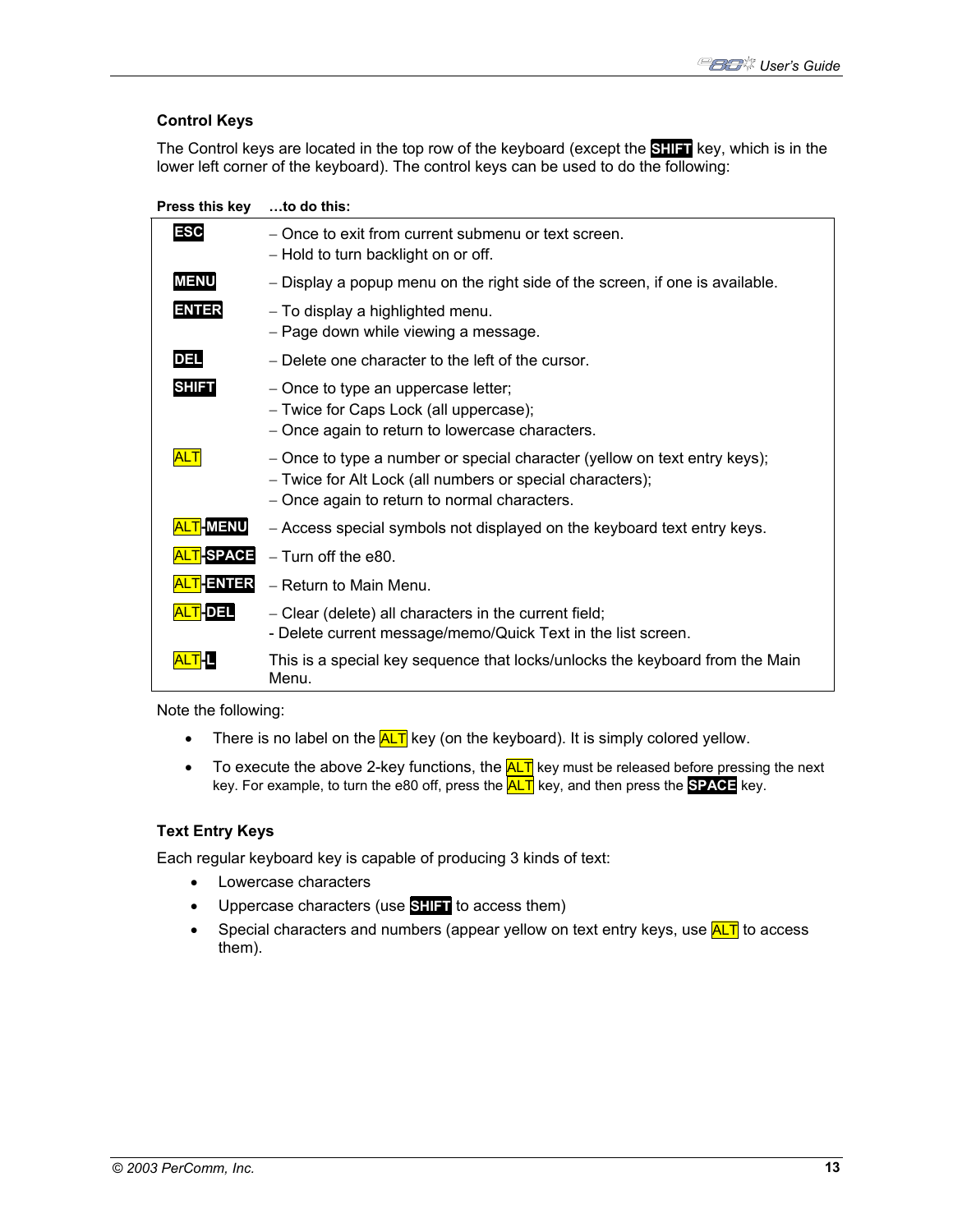## **3.5 Shortcuts for Navigating**

After you have mastered the basics of navigation using a combination of the **MENU**, **ESC**, **ENTER**, and joystick, you may want to use some of the shortcuts. The shortcuts will enable you to navigate through the menus more quickly.

### **Shortcuts for basic navigation**

In most screens and all Option Popup Menus:

| Use this shortcut                 |                                                                  | $$ in place of       |
|-----------------------------------|------------------------------------------------------------------|----------------------|
| (left)                            | Push joystick $\leftarrow$ to return to previous menu            | $presing$ <b>ESC</b> |
| (right)                           | Push joystick $\rightarrow$ to display a popup menu on the right | pressing <b>MENU</b> |
| <b>Press joystick</b><br>(inward) | to display a highlighted menu, screen or<br>message              | pressing ENTER       |

### **Shortcuts for viewing Messages/Memos/Quick Text**

While viewing a message, memo or Quick Text, the following shortcuts can be used:

| Use this shortcut                 |                                                        | in place of                                                   |
|-----------------------------------|--------------------------------------------------------|---------------------------------------------------------------|
| (left)                            | Push joystick $\leftarrow$ to display previous message | pressing <b>MENU</b> and selecting<br><b>Previous Message</b> |
| (right)                           | Push joystick $\rightarrow$ to display next message    | pressing <b>MENU</b> and selecting<br><b>Next Message</b>     |
| <b>Press joystick</b><br>(inward) | to display a popup menu on the right                   | pressing <b>MENU</b>                                          |
| <b>Press ENTER</b>                | to page down one screen                                | pressing joystick $\blacklozenge$ (down)<br>multiple times    |

### **Shortcuts for editing Messages (Send a Message)/Memos/Quick Text**

While editing a message, memo or Quick Text, the following shortcut can be used:

| Use this shortcut                 |                                      | $\dots$ in place of $\dots$ |
|-----------------------------------|--------------------------------------|-----------------------------|
| <b>Press joystick</b><br>(inward) | to display a popup menu on the right | pressing <b>MENU</b>        |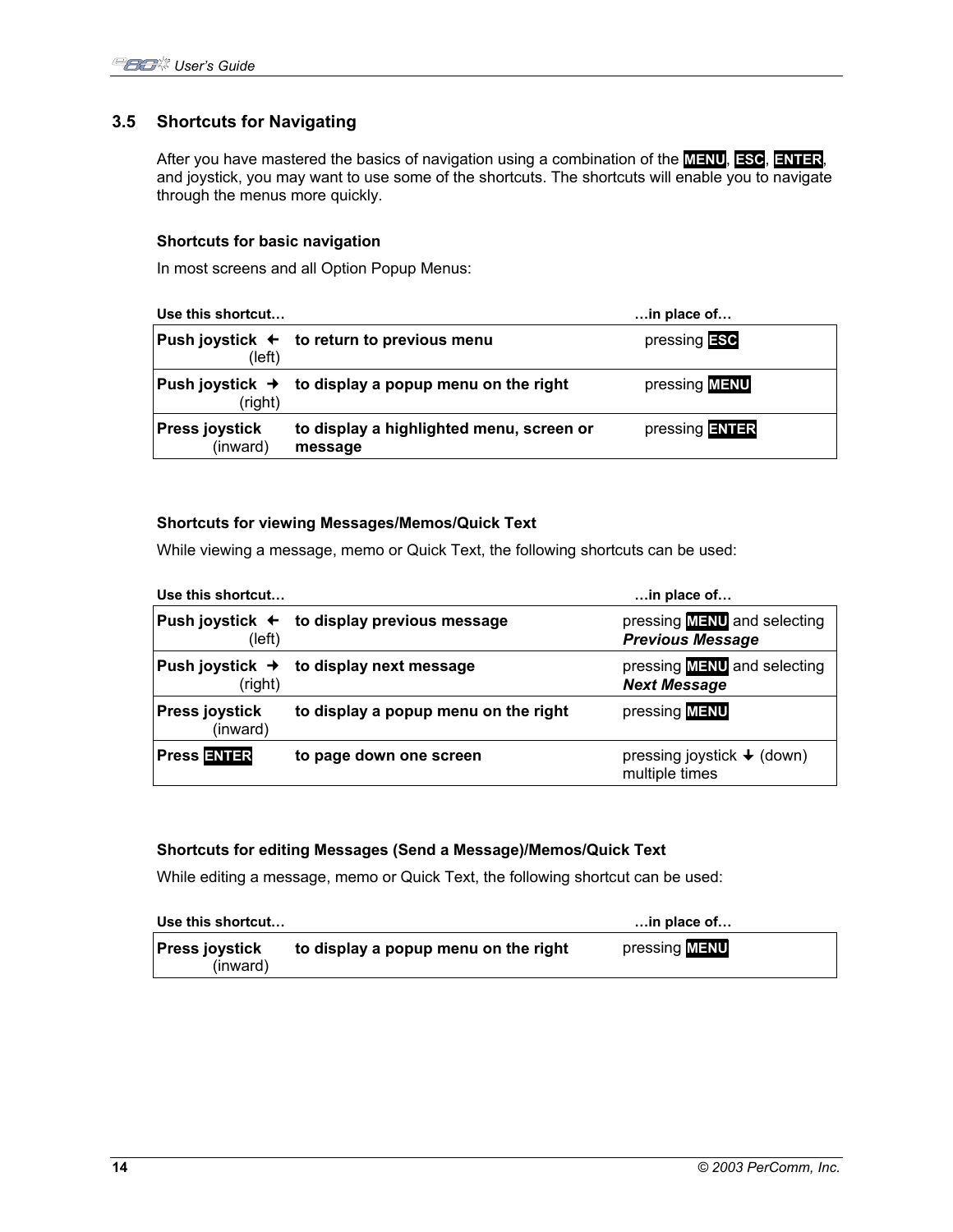## **Shortcuts for Send a Message To: field**

While in the **To:** field in Send a Message, you may want to use the following shortcuts:

| Use this shortcut                 |                                                                                                       | $\dots$ in place of $\dots$                                 |
|-----------------------------------|-------------------------------------------------------------------------------------------------------|-------------------------------------------------------------|
| <b>Press joystick</b><br>(inward) | to display the Address Book                                                                           | pressing <b>MENU</b> and selecting<br><b>Select Address</b> |
|                                   | <b>Enter characters</b> to display the manual address entry screen pressing <b>MENU</b> and selecting | <b>Manual Entry</b>                                         |

### **Shortcuts for the Address Book**

While viewing the address book list (either through Send a Message or Address Book), you may use the following shortcuts:

| Use this shortcut                            |                                                                          | in place of                                                                            |
|----------------------------------------------|--------------------------------------------------------------------------|----------------------------------------------------------------------------------------|
| (left)                                       | Push joystick $\leftarrow$ to return to previous menu                    | pressing <b>ESC</b>                                                                    |
| Push joystick $\rightarrow$<br>(right)       | to display a popup menu on the right                                     | pressing <b>MENU</b>                                                                   |
| <b>Press joystick</b><br>(inward)            | in Address Book: to display the contact                                  | pressing <b>ENTER</b>                                                                  |
|                                              | in Address Book via Send a Message: to<br>select or unselect the contact | pressing ENTER                                                                         |
| <b>Press first letter</b><br>of Contact name | to search for Contact name beginning with<br>that letter                 | pressing pressing joystick<br>$\uparrow$ (up) or $\downarrow$ (down)<br>multiple times |

## **3.6 Navigation Conventions in this Manual**

In this manual various operations are described using the navigation conventions described below.

| This                                    | means                                                                                                                                              |  |
|-----------------------------------------|----------------------------------------------------------------------------------------------------------------------------------------------------|--|
| Go to PREFERENCES $\rightarrow$ Options | In the Main Menu, push the joystick until the<br><b>PREFERENCES</b> icon $\begin{pmatrix} -\mathbb{Q} \\ \mathbb{Z} \end{pmatrix}$ is highlighted. |  |
|                                         | Press the joystick (or press <b>ENTER</b> ) to display the<br>Preferences menu.                                                                    |  |
|                                         | Push the joystick $\uparrow$ (up) or $\downarrow$ (down) until the<br>▶ Options item is highlighted (▶ Options).                                   |  |
|                                         | Press the joystick to display the Options submenu.                                                                                                 |  |
| Select New Folder                       | Push the joystick $\uparrow$ (up) or $\downarrow$ (down) until the menu item<br>New Folder is highlighted (New Folder).                            |  |
|                                         | Press the joystick to display the New Folder screen.                                                                                               |  |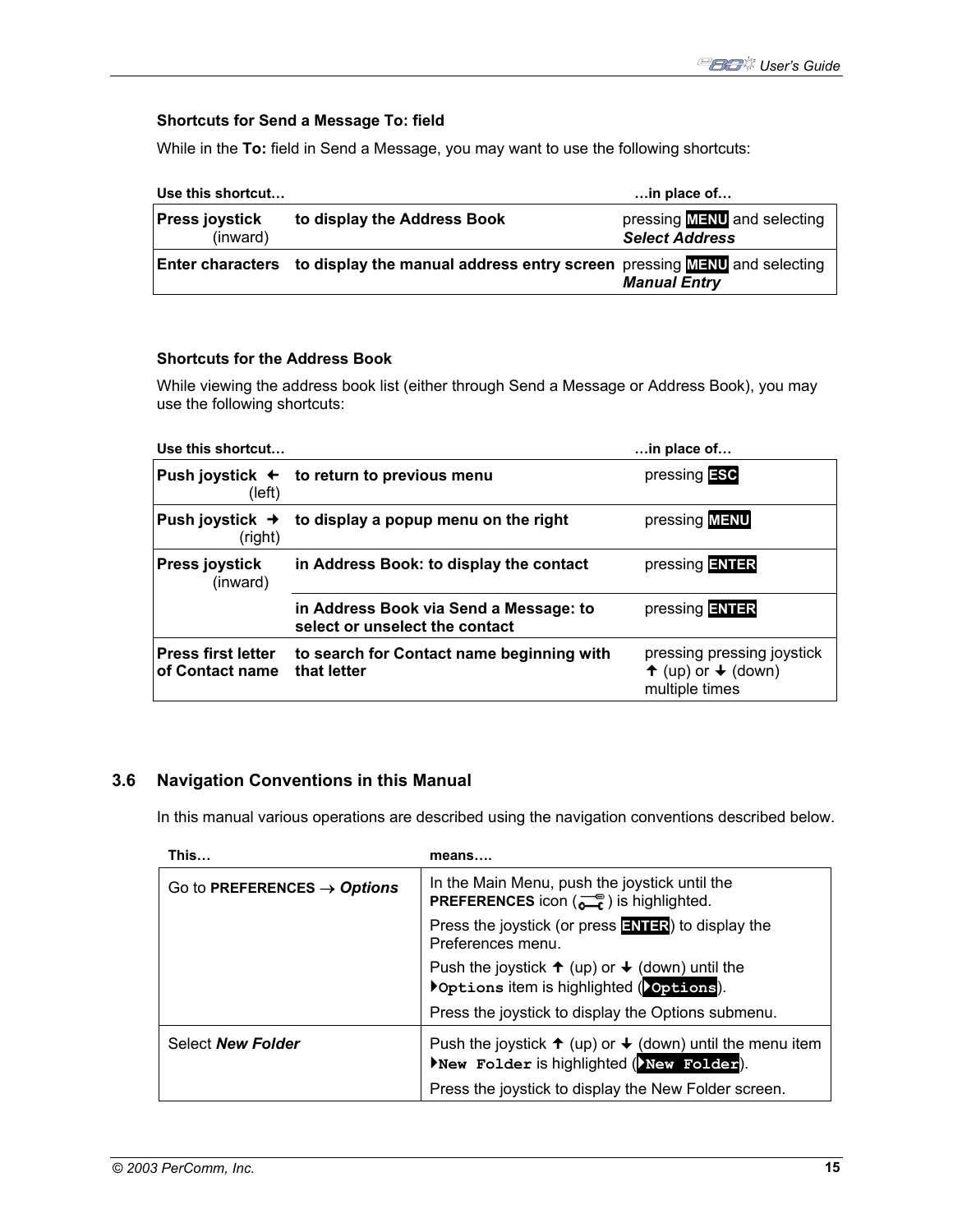| This              | means                                                                                                                                     |
|-------------------|-------------------------------------------------------------------------------------------------------------------------------------------|
| Set to "Yes"      | In an option field, press the joystick until "Yes" is<br>displayed.                                                                       |
| Open a popup menu | Press $M = NU$ or push the joystick $\rightarrow$ (right).                                                                                |
|                   | In Edit Text or View Message Modes, you cannot push<br>the joystick $\rightarrow$ (right) to open the popup menu, you must<br>press MENU. |

## **3.7 Your Personal Memory**

Your device contains 3 different areas of memory: Personal, Address Book, and News. Each area of memory can contain different amounts of information as customized by your service provider. The following are stored in the Personal Memory area:

- Inbox
- Outbox
- Folders (Drafts, Memos, Personal Folder)
- **Quick Text**

#### **Automatic Deletion when Personal Memory is Full**

Eventually your Personal Memory will get full if you don't delete messages from your Outbox and Inbox, or if you store many messages/memos in Folders. Your e80 will automatically delete Inbox and Outbox messages to make room for new incoming Inbox messages, or new outgoing messages (including replies and forwards), or new memos. The order of priority for automatic deletion is:

- 1. The oldest Inbox messages marked as Read, or Outbox messages marked as failed or sent, are deleted first.
- 2. If all of the above messages have been deleted, then the oldest Inbox messages marked as Unread are deleted.

Go to **PREFERENCES** → *About* to see the amount of Personal Memory being currently consumed.

**Note: If you do not want a message to be automatically deleted when Personal Memory gets full, then you must move that message into a Personal Folder.**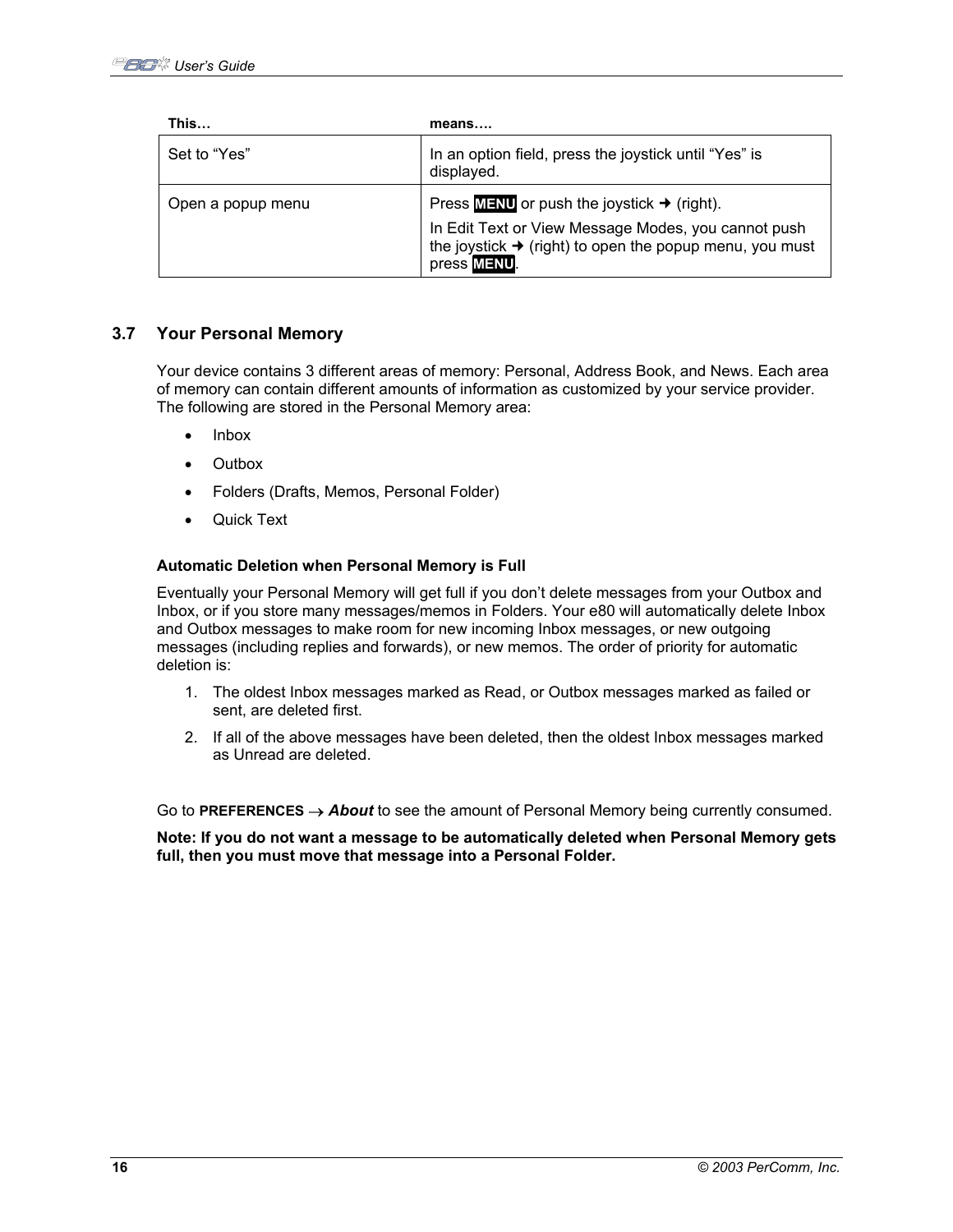# 4. Setting Up Your e80

Your e80 comes with certain options already set for you. You can change any of the options listed in the Preferences Menu. Some settings, such as Owner Information and Signature, are not set in advance, so you will want to configure them as soon as possible.

## **4.1 Viewing System Information**

To view useful system information about your e80:

1. Select the **PREFERENCES** icon in the Main Menu. *Push the joystick to move to the Preferences icon (it will be highlighted), then press the joystick in (or press the* **ENTER** *key) to select it.*

The Preferences menu appears in the LCD display.



*Arrow in the top right corner indicates that there are more options below, use the joystick to scroll downward.* 

This view and others in the manual show an 8-line display; for a larger font you can also set your e80 to display only 5 lines. See *Customizing Display Features* on page 51.

2. Select *About* from the Preferences menu.

*Push the joystick (down, or away from the LCD display) until* **About** *appears in the display and is highlighted:*



*Arrow in the top right corner indicates that there are more options above, use the joystick to scroll upward.*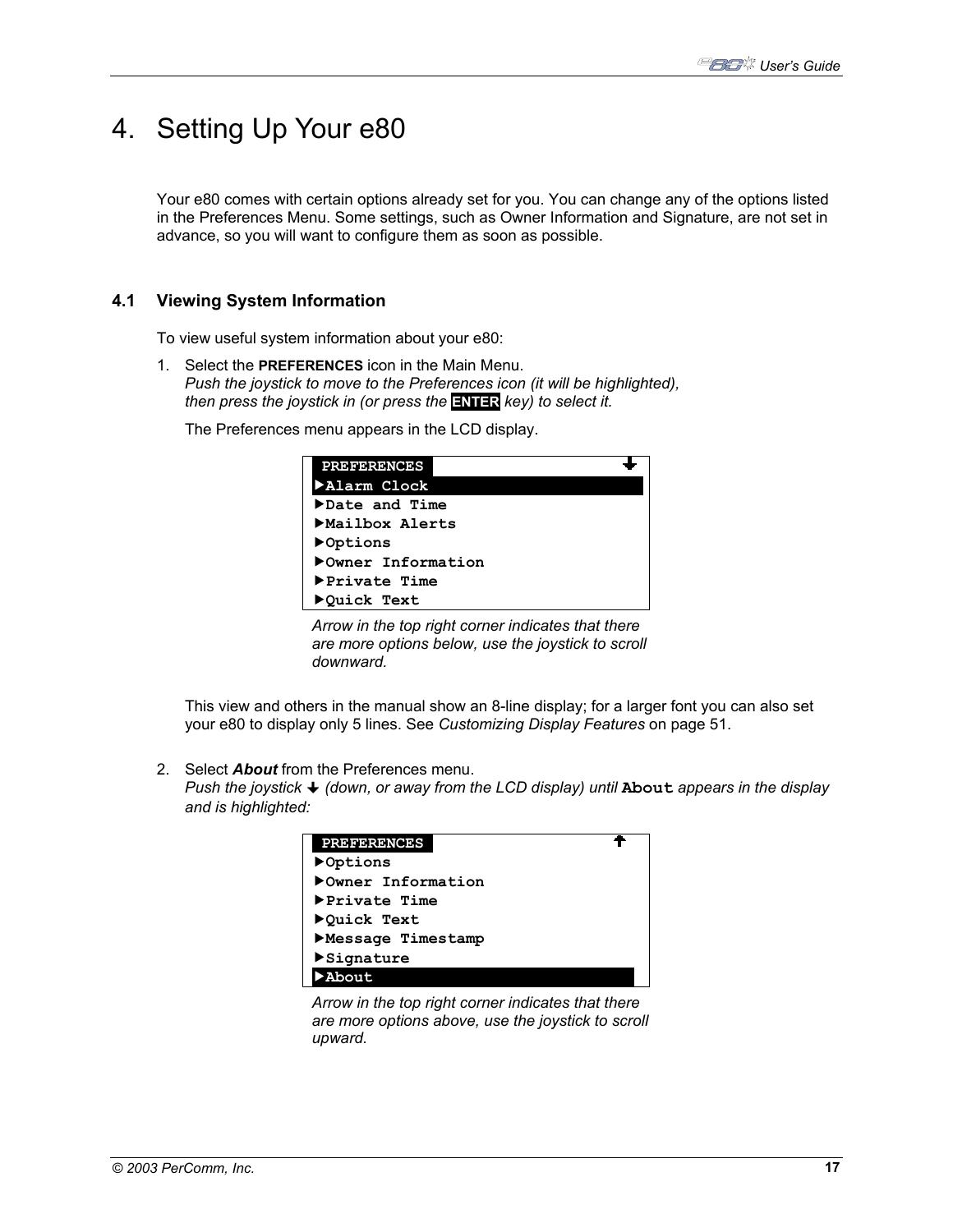3. Press the joystick, or press **ENTER** to display the About screen:

| <b>ABOUT</b>     |                 |                           |
|------------------|-----------------|---------------------------|
| Coverage:        | 2 way           | - network service level   |
| Battery Charged: | 80%             | - % battery charge level  |
| Memory Used      |                 | - % of memory used in:    |
| Personal:        | 13 <sub>8</sub> | Personal Area             |
| Address Book:    | 55%             | <b>Address Book</b>       |
| News:            | 21%             | <b>News</b>               |
| Serial Number:   | 123456          | - device serial number    |
| version:<br>S/W  | 2.03            | - software version number |

4. When finished, push the joystick  $\triangleq$  to exit from the About display and return to the Preferences menu.

For more information about Personal Memory see Section 3.7 Your Personal Memory.

## **4.2 Entering Owner Information**

To enter personal contact information:

- 1. Go to **PREFERENCES** → *Owner Information*. The Owner Information screen appears. *You can move between each entry field by pushing the joystick*  $\uparrow$  or  $\downarrow$ .
- 2. Enter text, using the keyboard:

| <b>OWNER INFORMATION</b>                                     |
|--------------------------------------------------------------|
| Name:                                                        |
|                                                              |
| Phone:                                                       |
| Comment: If found please phone                               |
|                                                              |
|                                                              |
|                                                              |
| $M/h$ an tha cursor is in tha Dhona: fiald $\Delta H$ ock is |

*When the cursor is in the Phone: field, Alt Lock is set automatically for entering numbers, you will see in the upper right corner of the display.* 

3. Press **ESC** to exit from the Owner Information screen. Your changes are automatically saved. The Preferences submenu is displayed.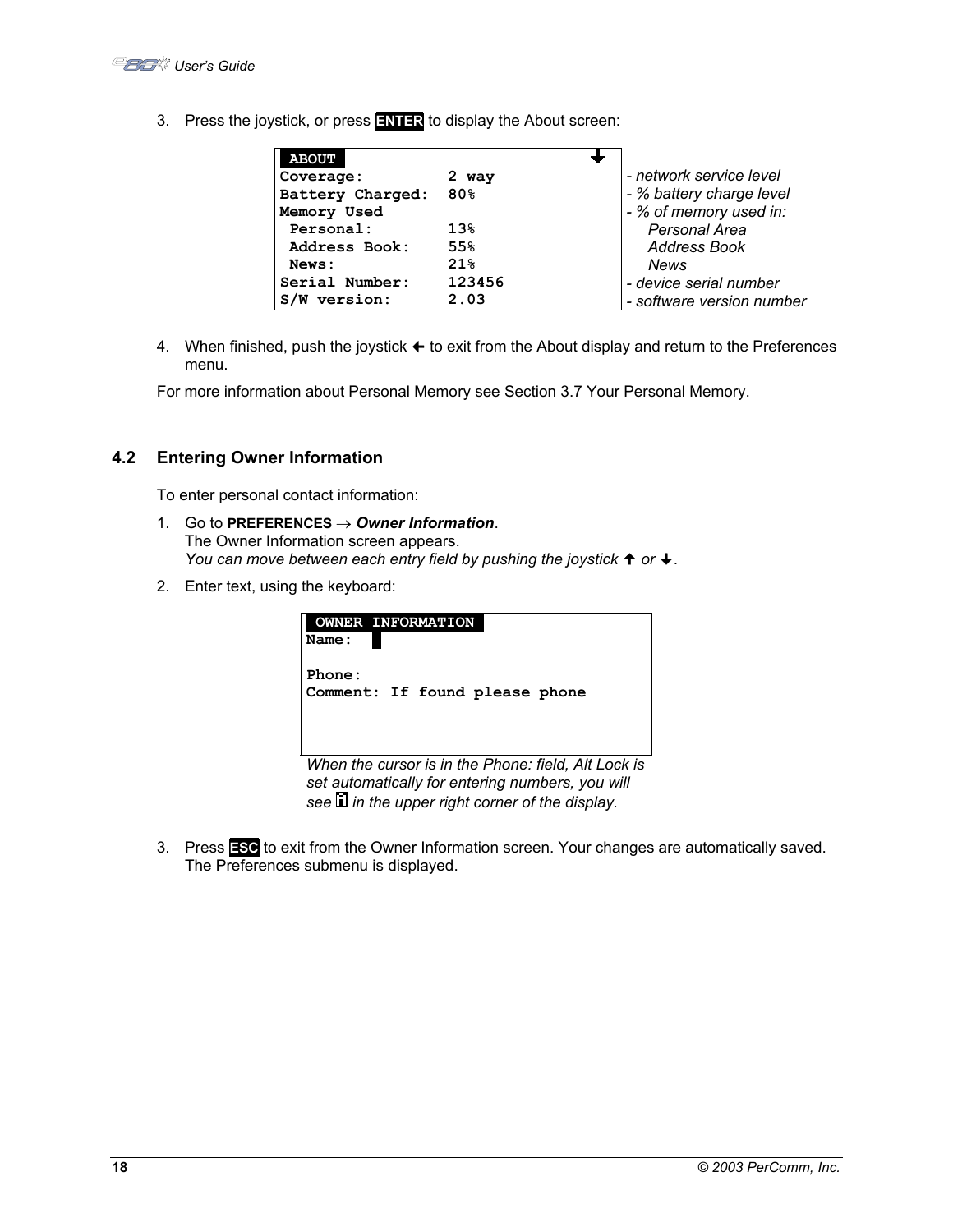## **4.3 Setting Date and Time**

To set the correct date and time on your e80:

1. Go to **PREFERENCES** → *Date and Time*. The Date and Time submenu is displayed.



- 2. Use the joystick to move from one field to another, and press the joystick to change options in each selectable field.
- 3. Set *Time Format* to "24hr" (for 24-hour clock format) or "12hr" (for 12-hour clock format).
- 4. Set the current *Time:* HH (00–23 for 24-hour format, or 01–12 for 12-hour format) MM (set automatically by system if *Network Sync* set to Yes) AM/PM (only if 12hr format selected).

If 24-hour format has been selected, then nothing is displayed in the AM/PM field.

5. Set the current *Date:*

 MMM ("Jan", "Feb", "Mar", etc.) DD (01–31) YY (00-99).

- 6. If *Network Sync* is set to Yes, then the device will automatically set the minutes of the *Time*.
- 7. Press **ESC** to exit from Date and Time. Your changes are automatically saved.

### **4.4 Turning Your e80 Off and On**

You can turn OFF your e80 by selecting the **POWER OFF** icon in the Main Menu.

Turn the device back ON by pressing ALT and then **SPACE**.

The Main Menu icons will appear in the LCD display when it is on again.

Note: Two additional methods of turning off the device are:

- Pressing ALT and then **SPACE**
- Or, pressing *Power Off* in the Main Menu popup options menu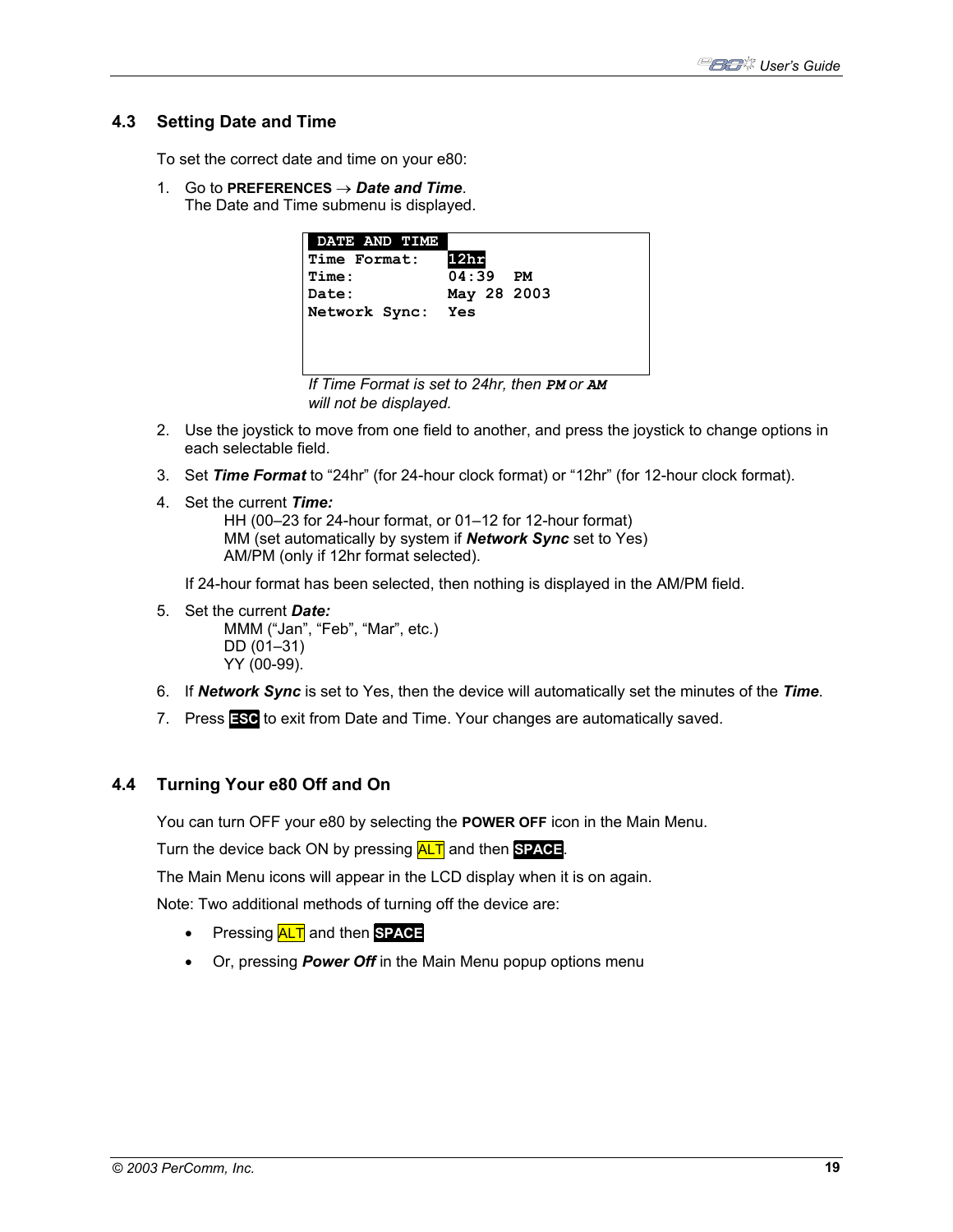## **4.5 Main Menu Options**

The Main Menu options menu lets you quickly access the different features of the e80. You can quickly change your alert sound to vibrate or silent, turn off message transmission, and view device status information.

### **To change your alert sound:**

- 1. Press **MENU** and select:
	- **Silence Alerts** to turn off your alert sound (note: alarm alerts are not affected)
	- Vibrate Alerts to change your alert sound to vibrate (note: alarm alerts are not affected).



2. Return to your default alert setting by selecting *Alerts On* (note: alarm alerts are not affected).

### **To turn off message transmission:**

1. Press **MENU** and select *Transmitter Off*.

You can receive messages, but will not be able to send messages until you turn message transmission on again. The icon  $\tilde{x}^1$  will display on the Main Menu screen when the transmitter is off. Your device will not transmit when the transmitter is off!

2. Turn message transmission back on by selecting *Transmitter On*.



### **To turn your e80 off (alternative method):**

- 1. Press **MENU** and select *Power Off*.
- 2. Turn the e80 back on by pressing ALT then **SPACE**.

## **To view additional status information:**

1. Press MENU and select *Go to Status Icons*.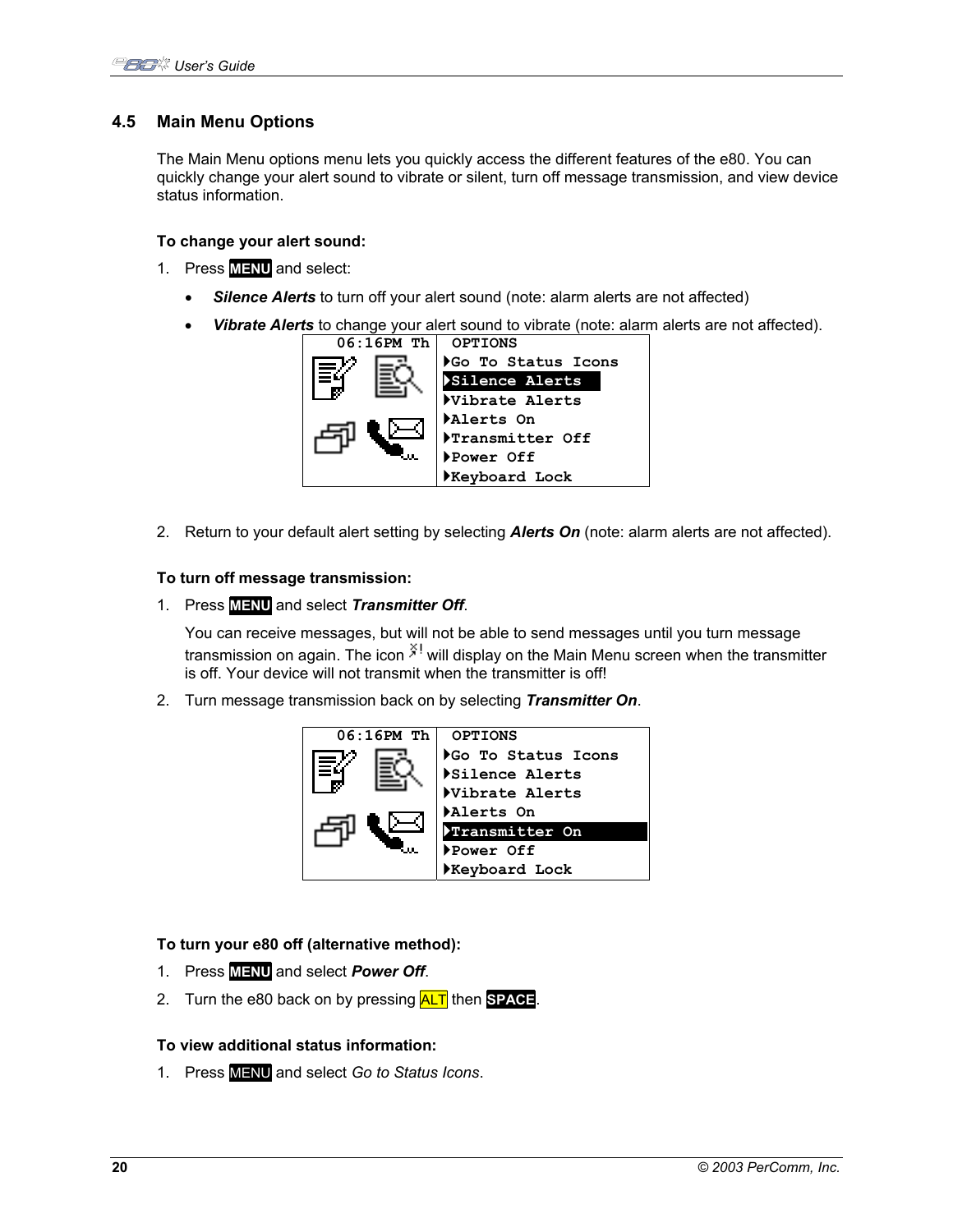- 2. The popup menu closes and the cursor is now on one of the status icons on the right side of the screen.
- 3. Push the joystick  $\leftarrow, \rightarrow, \uparrow$  or  $\downarrow$  to select the desired status icon and view status information at the bottom of the screen.
- 4. Return to the Main Menu by pressing **ESC**, or by selecting *Go to Main Menu* in the popup menu.



## **To lock your keyboard:**

- 1. Press **MENU** and select *Keyboard Lock*. Alternatively, you may lock the keyboard from the Main Menu by pressing **ALT** then **L**.
- 2. Unlock the keyboard by pressing **ALT** then **L**.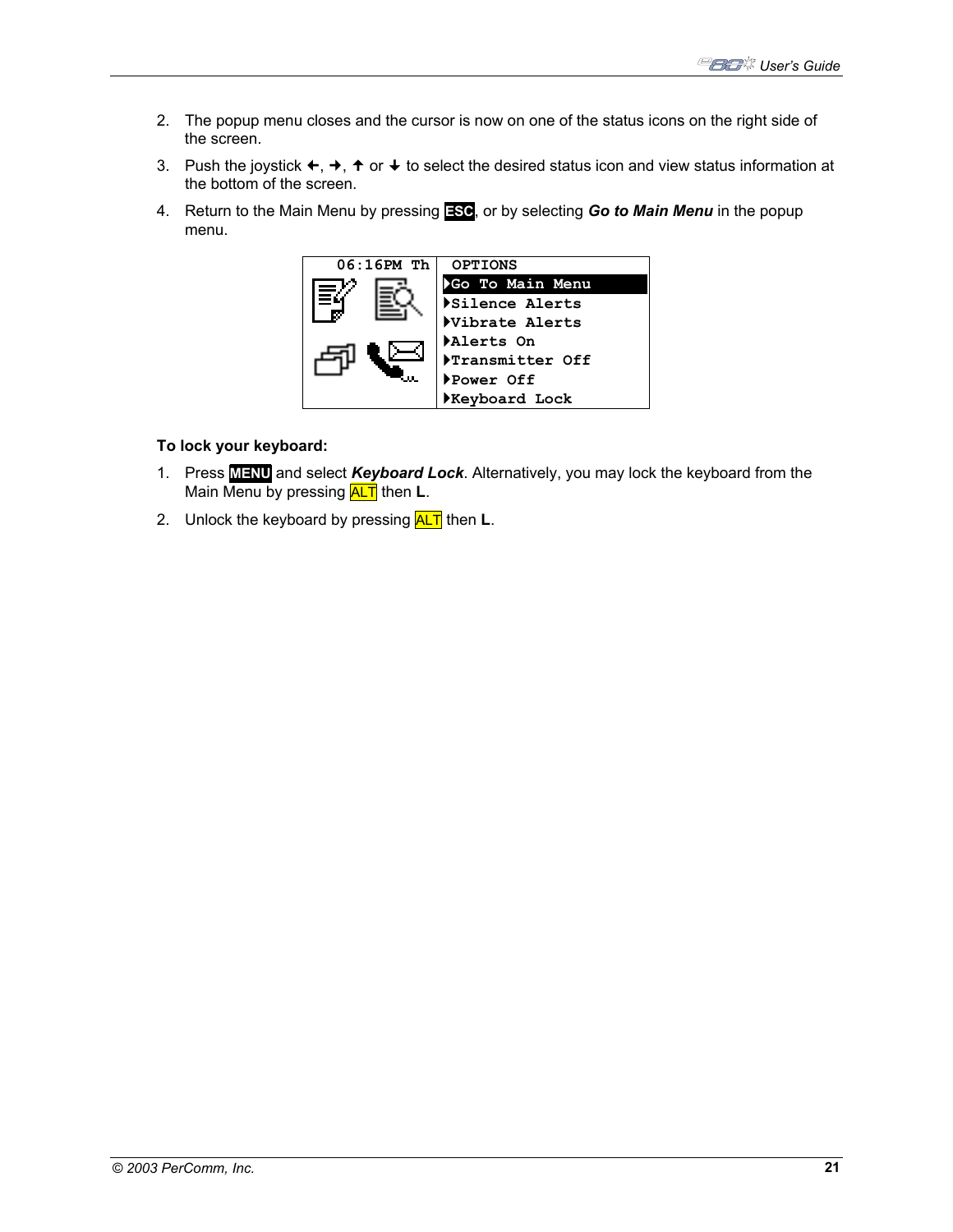# 5. Sending Messages

You can compose and send messages to wireless and email addresses.

To start, select **SEND A MESSAGE** in the Main Menu. The Send A Message screen is displayed:

| SEND A MESSAGE |  |
|----------------|--|
| To:            |  |
| Msg:           |  |
|                |  |
|                |  |
|                |  |
|                |  |
|                |  |



**Note: For shortcuts see Section 3.5 Shortcuts for Navigating on page 14.**

## **5.1 Selecting a Contact from the Address Book**

You can select contacts (or groups) from your Address Book to be in your *To* field. To use this option you must first create the contacts and groups in the Address Book (see *Adding a Contact to the Address Book* on page 35).

To select a contact to be in your message *To* field:

1. Press **MENU** to open the Message Options popup menu.

| SEND A MESS | <b>OPTIONS</b> |
|-------------|----------------|
| <b>To:</b>  | Select Address |
| Msq:        | Manual Entry   |
|             | View Selected  |
|             | Send           |
|             |                |
|             |                |
|             |                |

2. Select *Select Address*. The Address Book contact list is displayed. (A faster way of getting to the Address Book, is to press the joystick while in the To field.)

| <b>ADDRESS BOOK</b> |  | $1$ of $4$ |  |
|---------------------|--|------------|--|
| Brown, Tom* [WA]    |  |            |  |
| • Doe, Sally* [WA]  |  |            |  |
| Anka, Alice [WA]    |  |            |  |
| Brown, Ed [WE]      |  |            |  |
|                     |  |            |  |
|                     |  |            |  |
|                     |  |            |  |

• *Indicates that this contact has been selected.*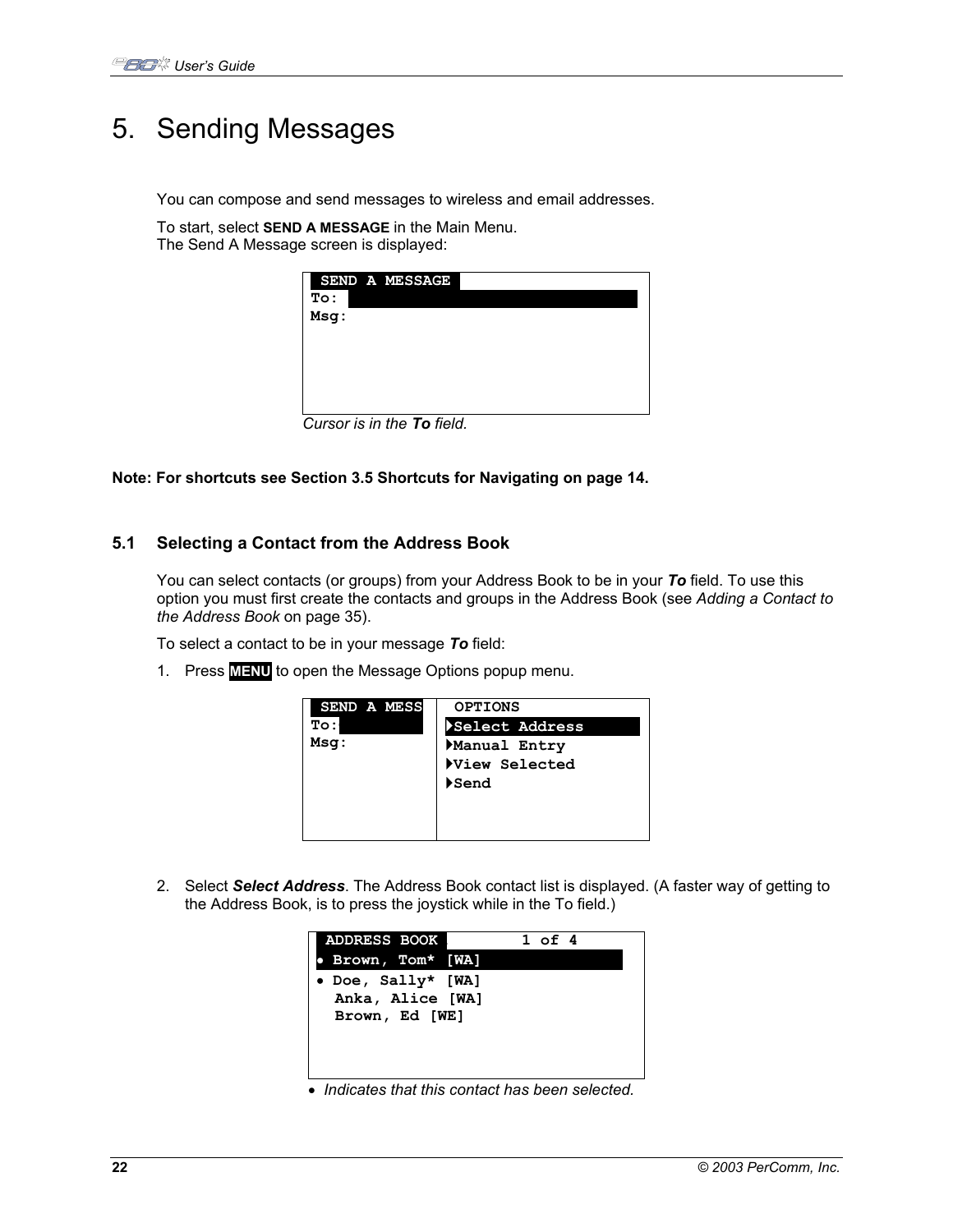- **\*** *Indicates that this contact has a "Frequent" setting, which puts the name at the top of the Address Book list of contacts.*
- 3. Select one or more names from the Address Book.

A bullet (•) will be shown when the joystick is pressed for that name. To unselect a contact, press the joystick again.

4. Push the joystick  $\triangle$  to exit the Address Book. The name(s) you have selected will appear in the *To* field.

There is only one display line for the *To* field, so if several contacts were selected, they may not all fit on the display.

- 5. To view all addresses in the **To** field, push the joystick  $\uparrow$  so that the **To** field is highlighted, and press **MENU** to open the Options popup menu again.
- 6. Select *View Selected* in the popup menu to display a complete list of contacts that have been added to the *To* field.

| <b>SELECTED ADDRESSES</b> |  | $1$ of $2$ |
|---------------------------|--|------------|
| Brown, Tom* [WA]          |  |            |
| Doe, Sally* [WA]          |  |            |
|                           |  |            |
|                           |  |            |
|                           |  |            |
|                           |  |            |
|                           |  |            |
|                           |  |            |

### **Save a Draft of your Message**

At any time you can save your message for completing later.

- 1. While editing your message, press **MENU** to open the Options popup menu.
- 2. Select *Save to Draft*.

The message will be saved in your Drafts folder (see *Managing Folders* on page 46).

Later, you can go to the Drafts folder and edit, delete or send the draft message (see *Managing Draft Messages* on page 47).

### **Sending to Non-Default Addresses**

You may send to a contact's non-default addresses.

1. While selecting contacts in the Address Book, press **MENU** to open the Options popup menu.

| <b>ADDRESS BOO</b> | <b>OPTIONS</b>  |
|--------------------|-----------------|
| Brown, Tom         | Done Addressing |
| • Doe, Sally       | View Contact    |
| Anka, Alic         | New Contact     |
| Brown, Ed          | New Group       |
|                    |                 |
|                    |                 |
|                    |                 |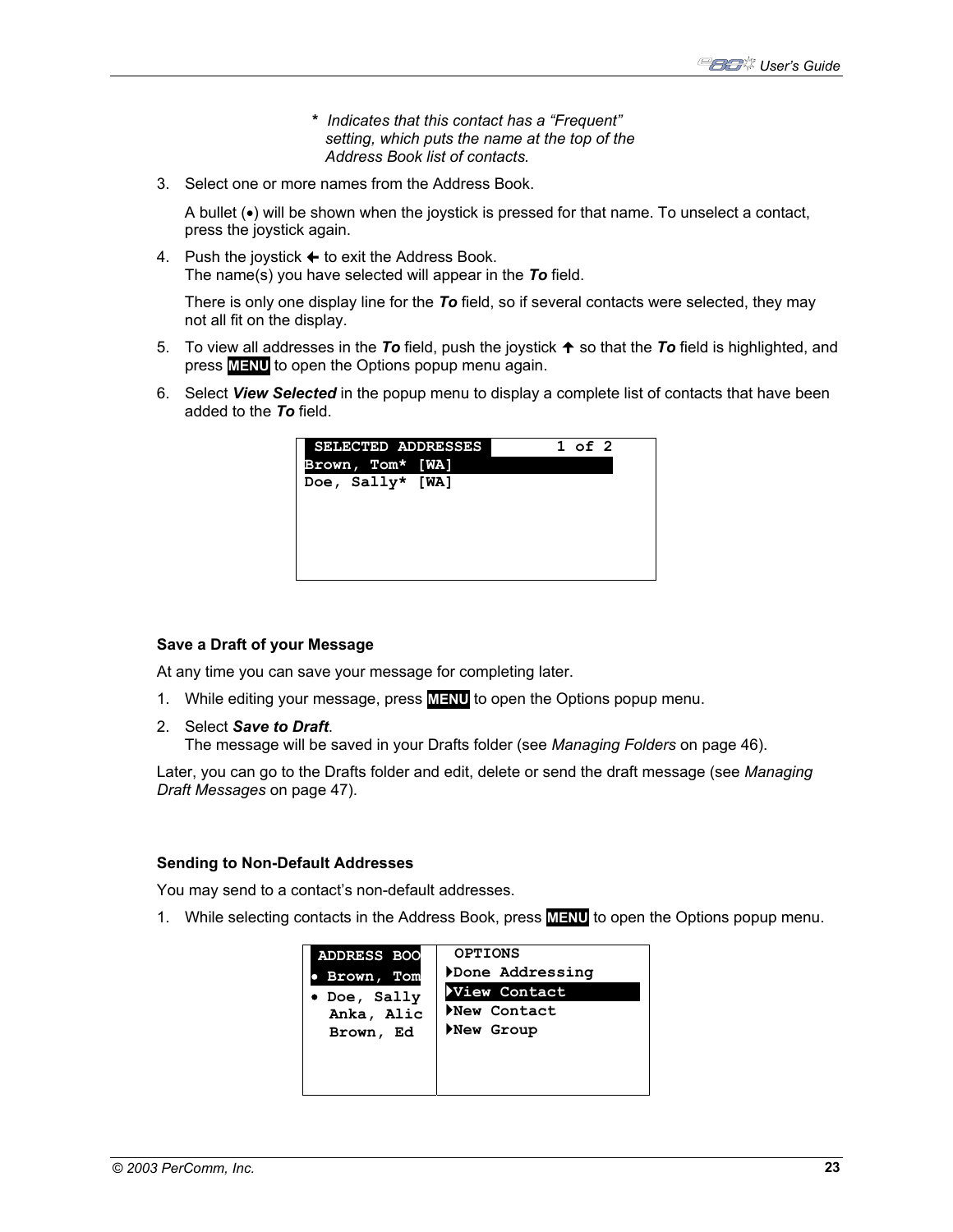- 2. Select View Contact
- 3. Select one or more addresses.

A bullet (•) will be shown when you press the joystick for that name.

4. Press **MENU** to open the Options popup menu



Select *Update Contacts* to save the changes permanently into the Address Book, or select *Done Selecting* to use the changes for this message only.

## **5.2 Adding or Editing a Manual Address Entry**

You can add an address manually, or edit a manual address you have already entered.

- 1. With the cursor in the *To* field, press **MENU** to open the Message Options popup menu.
- 2. Select *Manual Entry* to open the Manual Entry display.
- 3. Type the address (or edit an existing address).



4. Press **ENTER** to save text and exit the Manual Entry screen.

Alternatively, when the cursor is on the *To* field in the Send a Message screen, you may start typing the manual address, and the device will automatically open up the Manual Entry screen.

## **5.3 Composing your Message**

Move the cursor (push the joystick  $\bigstar$ ) to the *Msg* field and type your message.

You can also add Quick Text or Memos to your message (see *Creating Quick Text for Messages*  on page 31 and Creating a Memo on page 44). Quick Text is a preset phrase that you have created and saved in your Quick Text menu. Memos are text files that you have created and saved in your Memos folder.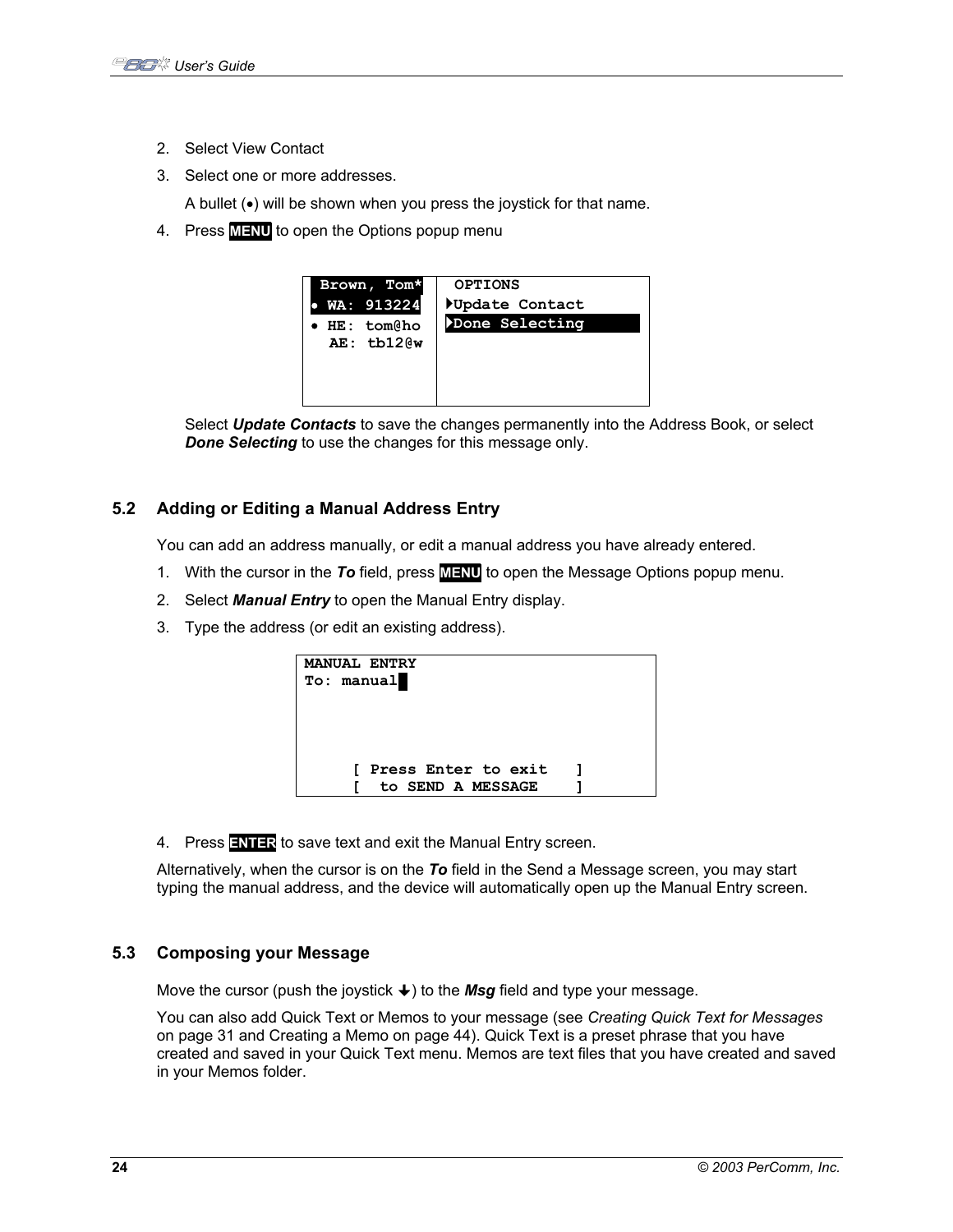## **Add Quick Text or Memos to your Message**

1. With the cursor in the *Msg* field, press **MENU** to open the Message Options popup menu.



- 2. Select *Insert Quick Text* from the popup menu. A list of Quick Text messages is displayed.
- 3. Select the desired Quick Text from the list. The list closes and the Quick Text is inserted at the cursor in the message area.

You can also insert memos in a similar manner, by selecting *Insert Memo* from the popup menu (see Creating a Memo on page 44).

### **Note: For shortcuts see Section 3.5 Shortcuts for Navigating on page 14.**

### **5.4 Sending your Message**

1. When you have completed your message, press **MENU** to open the Message Options popup menu.

#### 2. Select *Send*.

The popup menu closes automatically when the message is sent.

You will see the Message Transmission status symbol flashing in the Main Menu display until the message transmission is completed. Your sent message is saved in the **OUTBOX**.

For more information see Section 7 Managing Outgoing Messages on page 30.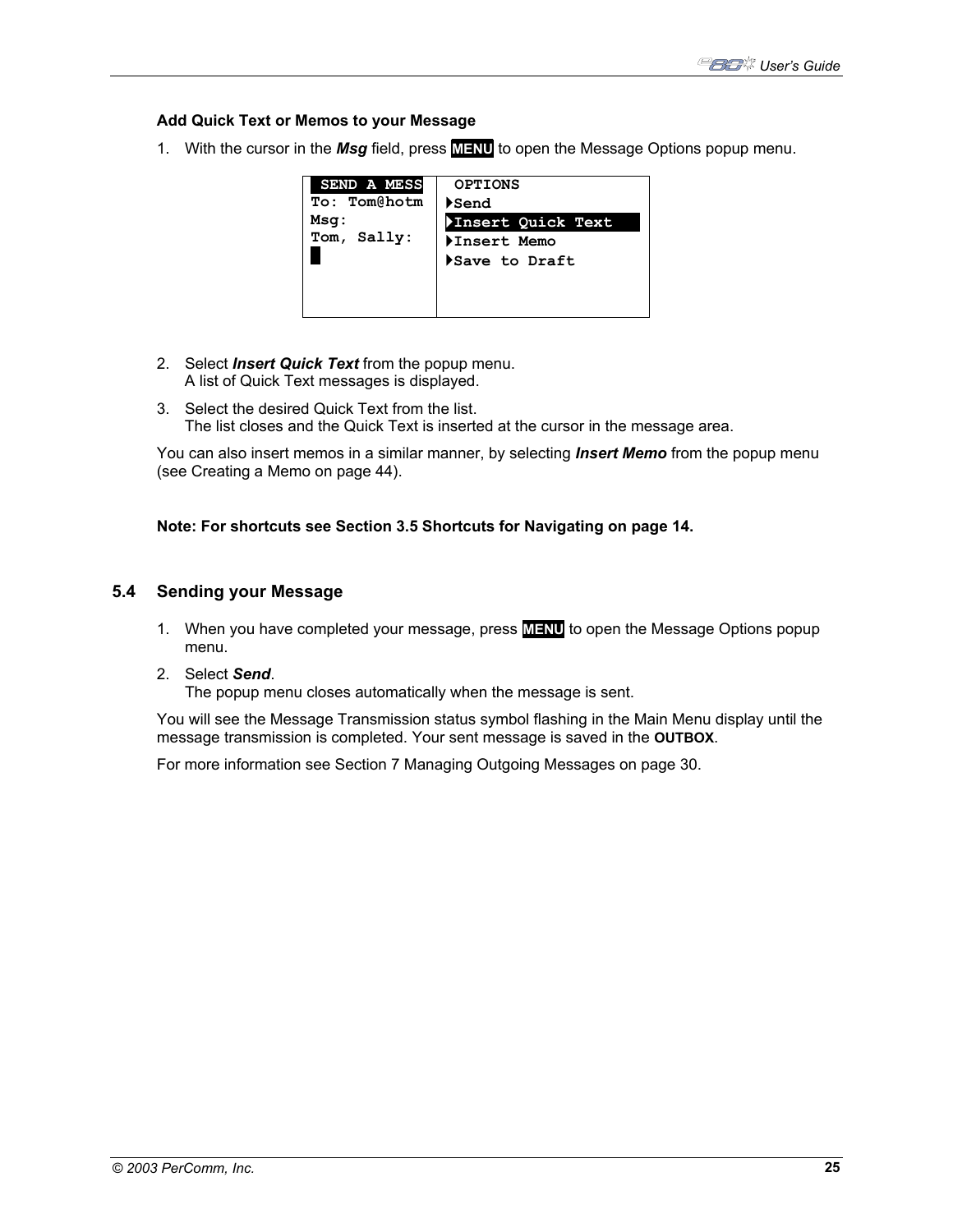## 6. Managing Incoming Messages

Received personal messages are stored in your Inbox. Each message has a symbol indicating its current status:

⊡ Unread message

ô Read message

mł Message has been forwarded.

忉 Message has been replied to.

×ш. Message forward or reply failed.

A brief preview of a selected message is displayed in the bottom two lines of the screen.

If you subscribe to a News service, news messages are not stored in the Inbox but are stored in News. See *Reading News* on page 40.

Select **INBOX** in the Main Menu to display the personal messages that you have received.

**Note: For shortcuts see Shortcuts for Navigating on page 14.** 

## **6.1 Reading a Message**

1. Select **INBOX** in the Main Menu. A listing is displayed of all messages in your Inbox, organized from the newest (at the top) to the oldest.



*Text in [brackets] at bottom of display is a continuation of the highlighted message text.* 

- 2. Scroll through the Inbox menu of received messages to the desired message.
- 3. Press the joystick to open the message for viewing.
- 4. Press **ESC** to return to the Inbox when finished reading the message.

### **Reading a Message with Quickview**

If a Quickview New Message Received popup is displayed, select "Yes" in the popup to display the message.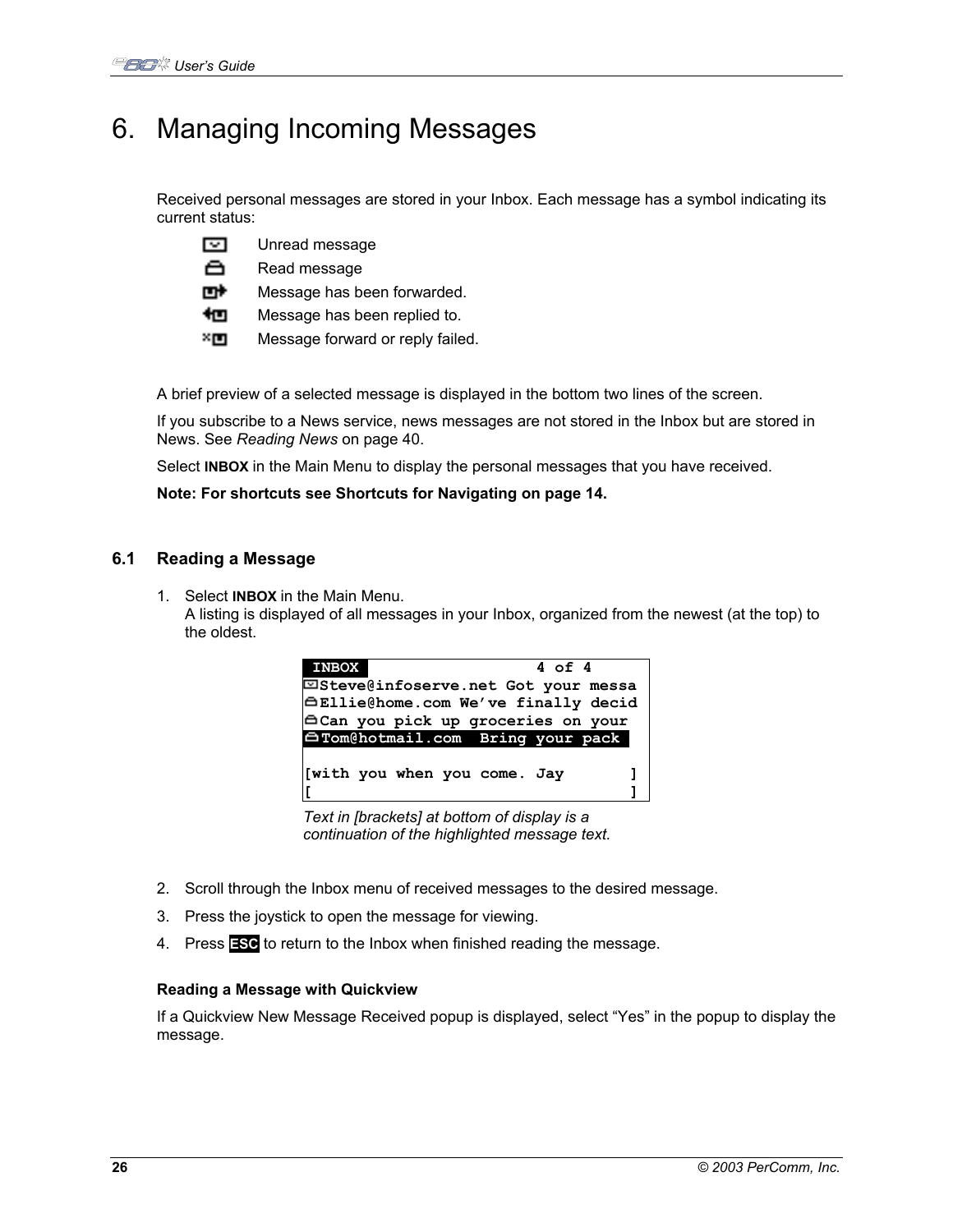Quickview is a quick way to read messages on your e80. The Quickview popup appears on the display as soon as a new message arrives in the Inbox, and selecting "Yes" in the popup immediately opens the message for viewing. For information on setting up the Quickview alert, see *Customizing the New Message Alert* on page 32. Note that the Quickview popup does not allow you to view the new message if you are currently editing a message or a memo.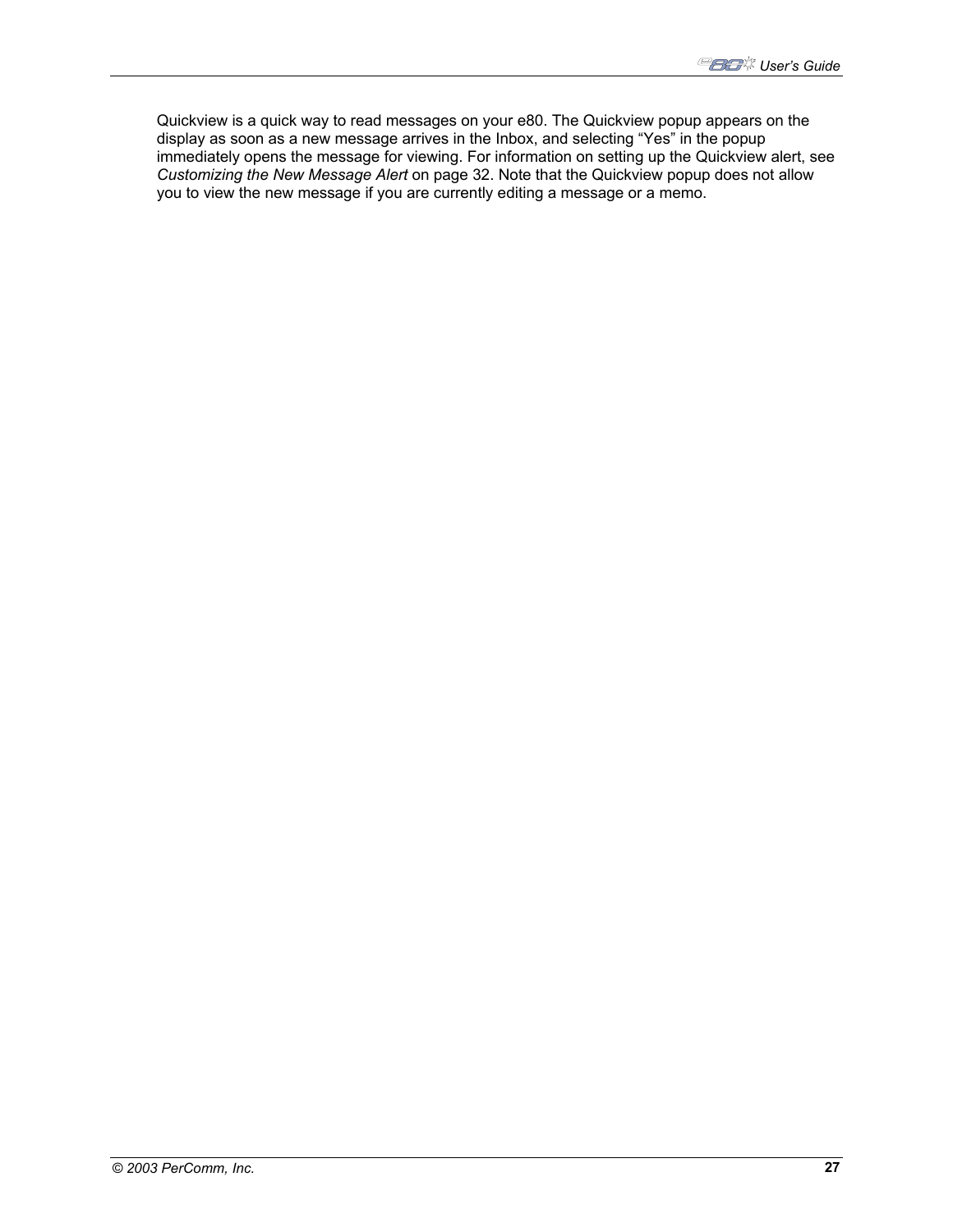## **6.2 Replying to a Message**

1. Scroll to the desired message in your **INBOX** and press **MENU** to open the Inbox Options popup menu.

| <b>INBOX</b>        | <b>OPTIONS</b>   |
|---------------------|------------------|
| <b>⊡Steve@infos</b> | Reply            |
| <b>⊖Ellie@home.</b> | ▶Forward         |
| ⊖Can you pic        | Delete           |
| <b>∆Tom@hotmail</b> | Move to Folder   |
|                     | Mark as UnRead   |
| [with you wh        | Delete Read Msgs |
|                     | Delete All Msgs  |

You can press **MENU** at any time to open a popup menu. If you open the Inbox Options popup *after* opening a message, the menu will have different options listed than if you open the popup menu *before* opening the message.

2. Select *Reply* to open the Reply Options menu.

| REPLY OPTIONS<br>Compose |
|--------------------------|
| <b>MORE</b>              |
| Yes                      |
| No                       |
| On my way                |
| Will call later          |
| Thank you                |

3. Select *Compose* to open the Reply screen;

#### Or:

Select an automatic response to automatically send the selected reply message. An automatic response is any selection other than *Compose*.

You can have a set of system-generated automatic responses that are always there and optional MCR (Multiple Choice Responses) responses that may or may not be available for any particular message.

For example, "MORE" is an optional MCR that prompts the system to send the next portion of a long message. If this MCR appears, you can continue to reply *MORE* until the entire message has been received.

If you select an automatic response (for example, *MORE*, *Yes*, *No*, etc) the reply is immediately sent. The reply screen will be closed and the user will be returned to the Inbox list screen.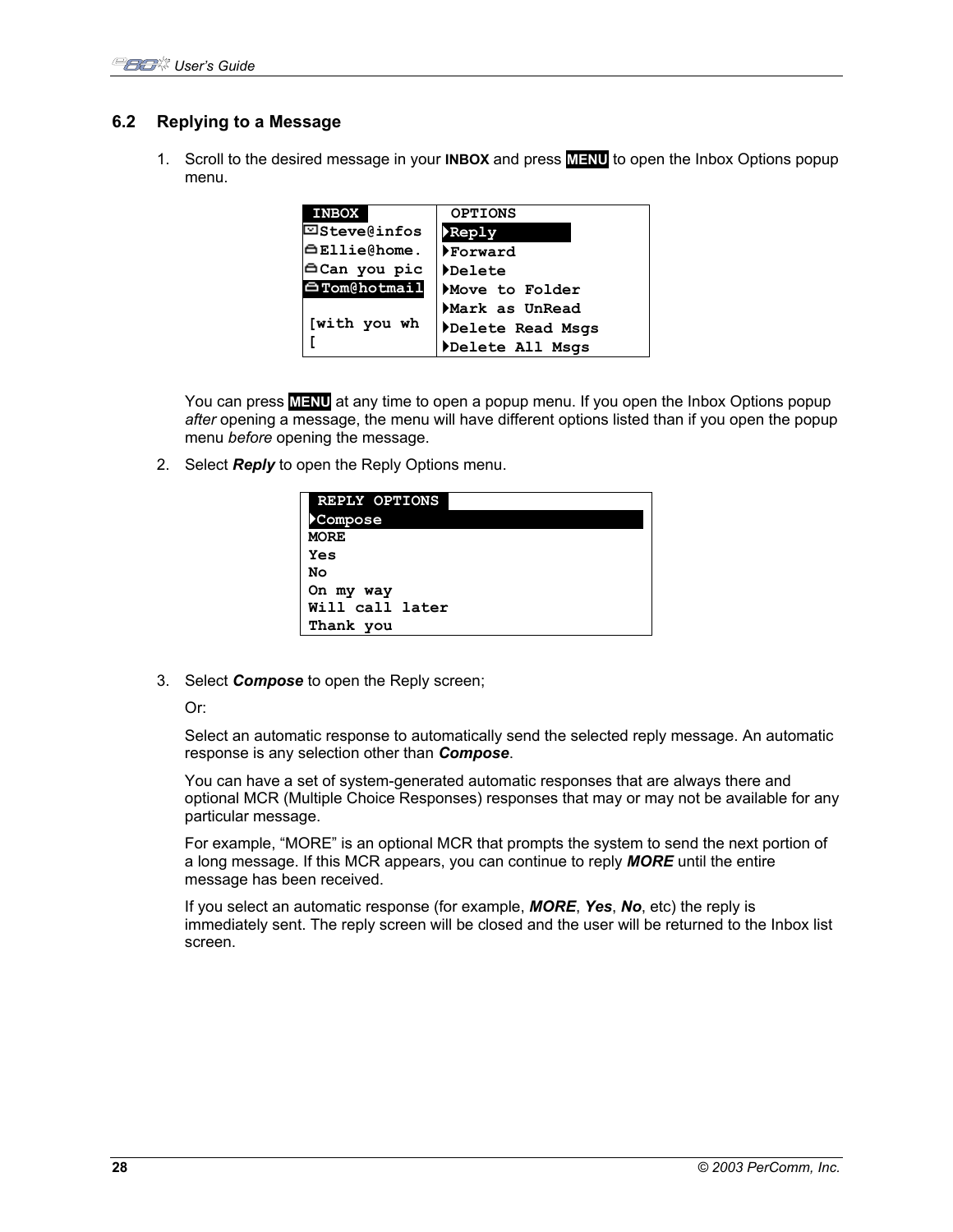4. If *Compose* was selected, type your message, then press **MENU** to open the popup menu for more options:

| <b>COMPOSE REP</b> | <b>OPTIONS</b>     |
|--------------------|--------------------|
| Msg: I look        | <b>&gt;Send</b>    |
|                    | ▶Insert Quick Text |
| Regards, Ton       | Insert Memo        |
|                    | Save to Draft      |
|                    |                    |
|                    |                    |
|                    |                    |

5. Select *Send* to send the message.

### **6.3 Forwarding a Message**

- 1. Scroll to a message in the **INBOX** menu and press **MENU** to open the Inbox Options popup menu.
- 2. Select *Forward* from the popup menu.
- 3. Type an address in the *To* field, or, select one or more names from the Address Book (see *Selecting a Contact from the Address Book* on page 22).
- 4. Add any text to the *Msg* field to preface the forwarded message.
- 5. Press **MENU** to open the Message Options popup menu and select *Send*. The message display and popup menu close automatically and the message is sent.

### **6.4 Deleting Messages**

- 1. Scroll to the message you want to delete.
- 2. Press **MENU** to open the Inbox Options popup menu and select one of: *Delete* to delete a single selected message; alternatively, you may press ALT**-DEL** *Delete All Msgs* to delete all messages in your Inbox; *Delete Read Msgs* to delete all messages that are marked as Read. Messages marked as "Unread" will not be deleted.

If you have set the Confirm Delete option (**PREFERENCES** → *Options* → *Confirm Delete*) to "Yes", then you will be asked to confirm or cancel the deletion.

### **6.5 Erred Messages**

An erred Message is a message with transmission errors. The system will eventually correct the message by re-transmitting the missing or "erred" parts. When the message gets corrected, it will be shown as an Unread message.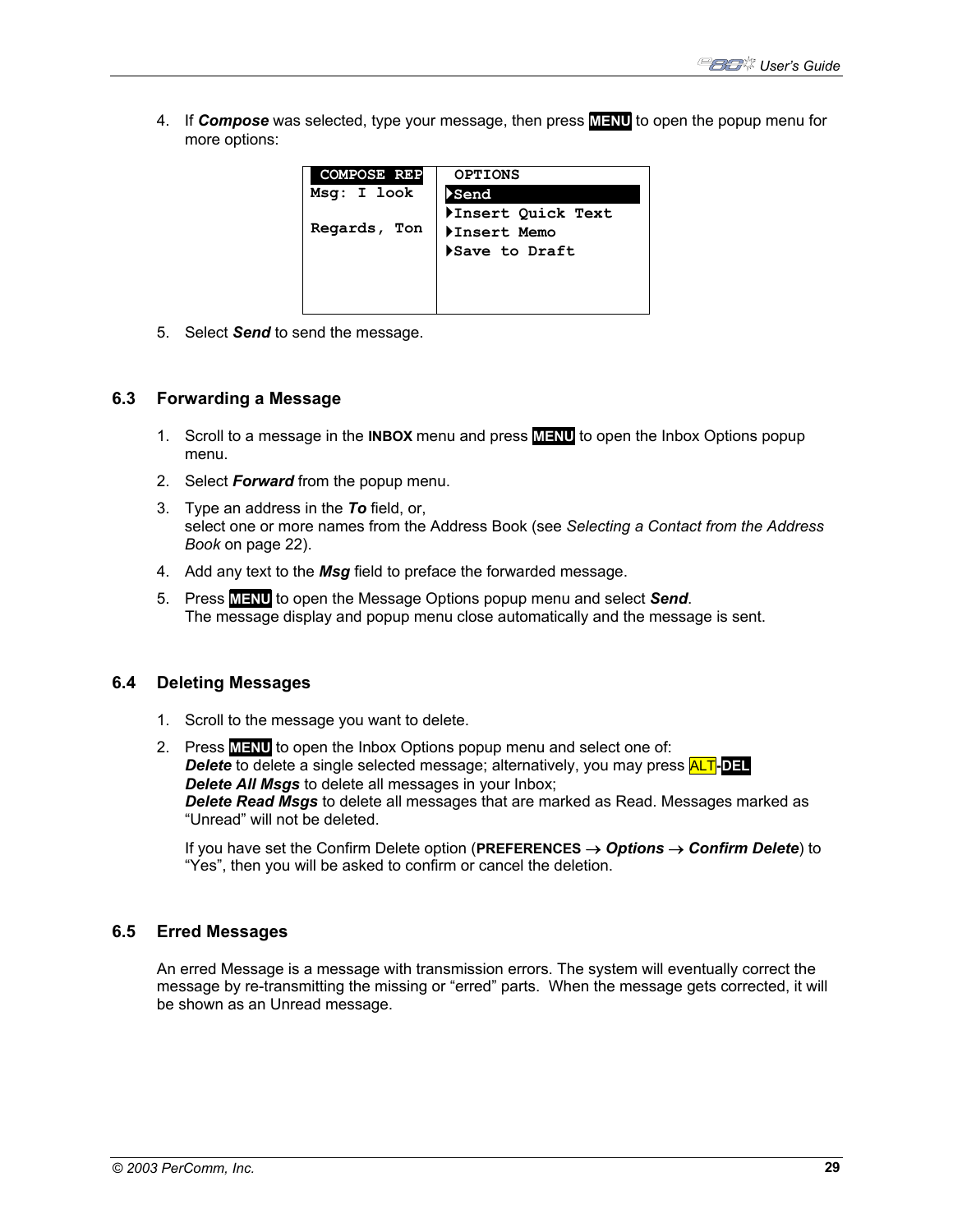## 7. Managing Outgoing Messages

Messages that you send are stored in the Outbox. Each message has a symbol indicating its current status:

- ਟਟ message transmission in progress
- ✓ message successfully sent
- $\overline{\mathbf{M}}$ message transmission pending (transmitter may be off, or network is busy)
- ×. message transmission failed.

Select **OUTBOX** in the Main Menu to display your sent messages.

## **7.1 Reviewing Sent Messages**

You can read messages that you have sent in the same way that you read received messages:

- 1. Select **OUTBOX** in the Main Menu and scroll to the desired message.
- 2. Press the joystick to select and open the message for viewing.

## **7.2 Resending a Message**

You can resend a message that was not sent successfully.

- 1. Select **OUTBOX** in the Main Menu to view messages that you have sent.
- 2. Scroll to the message you wish to resend.
- 3. Press **MENU** to open the Outbox Options popup menu and select *Resend* to resend the message to the same recipients as before.

## **7.3 Deleting Messages**

Messages can be deleted from the Outbox.

- 1. Select **OUTBOX** in the Main Menu, and scroll to the message you want to delete. Note that you cannot delete a "transmission in progress" message.
- 2. Press **MENU** to open the Outbox Options popup menu and select one of: *Delete* to delete a single selected message; alternatively, you may press ALT**-DEL** *Delete All Msgs* to delete all messages in your Outbox.

If you have set the Confirm Delete option (**PREFERENCES** → *Options* → *Confirm Delete*) to "Yes", then you will be asked to confirm or cancel the deletion.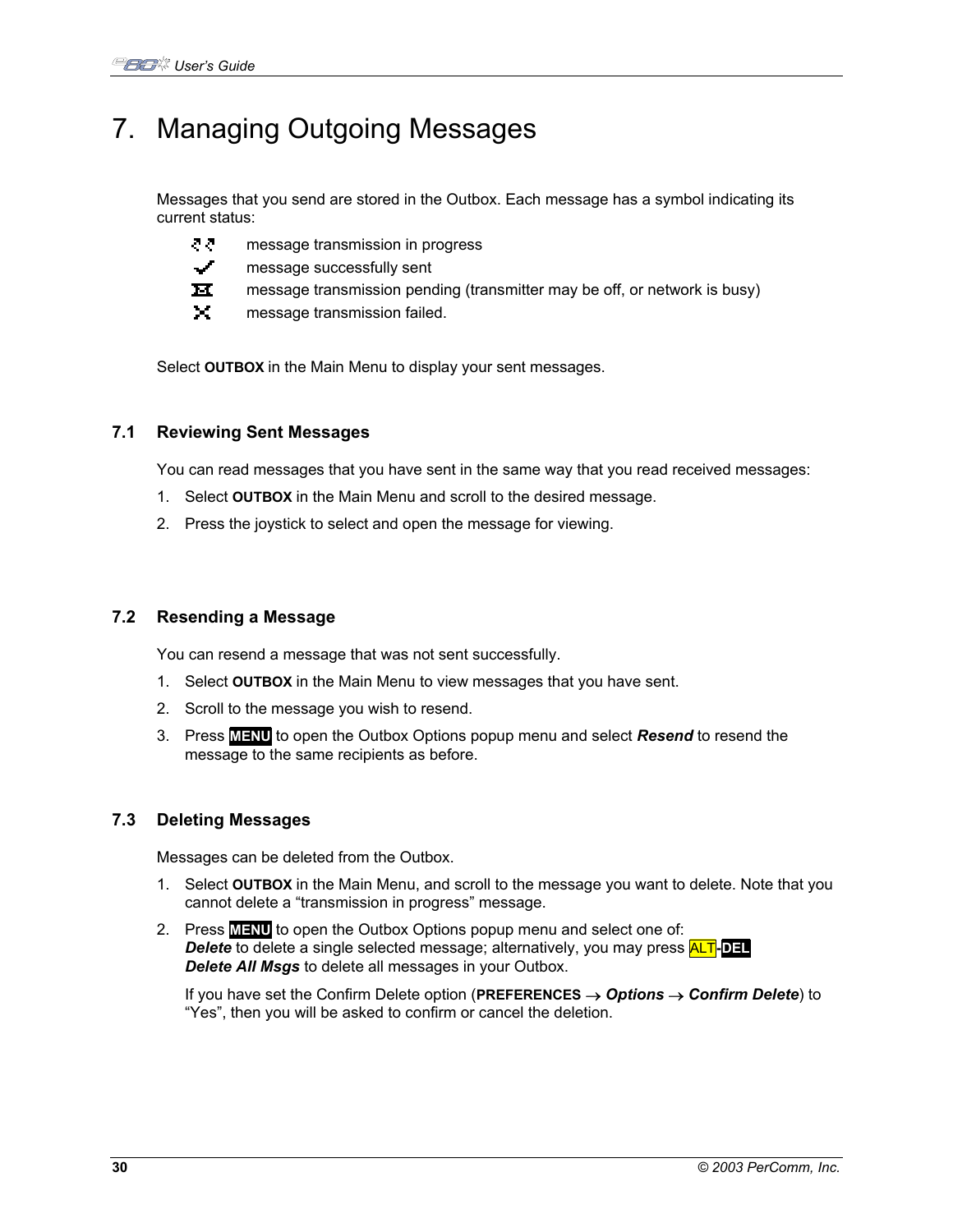## 8. Other Messaging Options

## **8.1 Creating Quick Text for Messages**

Quick Text can be saved in your e80 so that you can quickly insert the text when composing messages. This is a way to create quick access to frequently used sentences or phrases. You can add or delete text items in the Quick Text menu.

## **Add a new Quick Text Item**

1. Go to PREFERENCES  $\rightarrow$  *Quick Text.* 

2. Press **MENU** to open the Quick Text options popup menu.

| <b>QUICK TEXT</b>                  | <b>OPTIONS</b> |  |
|------------------------------------|----------------|--|
| Where shall w                      | New Quick Text |  |
| Who will be t                      | Edit           |  |
| Thanks for yo Delete<br>Delete All |                |  |
|                                    |                |  |
|                                    |                |  |
|                                    |                |  |
|                                    |                |  |

3. Select *New Quick Text* and enter the text in the Quick Text screen.

| QUICK TEXT<br>Text: |  |
|---------------------|--|
| Meet me for lunch.  |  |
|                     |  |
|                     |  |

4. When done, press **MENU** and select *Save*, then press **ESC** to exit.

When text is saved in Quick Text, it is added to the top of the current list of phrases or sentences in the Quick Text menu.

You can view your saved text by scrolling down through the menu, and pressing the joystick when the desired text is highlighted.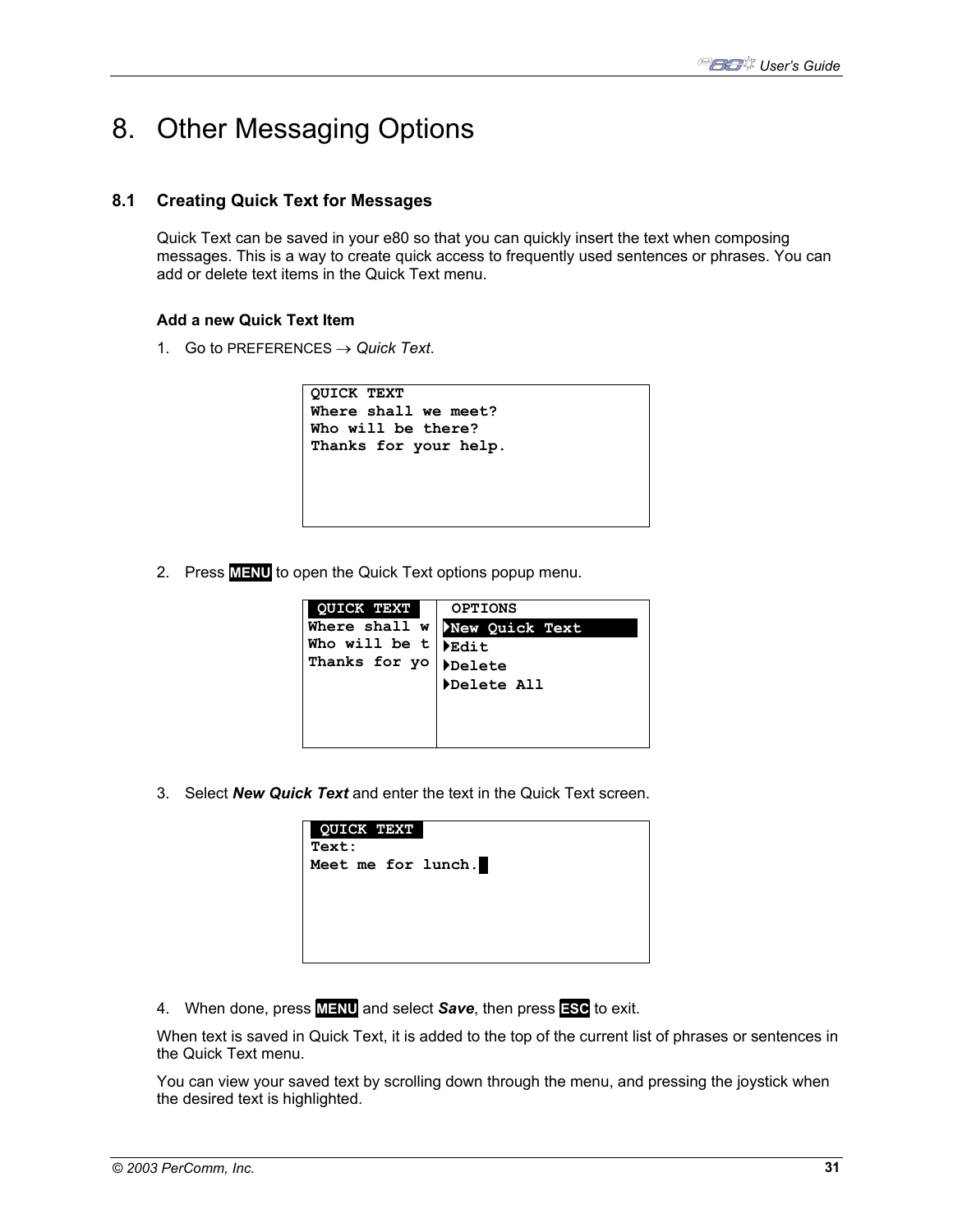### **Edit an Existing Quick Text Item**

- 1. In the Quick Text submenu, select the Quick Text item to be edited.
- 2. Press **MENU** to open the Quick Text Options popup menu and select *Edit*.



3. Make changes to the text in the Quick Text screen, then press **MENU** and select *Save*.

When the edited text is saved in Quick Text, you can view the new version of the text by scrolling down through the menu, and pressing the joystick when the desired text is highlighted.

### **Delete an Existing Quick Text Item**

- 1. In the Quick Text submenu, select the item to be deleted.
- 2. Press **MENU** to open the Quick Text Options popup menu and select *Delete*.
- 3. Verify the deletion in the confirmation message that appears by selecting "Yes".

The deleted text item no longer appears in the Quick Text submenu.

### **8.2 Customizing the New Message Alert**

You can change your Inbox Alert settings or turn the alert on or off.

1. Go to **PREFERENCES** → *Mailbox Alerts*. The Mailbox Alerts submenu is displayed.

| <b>MAILBOX ALERTS</b> |  |
|-----------------------|--|
| Alerts:<br>Yes        |  |
| Medium<br>Volume:     |  |
| Inbox                 |  |
| <b>Neather</b>        |  |
| Stock Market          |  |
| Entertainment         |  |
| News Events           |  |

*Arrow in upper right corner indicates that you can scroll down to see more mailboxes.* 

- 2. Set *Alerts* to "Yes" or "No" to enable or disable all mailbox alerts.
- 3. Set the *Volume* level to one of "Low", "Medium", or "High".

These two options apply to alerts for all mailboxes (i.e. includes both incoming mail and news messages).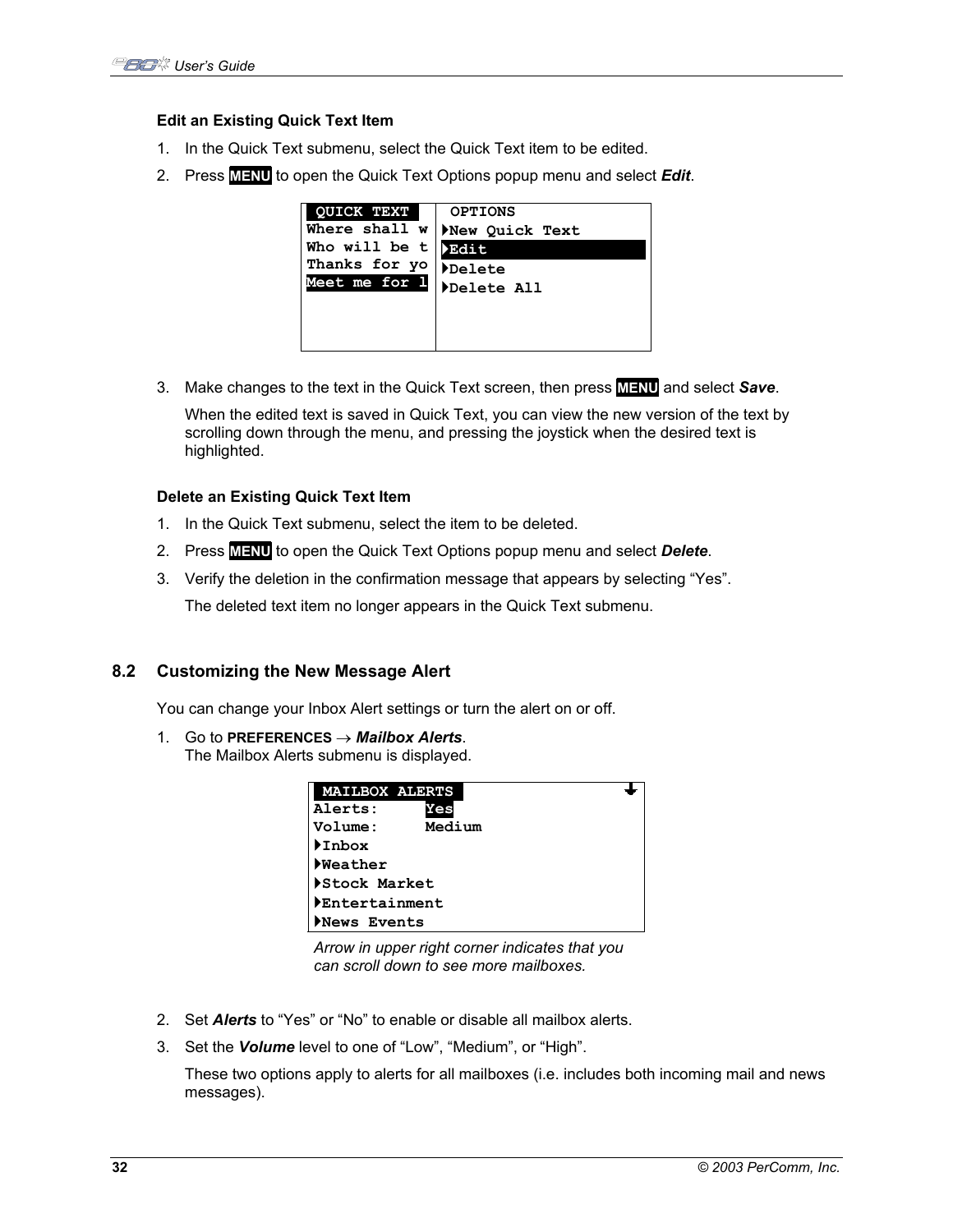4. Select *Inbox*.

The Inbox Alert submenu is displayed.

| <b>INBOX ALERT</b>    |        |
|-----------------------|--------|
| Type:                 | 1 Beep |
| Rebeep                |        |
| Repeat: 2 times       |        |
| Interval: 1 min       |        |
| <b>Quickview:</b> Yes |        |
|                       |        |
|                       |        |

- 5. Set *Type* to your desired option. This may be one of Silent, Vibrate, Short-Vibrate, Beep-Vibrate, Beep 1, Double Beep, Chirp, Beethoven, Arpeggio, Attention, Wilhelm Tell, Dododo, Around, and Up & Down. (Press the **SPACE** key to play the alert; alternatively, you may play the alert within the Options popup menu by pressing **SPACE** or pushing the joystick  $\rightarrow$ .)
- 6. Set *Rebeep Repeat* to one of: "None", a number from 1 to 5, or "Forever".

The alert will repeat for the number of times selected; "None" means only the original alert will sound (i.e. there is no rebeep).

7. Set *Rebeep Interval* to one of: "30 sec", "1 min", "2 min", "5 min", or "10 min".

If the Rebeep Repeat option is set to 1 or more, then the alert will repeat at the interval selected (every 30 seconds, 1 minute, 2 minutes, etc.).

8. Set *Quickview* to "Yes" or "No".

If Quickview is set to "Yes", then a New Message Received popup appears on the LCD display when a new message arrives. This is a quick way to view incoming messages: you can open the new message by selecting "Yes" in the popup, or you can close the popup by pressing any key.

9. Press **ESC** to save and exit from Inbox Alert.

### **8.3 Setting a Message Timestamp**

You can also have your e80 timestamp messages:

1. Go to **PREFERENCES** → *Message Timestamp*. The Timestamp submenu is displayed.

| <b>MESSAGE TIMESTAMP</b> |      |
|--------------------------|------|
| Timestamp:               | Yes  |
| Time Format: 24hr        |      |
| Date Format:             | Full |
|                          |      |
|                          |      |
|                          |      |
|                          |      |

- 2. Set *Timestamp* to "Yes" (ON).
- 3. Set *Time Format* to "12hr" for 12-hour time format or "24hr" for 24-hour time format.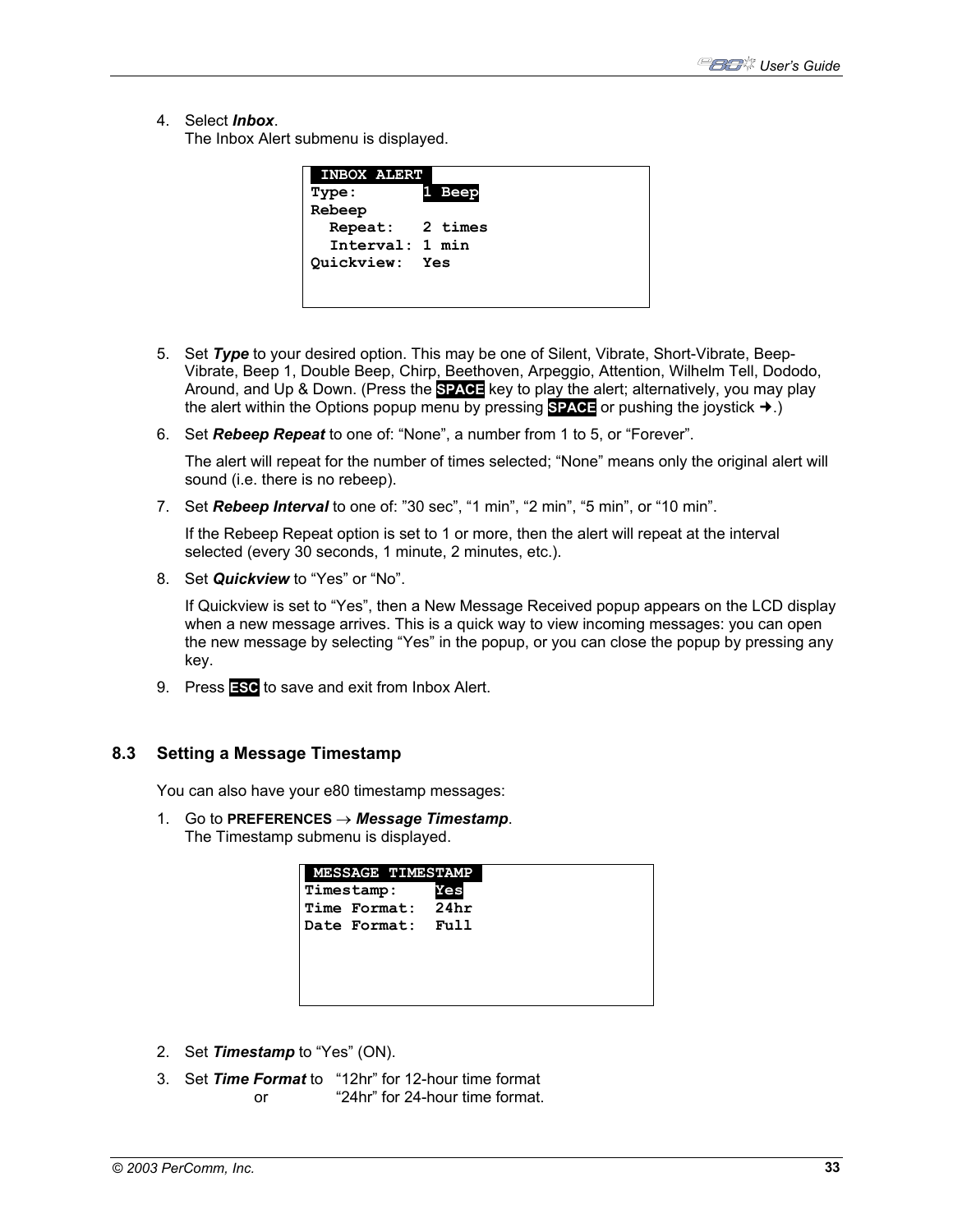- 4. Set *Date Format* to one of: "Full" (Feb 28, 2003), "dd/mm/yyyy" (28/02/2003) or "mm/dd/yyyy" (02/28/2003).
- 5. Press **ESC** to save and exit from Timestamp.

## **8.4 Creating an Automatic Signature**

You can create a personal signature and add it automatically to any outgoing message.

1. Go to PREFERENCES → *Signature*.

| <b>SIGNATURE</b> |     |  |  |
|------------------|-----|--|--|
| Append:          | Yes |  |  |
| Signature:       |     |  |  |
|                  |     |  |  |
|                  |     |  |  |
|                  |     |  |  |
|                  |     |  |  |
|                  |     |  |  |

- 2. In the *Append* field, select "Yes".
- 3. In the *Signature* field enter text for your personal signature. All of the text will be added to new messages, but only the text up to the first carriage return will be added to reply messages. It is a good policy to put your name, then a carriage return, followed by the rest of your signature (separated by additional carriage returns if necessary).
- 4. Press **ESC** to save and exit from Signature.

### **8.5 Saving Messages in the Personal Folder**

You can move any message to your Personal folder in **FOLDERS**. For more information on folders, see *Managing Folders* on page 46.

- 1. Select **INBOX** or **OUTBOX** in the Main Menu, and scroll to the message you want to move.
- 2. Open the Inbox (or Outbox) Options popup menu and select *Move to Folder*.
- 3. Scroll to the subfolder you wish to store your message in and press the joystick to move the message into that folder.

The message is moved from the Inbox (or Outbox, or News) to the selected folder.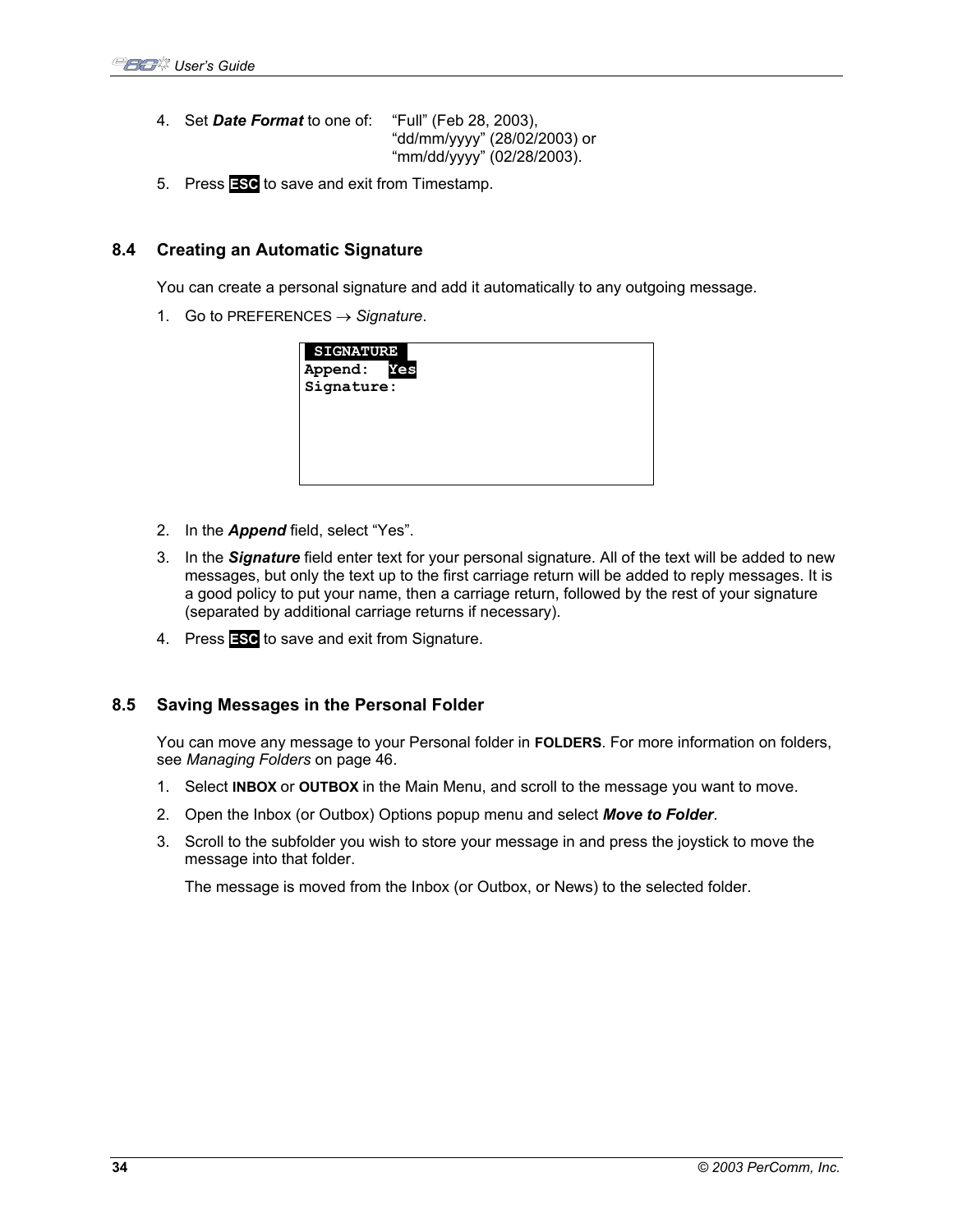## 9. Managing the Address Book

You can store names and email or wireless addresses on your e80 for quick access when sending messages. You can also create groups that allow you to send messages to multiple recipients.

Select **ADDRESS BOOK** in the Main Menu to display the Address Book list of contacts.

**Note: For shortcuts see Shortcuts for Navigating on page 14.**

## **9.1 Adding a Contact to the Address Book**

1. In the Address Book, press **MENU** to open the Options popup menu.

| <b>ADDRESS BOO</b>                                           | <b>OPTIONS</b>                     |
|--------------------------------------------------------------|------------------------------------|
| Brown, Tom*[<br>Doe, Sally*[<br>Anka, Alice[<br>Brown, Ed [W | New Contact<br>New Group<br>Delete |
|                                                              |                                    |

2. Select *New Contact* to display the New Contact screen and type the person's first name in the *First Name* field:



*You can scroll down to see more fields to edit.* 

- 3. Continue to move down to each field and enter the appropriate text. Skip fields that you have no information for.
- 4. Set the *Usage* option field to "Normal" or "Frequent".

If Frequent is selected, the contact name will appear at the top of the Address Book list marked with an " **\*** ".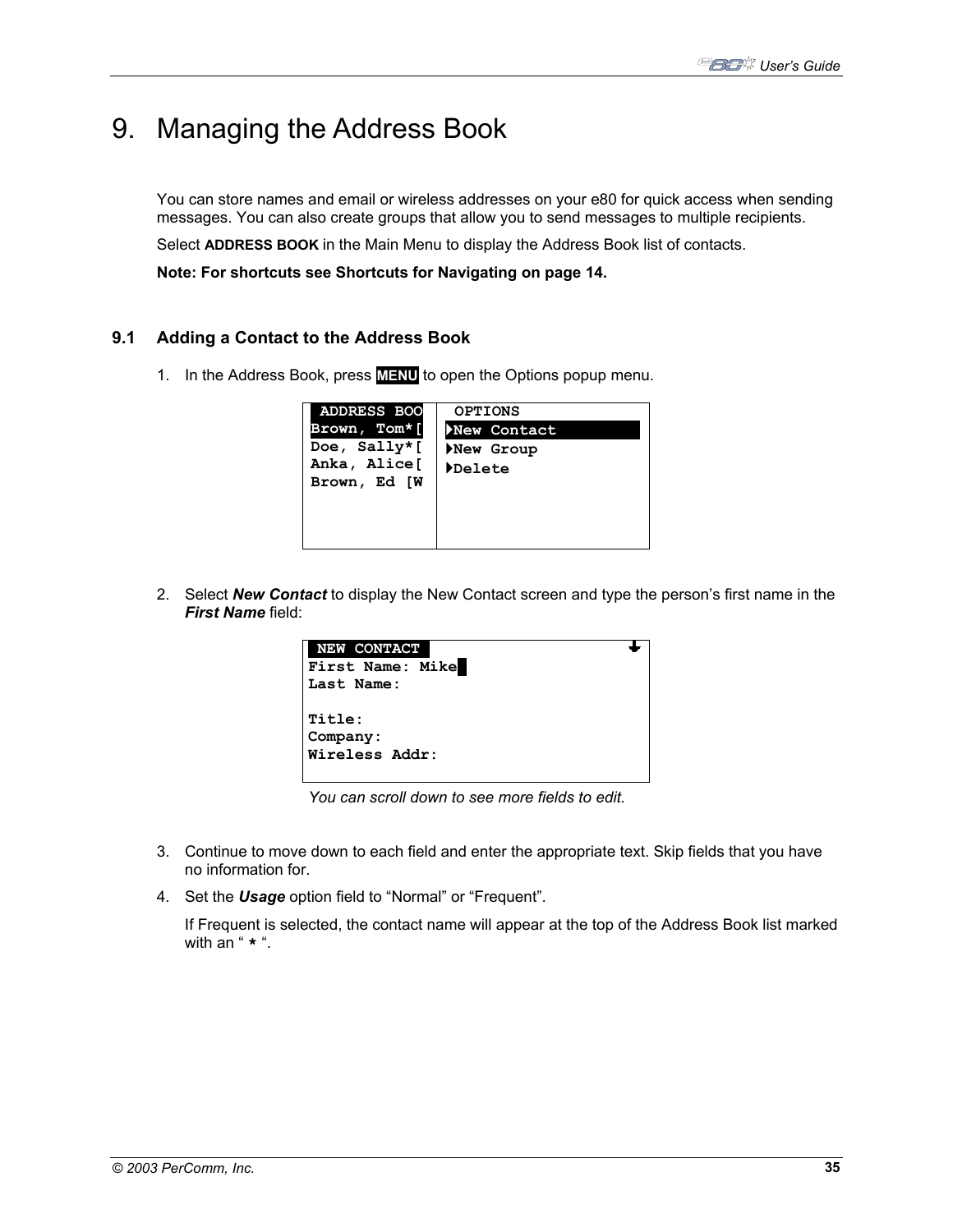5. When done, press **MENU** to open the Options popup menu and select *Save* to save the new contact and return to the Address Book.

| <b>ADDRESS BOO</b><br>First Name: M<br>Last Name: La | <b>OPTIONS</b><br><b>Save</b><br>Set Defaults |
|------------------------------------------------------|-----------------------------------------------|
| Title: Servic<br>Wireless Addr                       |                                               |
| Home Email: M                                        |                                               |

Or, press **ESC** to exit without saving.

## **9.2 Setting the Default Address within a Contact**

When you create your contact if you don't explicitly set your default address, the topmost filled in address will become your default. A contact contains the following addressable fields:

- Wireless Address [WA]
- Work Email [WE]
- Home Email [HE]
- Alternate Email [AE]
- Work Phone [WP] (if enabled by your service provider)
- Home Phone [HP] (if enabled by your service provider)
- Mobile Phone [MP] (if enabled by your service provider)
- Fax Number [FX] (if enabled by your service provider)

For example, if you filled in Wireless Address and Home Email, then the default would be Wireless Address for that contact. If you wish to change the default address, or make other addresses also defaults, then do the following:

1. In the Options popup menu above, select *Set Defaults*. The Set Defaults screen is displayed:

| Lamb, Mike           |
|----------------------|
| •WA: 8876758         |
| WA:MikeLamb@work.com |
|                      |
|                      |
|                      |
|                      |
|                      |
|                      |
|                      |

- 2. Select all addresses or phone numbers that you want to use as default.
	- If more than address is selected, messages sent to this contact will be delivered to all selected addresses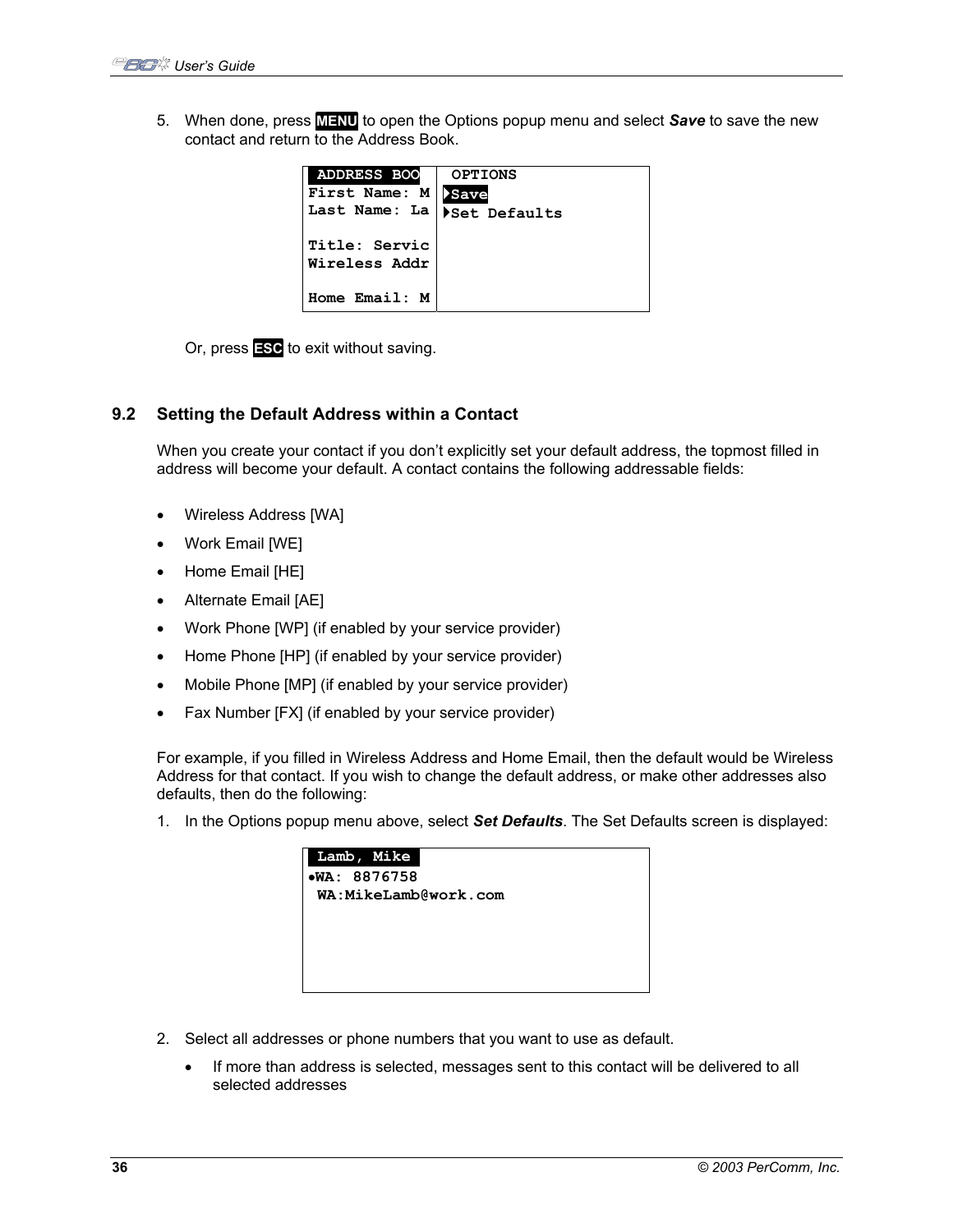- Phone number options will only appear if enabled by your service provider.
- If you unselect all addresses, then the topmost address will be selected as the default.
- 3. When done, press **MENU** to open the Options popup menu and select *Update Contacts* to save your selections and return to the Edit Contact display.

| Lamb, Mike     | <b>OPTIONS</b>  |
|----------------|-----------------|
| •WA: 8876758   | Update Contacts |
| $W$ A: MikeLam |                 |
|                |                 |
|                |                 |
|                |                 |
|                |                 |
|                |                 |

4. Press **MENU** again and select *Save* to save the new contact information and return to the Address Book. The new contact appears in the Address Book list.

| <b>ADDRESS BOOK</b> | $5$ of $5$ |
|---------------------|------------|
| Brown, Tom* [WA]    |            |
| Doe, Sally* [WA]    |            |
| Anka, Alice [WA]    |            |
| Brown, Ed [WE]      |            |
| Lamb, Mike [WA, WE] |            |
|                     |            |
|                     |            |

### **9.3 Adding a Group to the Address Book**

- 1. In the Address Book, press **MENU** to open the Options popup menu and select *New Group*.
- 2. In the New Group screen type a name for the group in the *Name* field.
- 3. Set *Usage* to "Normal" or "Frequent" (groups that are used most often and should appear at the top of the Address Book list).
- 4. Press **MENU** to open the Options popup menu and select *Edit Contact List* to view a list of existing contacts (but not groups) in your Address Book.
- 5. Scroll down the list and select each contact that you wish to add to the group.



You cannot add a manual address to a group; you can only add contacts that you have already created in your Address Book.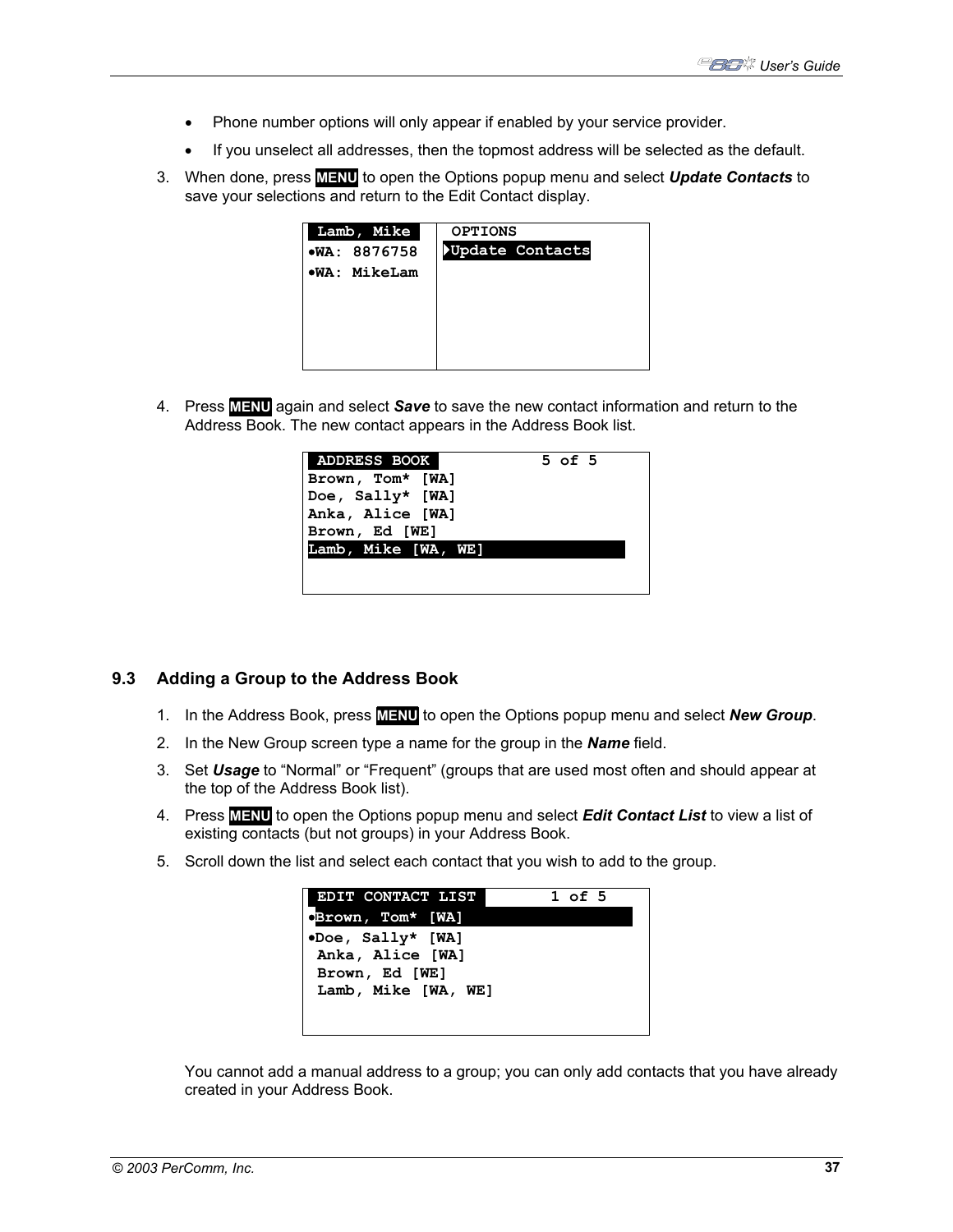- 6. When done adding contacts, press **MENU** to open the Options popup menu and select *Done*  **Selecting** to save the contact list and return to the New Group screen.
- 7. Press **MENU** and select *Save* from the Options popup menu to save the new group and exit to the Address Book.

Or, press **ESC** to exit without saving.

## **9.4 Viewing Contact or Group Information**

1. In the Address Book, scroll to a contact or group you wish to view. The contact or group name is highlighted.

| <b>ADDRESS BOOK</b> | 1 of 5 |  |
|---------------------|--------|--|
| Brown, Tom* [WA]    |        |  |
| Doe, Sally* [WA]    |        |  |
| Brown, Ed [WE]      |        |  |
| Choir [qrp]         |        |  |
| Lamb, Mike [WA, WE] |        |  |
|                     |        |  |
|                     |        |  |

- Contacts are listed alphabetically by last name, with frequent contact names (marked by " **\*** ") at the top of the list.
- Group names are indicated by "[grp]".
- The addresses that messages will be sent to are indicated for each contact:
	- [WA] Wireless Address [WP] Work Phone
		-
	-
	- [WE] Work Email [HP] Home Phone
	- [HE] Home Email [MP] Mobile Phone
	- [AE] Alternate Email [FX] Fax Number
		-
- Phone number options will only appear if enabled by your service provider.
- 2. *Press* the joystick to display detailed information about the selected contact:

| Brown, Tom*                 |
|-----------------------------|
| President                   |
| *WA: 5467329812@carrier.com |
| WE: tom.brown@work.org      |
| HE: tbrown@home.com         |
|                             |
|                             |
|                             |

- The "  $\star$  " in the top line indicates that this is a frequent contact name.
- "**\*WA**" indicates that the Wireless Address is the address to which all messages for this contact will be sent.
- "**\_WE**" indicates that messages will not be sent to the Work Email address.
- 3. Press **ESC** to return to the Address Book contact list.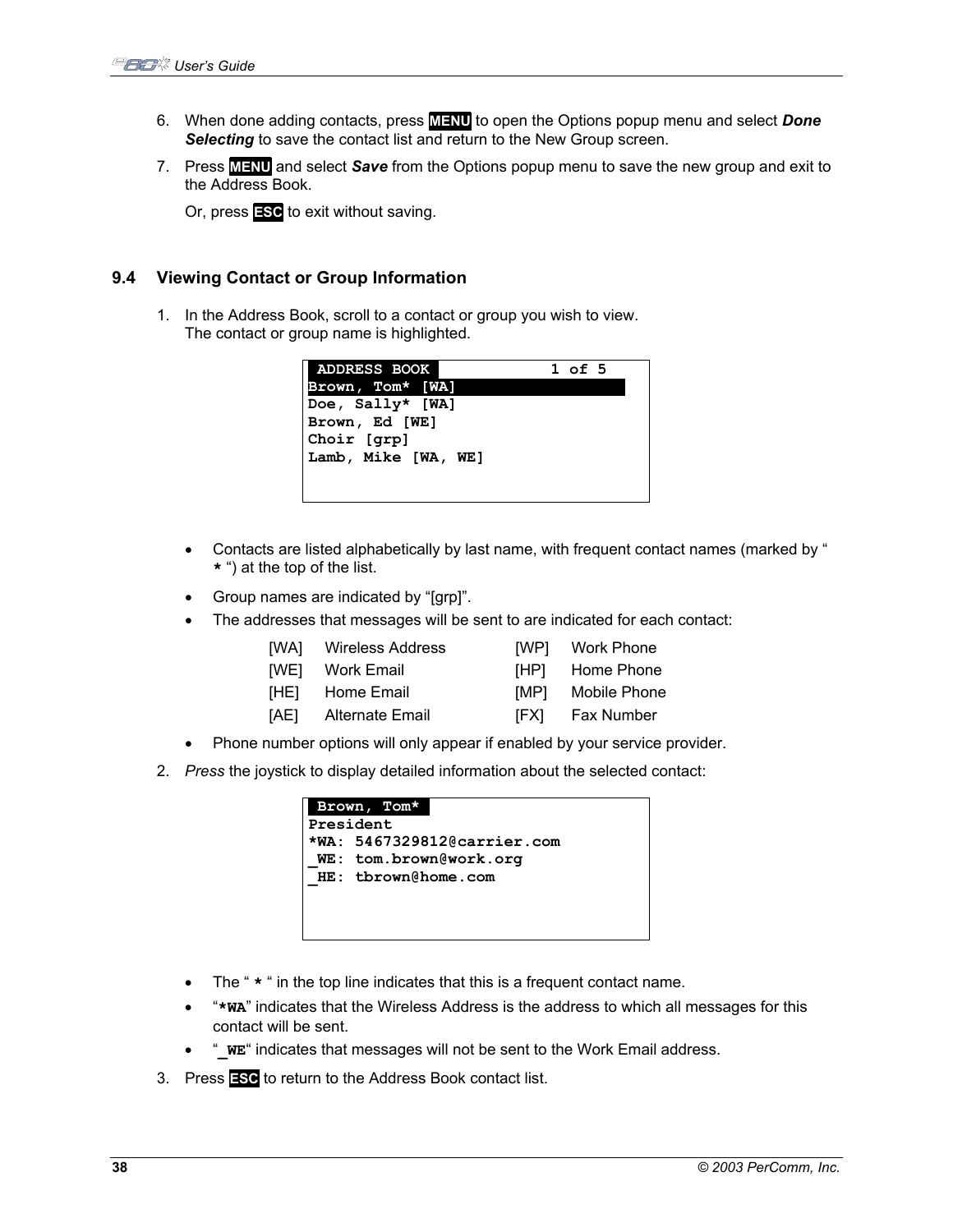## **9.5 Editing a Contact or Group**

- 1. In the Address Book, scroll down to the contact or group that you wish to edit. The contact or group name is highlighted.
- 2. Press the joystick to display address information for that contact or group.
- 3. Press **MENU** and select *Edit* in the Options popup menu.

| <b>EDIT CONTACT</b>            | <b>OPTIONS</b>  |
|--------------------------------|-----------------|
| First Name: M                  | <b>&gt;Edit</b> |
| Last Name: La                  | Set Defaults    |
| Title: Servic<br>Wireless Addr |                 |
| Home Email: M                  |                 |

The Edit Contact or Edit Group screen is displayed, and you can make changes in any field, as required.

4. To edit a group contact list, press **MENU** and select *Edit Contact List* when the Edit Group screen is displayed.

| <b>EDIT GROUP</b> | <b>OPTIONS</b>    |
|-------------------|-------------------|
| Name: Choir       | ▶Save             |
| Usage: Norma      | Edit Contact List |
| ebrown@home.      |                   |
| 606670932@ve      |                   |
| 513478890@ve      |                   |
|                   |                   |
|                   |                   |

5. Press **MENU** again and select *Save* when done to save and exit to the Address Book, or press **ESC** to exit without saving.

### **9.6 Deleting a Contact or Group**

- 1. In the Address Book, scroll to the name of the contact or group that you wish to delete. The contact or group name is highlighted.
- 2. Press **MENU** and select *Delete* in the Options popup menu. Alternatively, you may press ALT**-DEL**. If you have set the Confirm Delete option (**PREFERENCES** → *Options* → *Confirm Delete*) to "Yes", then you will be asked to confirm or cancel the deletion.

The contact or group is deleted from the Address Book contact list.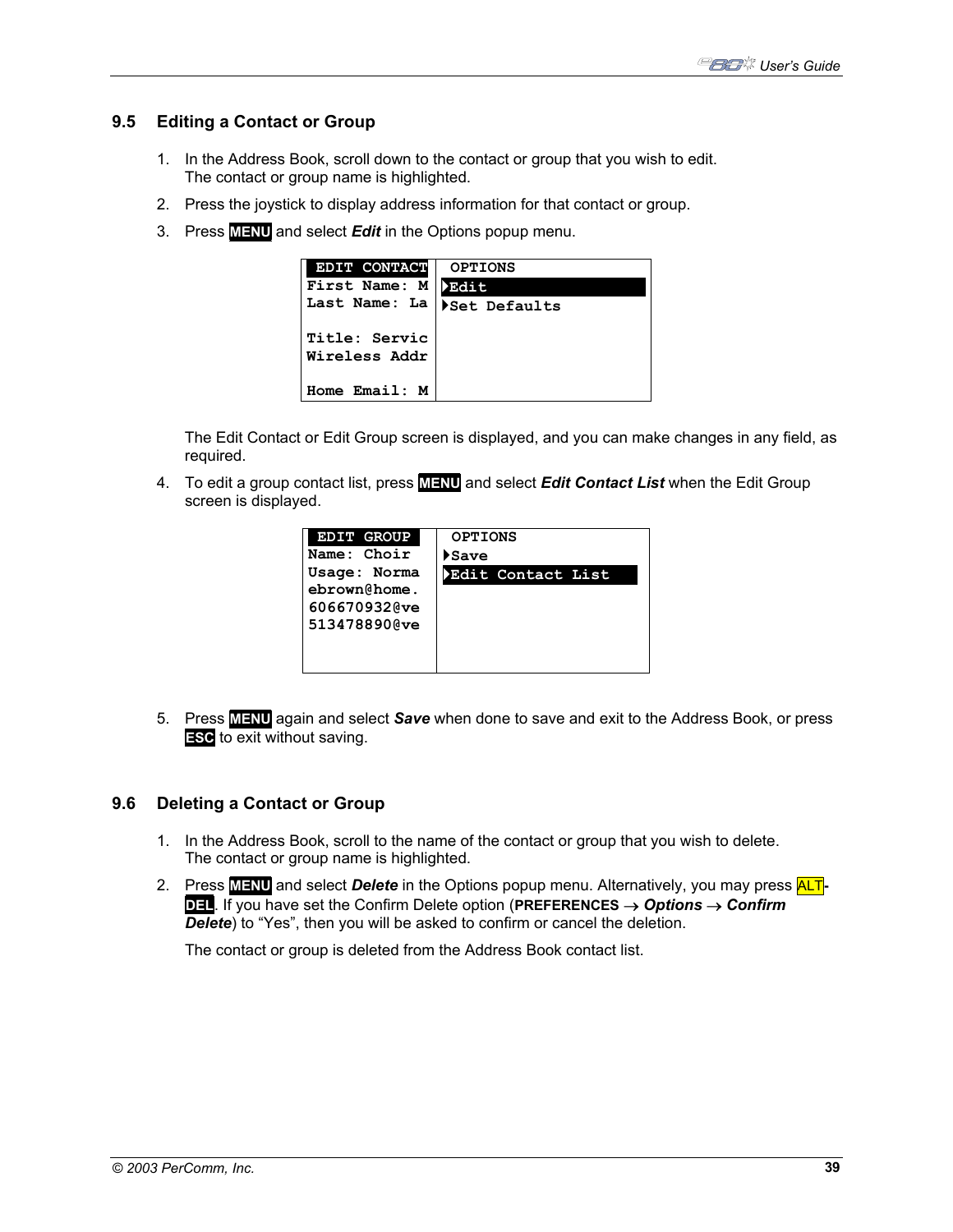## 10. Reading News

If you are subscribed to one or more news services, you can receive news messages.

**Note: For shortcuts see Shortcuts for Navigating on page 14.**

## **10.1 Reading a News Message**

You can read a News message in the same way that you can read Inbox messages (see *Reading a Message* on page 26).

If a Quickview popup is displayed, then select "Yes" to view a new unread News message.

Or:

- 1. Select **NEWS** in the Main Menu.
- 2. Select a News folder in the News submenu.
- 3. Highlight the message you wish to read and press the joystick to display it.

## **10.2 Forwarding News**

1. While the News message is displayed, press **MENU** to open the News Options popup menu and select *Forward Message*.

| <b>STOCK MARKET</b> | <b>OPTIONS</b>  |
|---------------------|-----------------|
| □*Market Upd        | Forward         |
| ⊡*Market Upd        | Delete          |
| <b>A*Market Up</b>  | Move to Folder  |
| <b>白*Market Upd</b> | Delete All Read |
| <b>A*Market Upd</b> | Delete All Msgs |
| [ate*---Dow         |                 |
| Indu 2293.90        |                 |

*Status icons for News messages are the same as the status icons for Inbox messages.* 

The Forward A Message screen is displayed.

2. Follow the instructions for *Forwarding a Message* on page 29.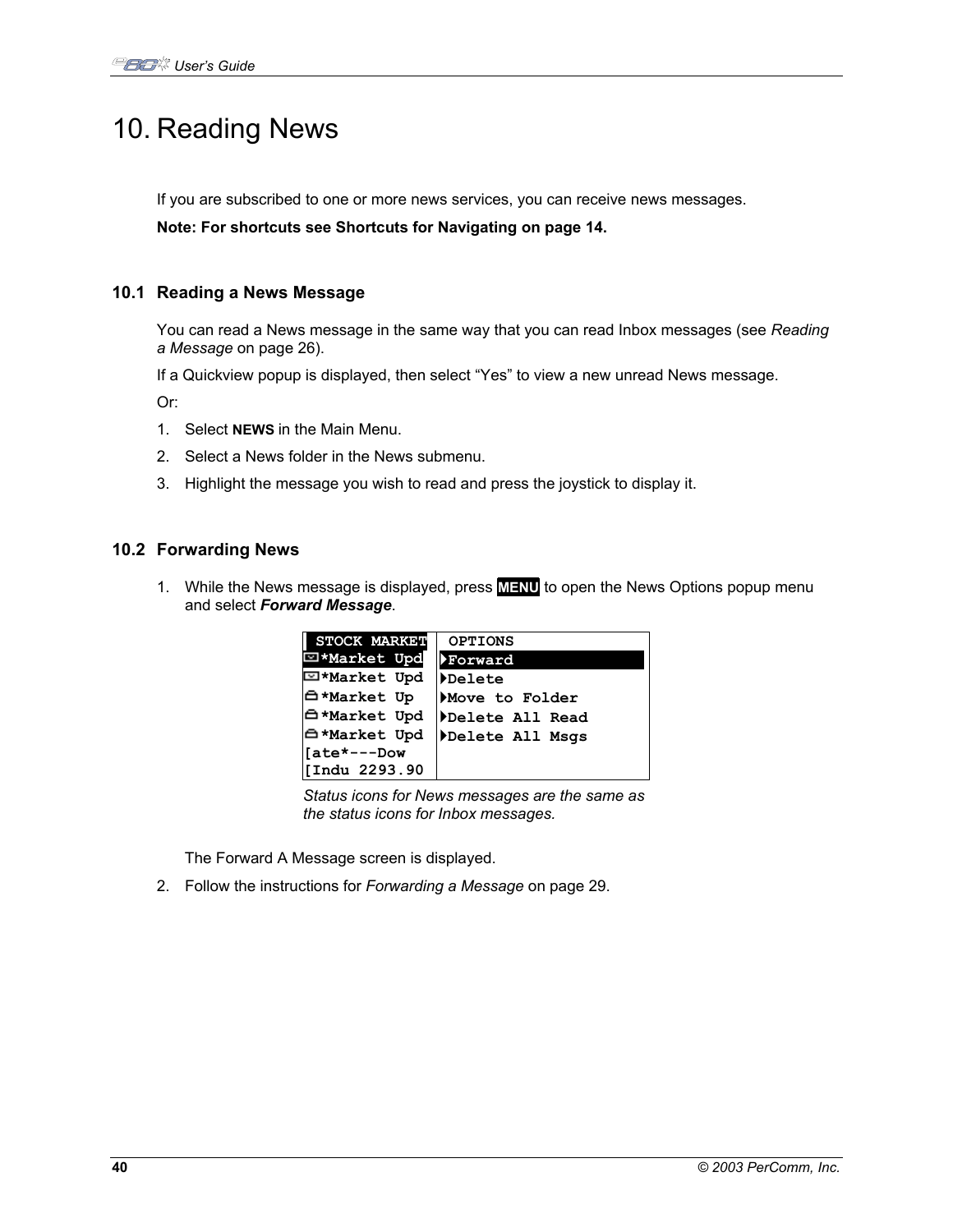## **10.3 Deleting News**

You can delete any or all News messages. News messages will also be deleted automatically when a new message is received and your News folder is already full.

### **Automatic Deletion when News is Full**

When your News folders become full, your e80 will automatically delete News messages to make room for a new incoming News message. The order of priority for automatic message deletion is:

- 1. The oldest messages marked as Read are deleted first.
- 2. If all Read messages have been deleted, then the oldest Unread messages will be deleted.

Note that any News messages saved in the Personal folder will not be deleted.

### **Delete News Messages while in a News Subfolder**

To delete News messages yourself:

1. While a News message is highlighted in the News menu, press **MENU** to open the News Options popup menu and select one of:

**Delete Delete delete** the selected message **Delete All Read delete all messages marked as Read in this folder Delete All Msgs delete all messages in this folder.** 

| <b>STOCK MARKET</b>      | <b>OPTIONS</b>  |
|--------------------------|-----------------|
| ⊡*Market Upd             | Forward         |
| E *Market Upd            | Delete          |
| <b>A*Market Upd</b>      | Move to Folder  |
| <sup>△</sup> *Market Upd | Delete All Read |
| *Market Upd              | Delete All Msgs |
| [ate*---Dow              |                 |
| [Indu 2293.90            |                 |

Or:

After opening a News message for viewing, press **MENU** to open the News Options popup menu and select *Delete.*

2. If you have set the Confirm Delete option (**PREFERENCES** → *Options* → *Confirm Delete*) to "Yes", then you will be asked to confirm or cancel the deletion.

Depending on the option selected, the selected News message, all News messages marked as Read, or all News messages will be deleted.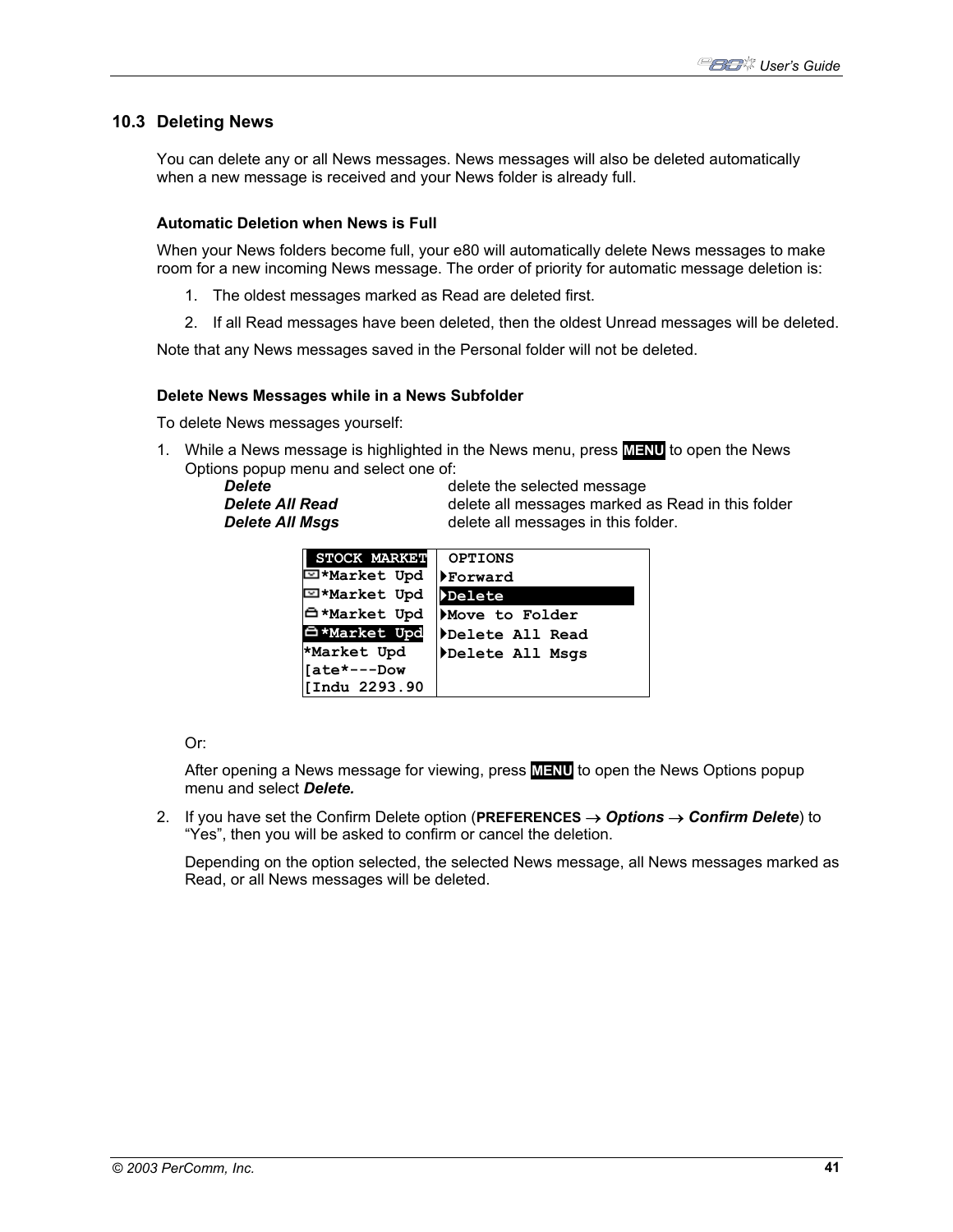#### **Delete News Messages while in the News Menu**

Alternately, you can delete messages as follows:

1. While a News folder is highlighted in the News menu, press **MENU** to open the News Options popup menu and select one of:

| - delete all messages marked as Read in this News folder<br>- delete all messages in this News folder<br>- delete all messages marked as Read in all News folders<br>- delete all messages in all News folders. |
|-----------------------------------------------------------------------------------------------------------------------------------------------------------------------------------------------------------------|
|                                                                                                                                                                                                                 |
|                                                                                                                                                                                                                 |

| <b>NEWS</b>       | <b>OPTIONS</b>   |
|-------------------|------------------|
| $\Xi$ Entertainme | Move Folder Up   |
| $\boxdot$ Market  | Move Folder Down |
| ⊡Weather          | Delete Read Msgs |
| ⊡Sports           | <b>Delete</b>    |
|                   | Delete All Read  |
|                   | Delete All Msgs  |
|                   |                  |

Note that News messages saved in the Personal folder in **FOLDERS** will not be deleted using any of these Delete options.

2. If you have set the Confirm Delete option (**PREFERENCES** → *Options* → *Confirm Delete*) to "Yes", then you will be asked to confirm or cancel the deletion.

Depending on the Delete option selected, all News messages or all News marked as Read, will be deleted in the selected folder, or in all folders (but not in the Personal folder).

### **10.4 Reordering News Folders**

1. Select a News folder, press **MENU** to open the News Options popup menu and select one of: *Move Folder Up Move Folder Down*.

### **10.5 Customizing News Alerts**

You can turn alerts on or off and change the volume for all alerts (both News and Inbox), or modify the type of alert for different kinds of News messages.

#### 1. Go to **PREFERENCES** → *Mailbox Alerts*.

The Mailbox Alerts submenu is displayed.

| <b>MAILBOX ALERTS</b> |  |
|-----------------------|--|
| Alerts:<br>Yes        |  |
| Volume: Medium        |  |
| <b>Inbox</b>          |  |
| <b>Neather</b>        |  |
| Stock Market          |  |
| Entertainment         |  |
| News Events           |  |

2. Set *Alerts* to "Yes" (ON) or "No" (OFF) and set the *Volume* level to one of "Low", "Medium", or "High".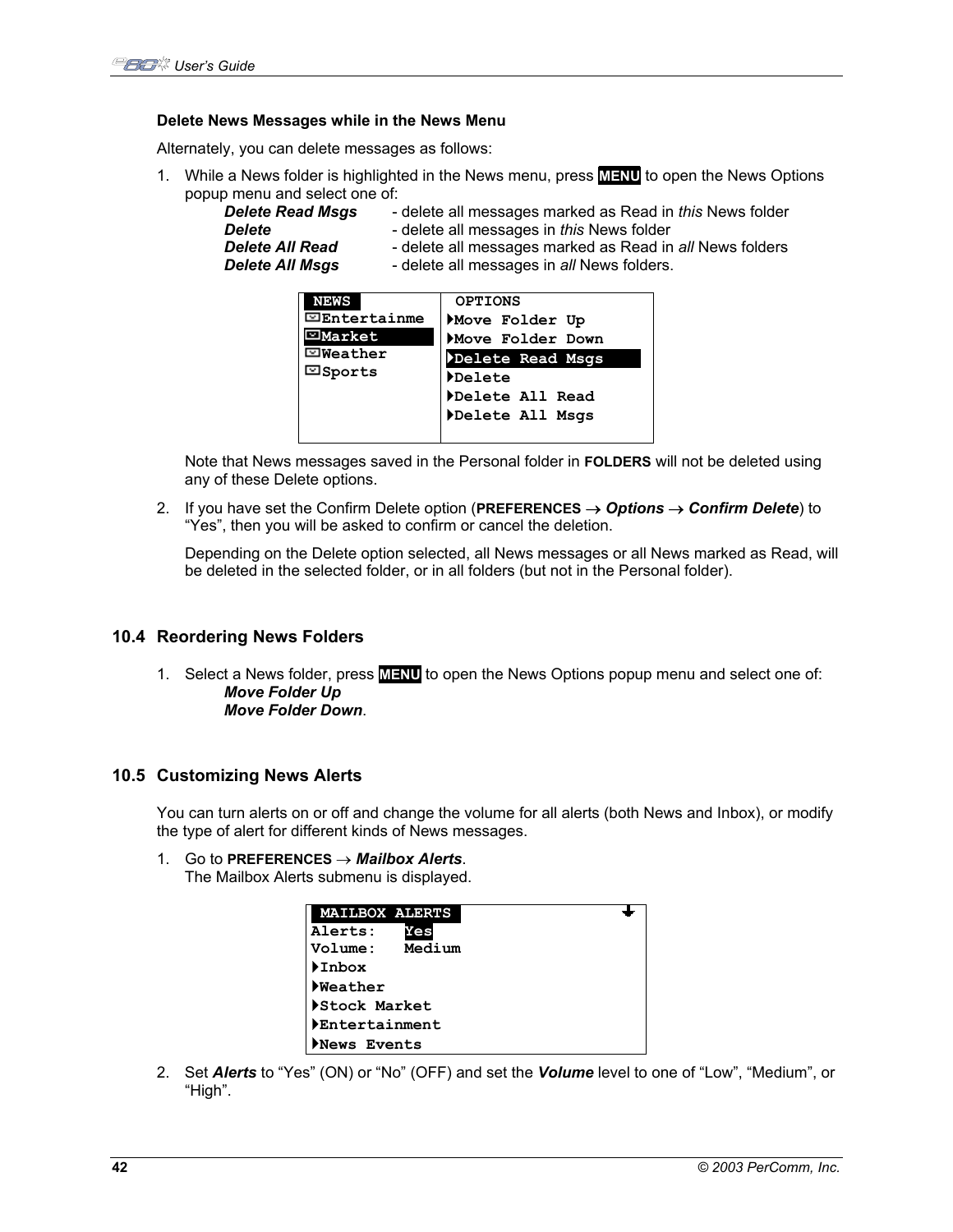Note that this affects both Inbox and News messages; do not make changes to these two items unless you intend them for all message alerts.

3. Select one of the News types (*Weather*, *Stock Market*, etc.) that you wish to set an alert for. The News Alert Options submenu is displayed.

| WEATHER ALERT |         |
|---------------|---------|
| Service:      | Yes     |
| Type:         | Vibrate |
| Quickview:    | Yes     |
| History:      |         |
|               |         |
|               |         |
|               |         |

#### **Set News Alert Options**

1. Set *Service* to either:

 "Yes" (receive a message and create folder for it) or "No" (message will not be received and associated folder will be deleted).

- 2. Set *Type* to your desired option. This may be one of Silent, Vibrate, etc.
- 3. Set *Quickview* to either "Yes" or "No".

If Quickview is set to "Yes", then a New Message Received popup appears on the display when a new message arrives. This is a quick way to view incoming News messages: you can open the new message by selecting "View Message" in the popup, or you can close the popup by pressing any **ESC**.

4. Set *History* to a number from 1 to 8 for the maximum number of messages to be stored in the folder.

When the maximum number for a folder is reached, then your e80 will automatically delete messages from that folder according to the deletion rules for *Automatic Deletion when News is Full* on page 41. Messages will also be deleted when the e80 runs out of News message memory.

### **10.6 Saving News in the Personal Folder**

You can archive any News message in your Personal folder in **FOLDERS**. For more information on folders, see *Managing Folders* on page 46.

- 1. After selecting the News message for viewing, press **MENU** to open the News Options popup menu and select *Move to Folder*.
- 2. Scroll to the folder or subfolder where you wish to store your message and press the joystick to move the message into that folder.

The message will be moved from your News folder to your Personal folder.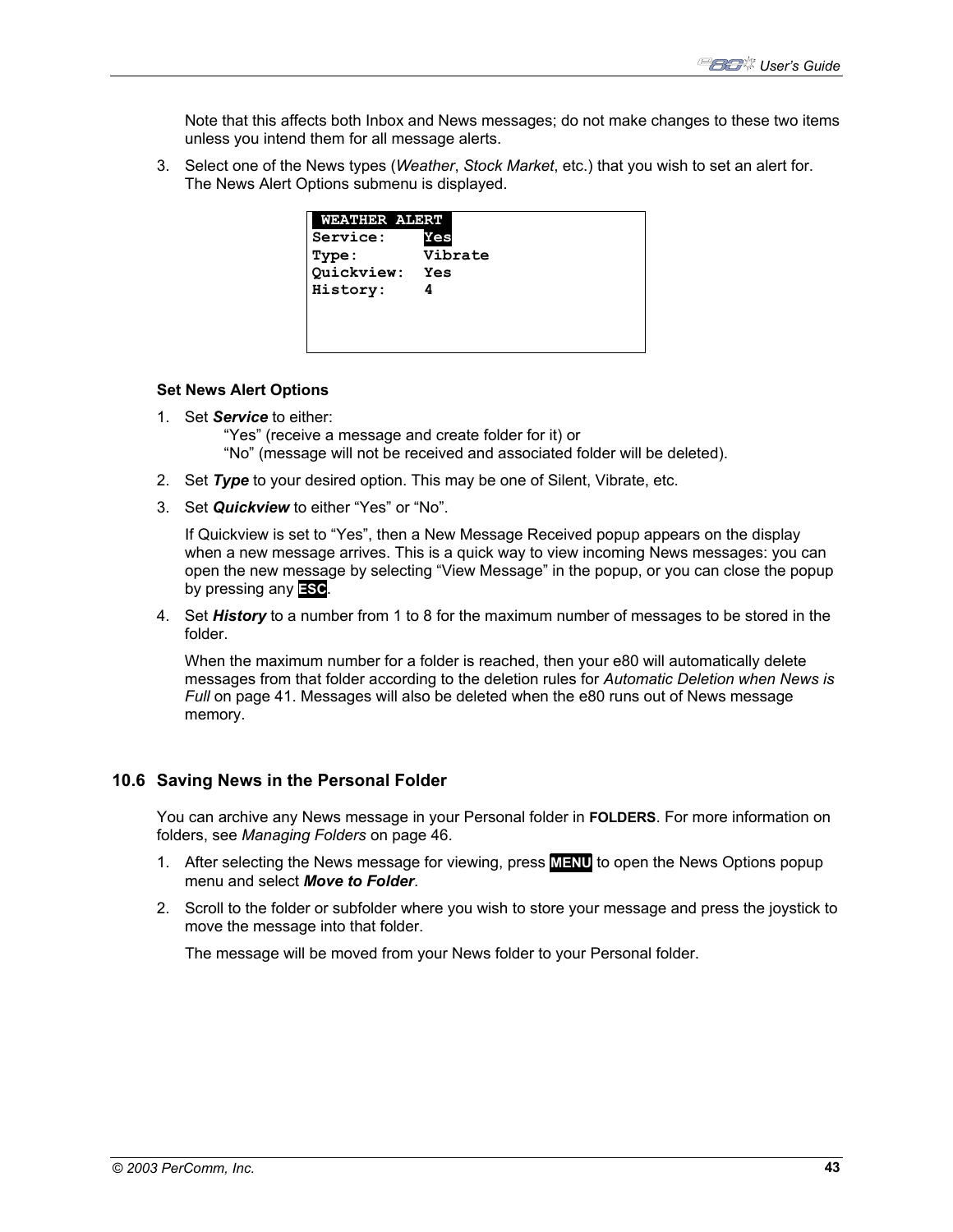# 11. Creating and Managing Memos

You can create and save memos (i.e. text files) on your e80. These memos can be added to messages that you send out.

**Note: For shortcuts see Section 3.5 Shortcuts for Navigating on page 14** 

### **11.1 Creating a Memo**

You can create and store memos in **FOLDERS** on your e80.

1. Go to **FOLDERS** → *Memos* and press **MENU** to open the Memo Options popup menu.

| <b>MEMOS</b>  | <b>OPTIONS</b>             |
|---------------|----------------------------|
| <b>Budget</b> | New Memo                   |
| To Do List    | $\blacktriangleright$ Edit |
| Soccer Team   | Delete                     |
|               | Delete All                 |
|               |                            |
|               |                            |
|               |                            |

2. Select *New Memo* to open the New Memo screen.

| New Memo<br>Label:<br>Txt: |  |  |
|----------------------------|--|--|
|                            |  |  |

- 3. Enter a name for your memo in the *Label* field. For example: *Shopping*.
- 4. Enter the memo text in the *Txt* field. For example: *Pickup tomato sauce, noodles, peppers*.
- 5. Press **MENU** to open the Memo Options popup menu and select *Save*. The memo and the popup menu close and the memo label (*Shopping*) appears in the Memos folder.

Or, press **ESC** to exit without saving.

### **11.2 Viewing a Memo**

To read a memo you have already created:

- 1. Go to **FOLDERS** → *Memos* and scroll to the desired memo.
- 2. Press the joystick to display the memo text.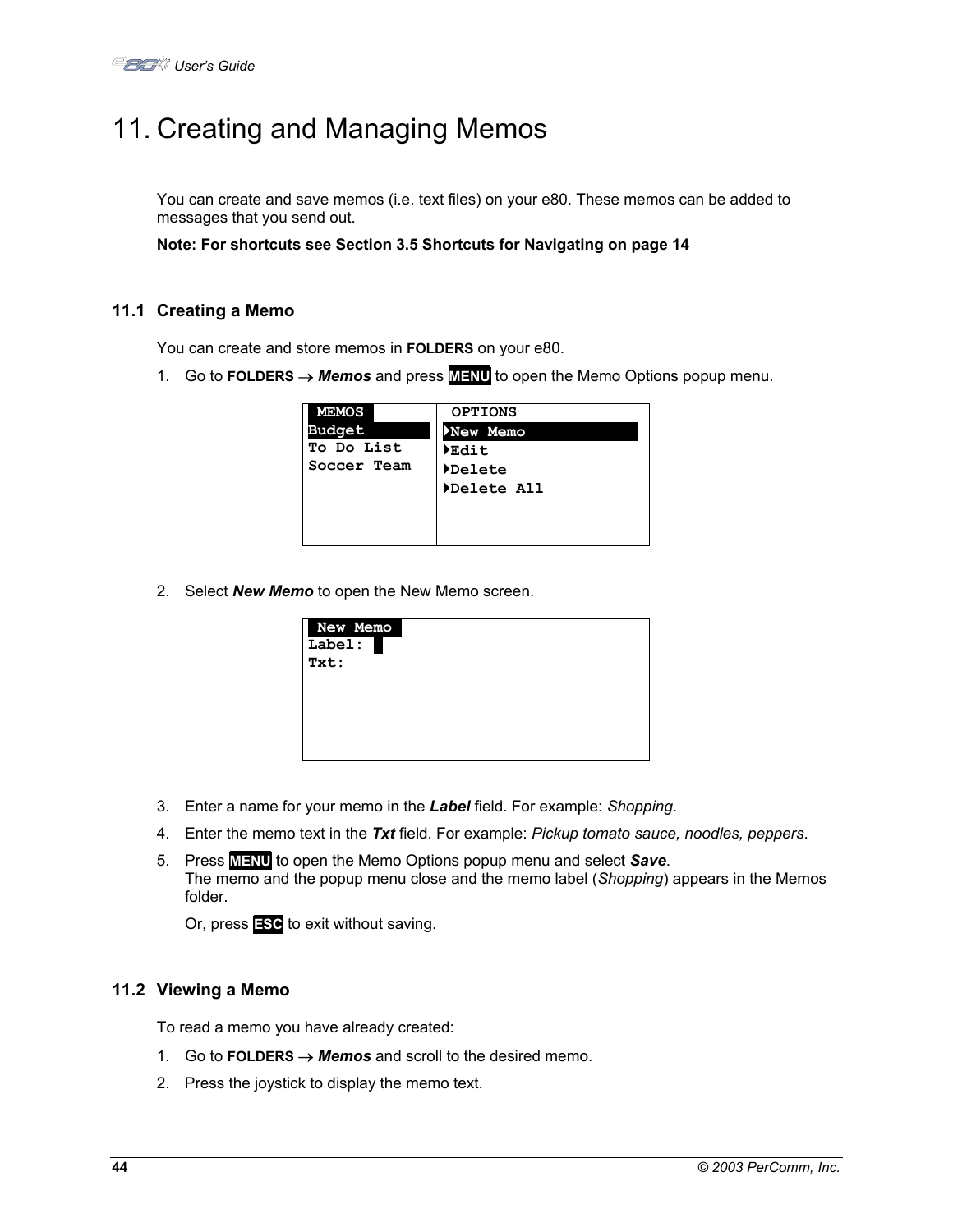## **11.3 Editing a Memo**

- 1. Go to **FOLDERS** → *Memos* and scroll to the memo to be edited.
- 2. Press **MENU** to open the Memo Options popup menu and select *Edit*.
- 3. Make any changes in the Edit Memo screen.
- 4. Press **MENU** to open the Memos Options popup menu again and select *Save*. The changes are saved and the memo and popup menu are closed.

Or, press **ESC** to exit without saving.

## **11.4 Deleting a Memo**

- 1. Go to **FOLDERS** → *Memos* and scroll to the memo to be deleted.
- 2. Press **MENU** and select *Delete* in the Memo Options popup menu. Alternatively, you may press ALT**-DEL**. If you have set the Confirm Delete option (**PREFERENCES** → *Options* → *Confirm Delete*) to "Yes", then you will be asked to confirm or cancel the deletion.

The memo is deleted from the folder submenu.

## **11.5 Inserting a Memo into a Message**

You can insert a memo into an outgoing message (in **SEND A MESSAGE**).

1. With the cursor in the *Msg* field of a new outgoing message, press **MENU** to open the Options popup menu.

| SEND A MESS  | <b>OPTIONS</b>    |
|--------------|-------------------|
| To: Tom@hotm | Send              |
| Msq:         | Insert Quick Text |
| Tom, Sally:  | Insert Memo       |
|              | Save to Draft     |
|              |                   |
|              |                   |
|              |                   |

- 2. Select *Insert Memo* from the popup menu. A list of memos is displayed.
- 3. Select the desired memo from the list. The text of the memo is inserted at the cursor in the message field.
- 4. When done, press **MENU** to open the Message Options popup menu and select *Send*.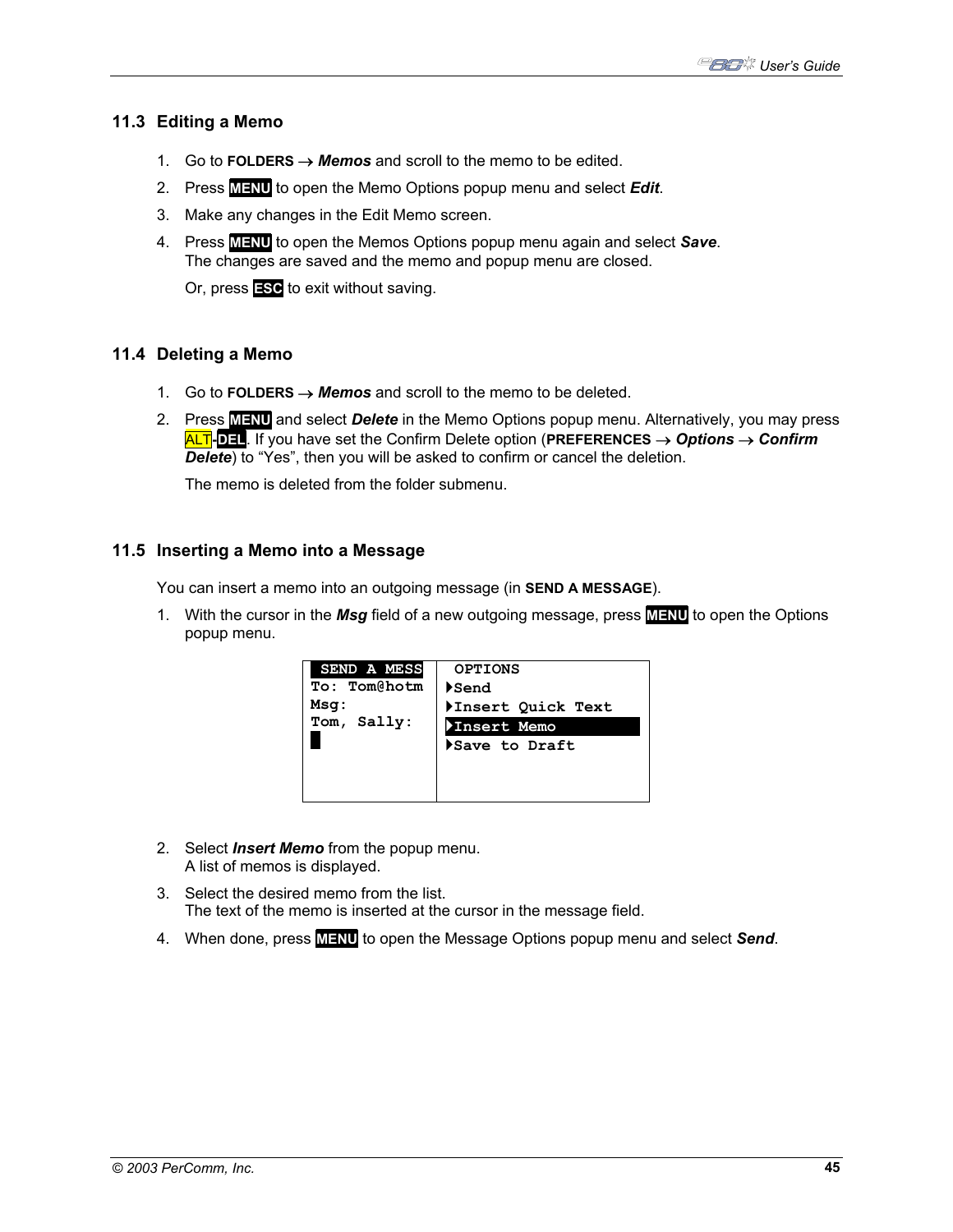# 12. Managing Folders

You can store messages, news, memos and any text files in your e80 Folders. You can create subfolders in the Personal subfolder for organizing the messages that you save there. When you select **FOLDERS** from the Main Menu, 4 subfolders are displayed:

- **Drafts** for messages being created or edited
- *Memos*  for memos that you create
- *Personal* for storing mail and news messages.
- **Help** for viewing help

## **12.1 Creating a New Subfolder for Mail or News Messages**

You can create subfolders in the Personal folder for organizing your saved mail or news messages.

- 1. Select **FOLDERS** in the Main Menu.
- 2. Select the Personal folder. You cannot create new subfolders in the Draft or Memos folders.
- 3. Press **MENU** to open the Folder Options popup menu.

| <b>PERSONAL</b> | <b>OPTIONS</b>   |
|-----------------|------------------|
| Default Fol     | New Folder       |
| Home            | Rename Folder    |
| <b>Business</b> | Delete Folder    |
|                 | Delete Messages  |
|                 | Move Folder Up   |
|                 | Move Folder Down |
|                 |                  |

4. Select *New Folder* in the popup menu to open the New Folder screen.

| <b>NEW FOLDER</b> |  | Folder Name: New Folder |  |
|-------------------|--|-------------------------|--|
|                   |  |                         |  |
|                   |  |                         |  |

- 5. Delete the default name 'New Folder' by pressing ALT then **DEL**. If you have set the Confirm Delete option (**PREFERENCES** → *Options* → *Confirm Delete*) to "Yes", then you will be asked to confirm or cancel the deletion.
- 6. Type a name for the new subfolder.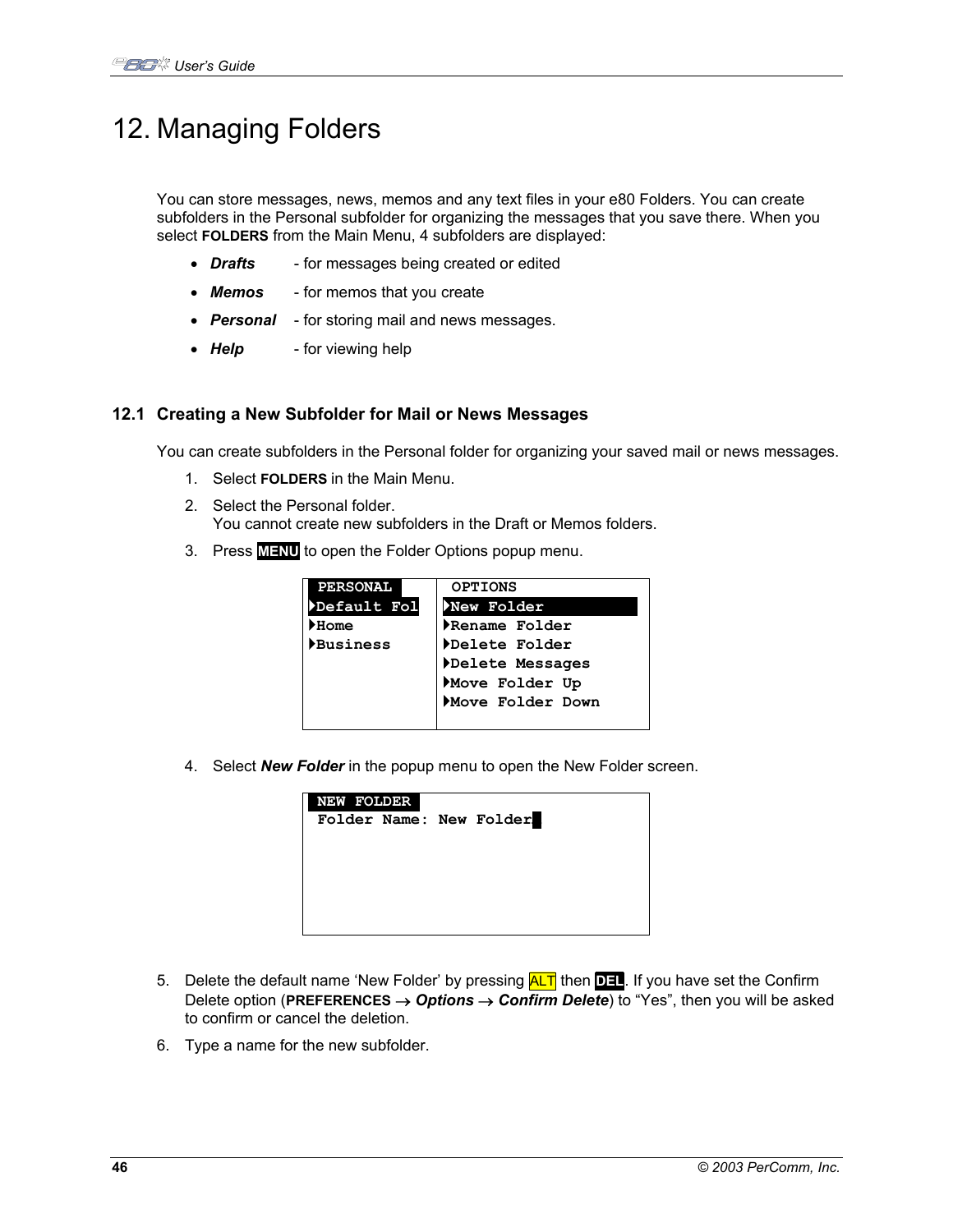7. Press **MENU** to open the Folder Options popup menu again and select *Save*. The New Folder submenu closes and the new subfolder appears in the Personal folder submenu.

| <b>PERSONAL</b> |
|-----------------|
| Default Folder  |
| Home            |
| Business        |
| Appointments    |
|                 |
|                 |
|                 |

Or, press **ESC** (or select *Cancel* from the Options popup menu) to exit without saving.

### **12.2 Editing a Subfolder Name**

You can change any subfolder name by selecting it in the Folders menu, pressing **MENU** to open the Folder Options popup menu, and selecting *Rename Folder*.

## **12.3 Deleting Subfolders**

You can delete a subfolder by selecting *Delete Folder* in the popup menu. Note that you cannot delete the Default Folder.

### **12.4 Managing Draft Messages**

You can Delete messages saved in the Drafts folder, by pressing **MENU** to open the Folder Options popup menu, and then selecting *Delete* to delete the highlighted message or *Delete All Msgs* to delete all messages in the folder.

| <b>DRAFTS</b>        | <b>OPTIONS</b>     |
|----------------------|--------------------|
| $\Xi$ Please mee     | Resume Composition |
| $\Xi$ Pick up gr     | <b>Delete</b>      |
| $\boxdot$ I will mee | Delete All Msgs    |
|                      |                    |
|                      |                    |
|                      |                    |
|                      |                    |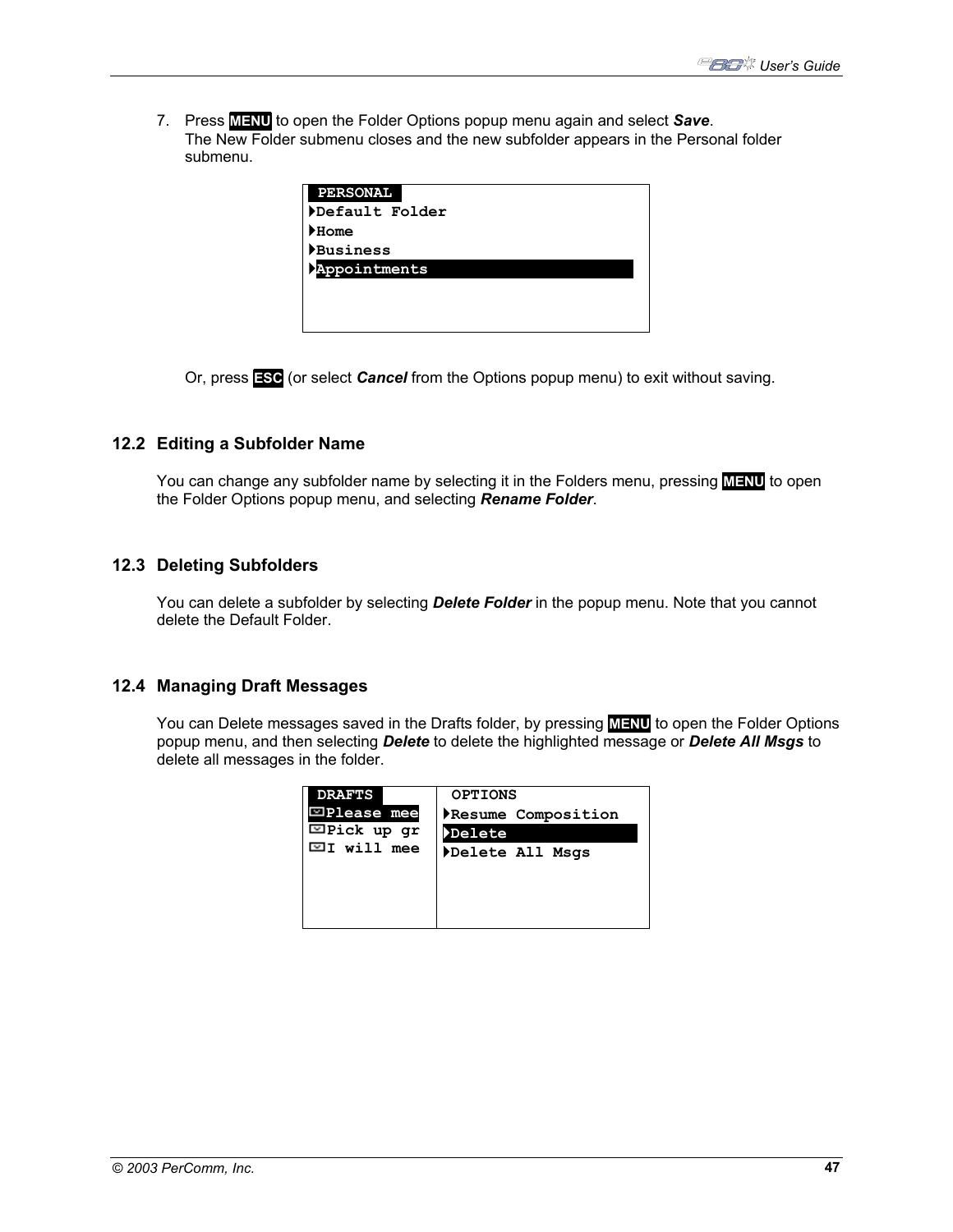You can send messages saved in the Drafts folder, by viewing a draft message, pressing **MENU** to open the Options popup menu, and then selecting *Resume Composition*.

| <b>DRAFT MESSA</b> | <b>OPTIONS</b>     |
|--------------------|--------------------|
| Please meet m      | Resume Composition |
|                    | <i>Delete</i>      |
|                    |                    |
|                    |                    |
|                    |                    |
|                    |                    |
|                    |                    |

*Resume Composition* will move the message into the Send a Message application automatically. You can continue composing your message and then send it.

## **12.5 Managing Personal Messages**

Depending on the type of message, messages saved in your Personal folder can be Resent, Forwarded, Replied To, Deleted or Moved to another folder.

- Messages saved from the Inbox can be Replied To and Forwarded
- Messages from the Outbox can be Forwarded and Resent
- Messages saved from News messages can be Forwarded.

All messages can be Deleted or Moved to another folder.

#### **To Reply, Forward, Delete or Move a message:**

- 1. Select **FOLDERS** in the Main Menu, then select the Personal folder.
- 2. Select the appropriate subfolder.
- 3. Select the message you want to work with, and press **MENU** to open the Folder Options popup menu.

| <b>Home</b>         | <b>OPTIONS</b>  |
|---------------------|-----------------|
| $\Box$ Steve@infos  | <b>Replv</b>    |
| <b>∆ Ellie@home</b> | Forward         |
| ⊟Can you pic        | Delete          |
| ⊡Tom@hotmail        | Move to Folder  |
| [with you wh        | Delete All Msgs |
|                     |                 |

*Reply only appears for Received personal messages* 

4. Select the desired option. For more information, see the same commands described in *Managing Incoming Messages* on page 26, or Managing Outgoing Messages on page 29.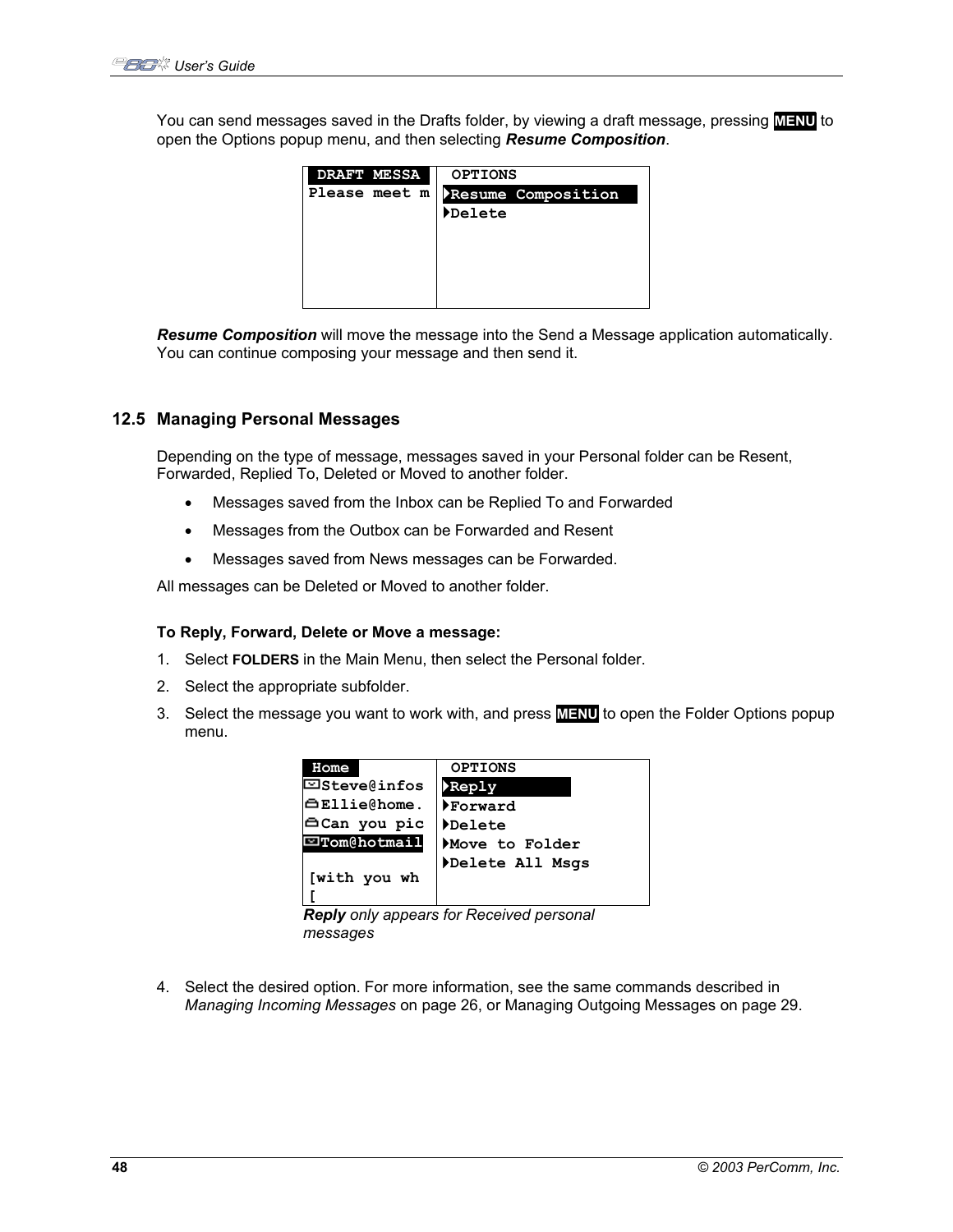# 13. Setting Personal Options

Your e80 comes with certain options already set for you. You can change any of the options listed in the Preferences Menu and save them.

To start, select **PREFERENCES** in the Main Menu.

| <b>PREFERENCES</b> |  |
|--------------------|--|
| Alarm Clock        |  |
| Date and Time      |  |
| Mailbox Alerts     |  |
| <b>POptions</b>    |  |
| Owner Information  |  |
| Private Time       |  |
| ▶Quick Text        |  |
|                    |  |
| Private Time       |  |
| Quick Text         |  |
| Message Timestamp  |  |
| ▶Signature         |  |

`**About**  *Arrow indicates that you can scroll DOWN to see more.* 

"Alarm Clock", "Options", and "Private Time" settings are described in this chapter.

Other Preference settings are described in the following places:

- "Date and Time" settings on page 19
- "Mailbox Alerts" settings on page 32
- "Owner Information" settings on page 18
- "Quick Text" settings on page 31
- "Message Timestamp" settings on page 33
- "Signature" settings on page 34
- "About" information on page 17.

### **13.1 Setting Up the Alarm Clock**

You can set one or two alarms on your e80. For example, you may set Alarm #1 for a wake-up time on weekdays and Alarm #2 for a weekend wake-up time.

1. Go to **PREFERENCES** → *Alarm Clock*. The Alarm Clock menu is displayed.

| <b>ALARM CLOCK</b><br><b>Volume:</b> | Medium |  |
|--------------------------------------|--------|--|
| Alarm #1: Off                        |        |  |
| Alarm #2: On                         |        |  |
|                                      |        |  |
|                                      |        |  |
|                                      |        |  |
|                                      |        |  |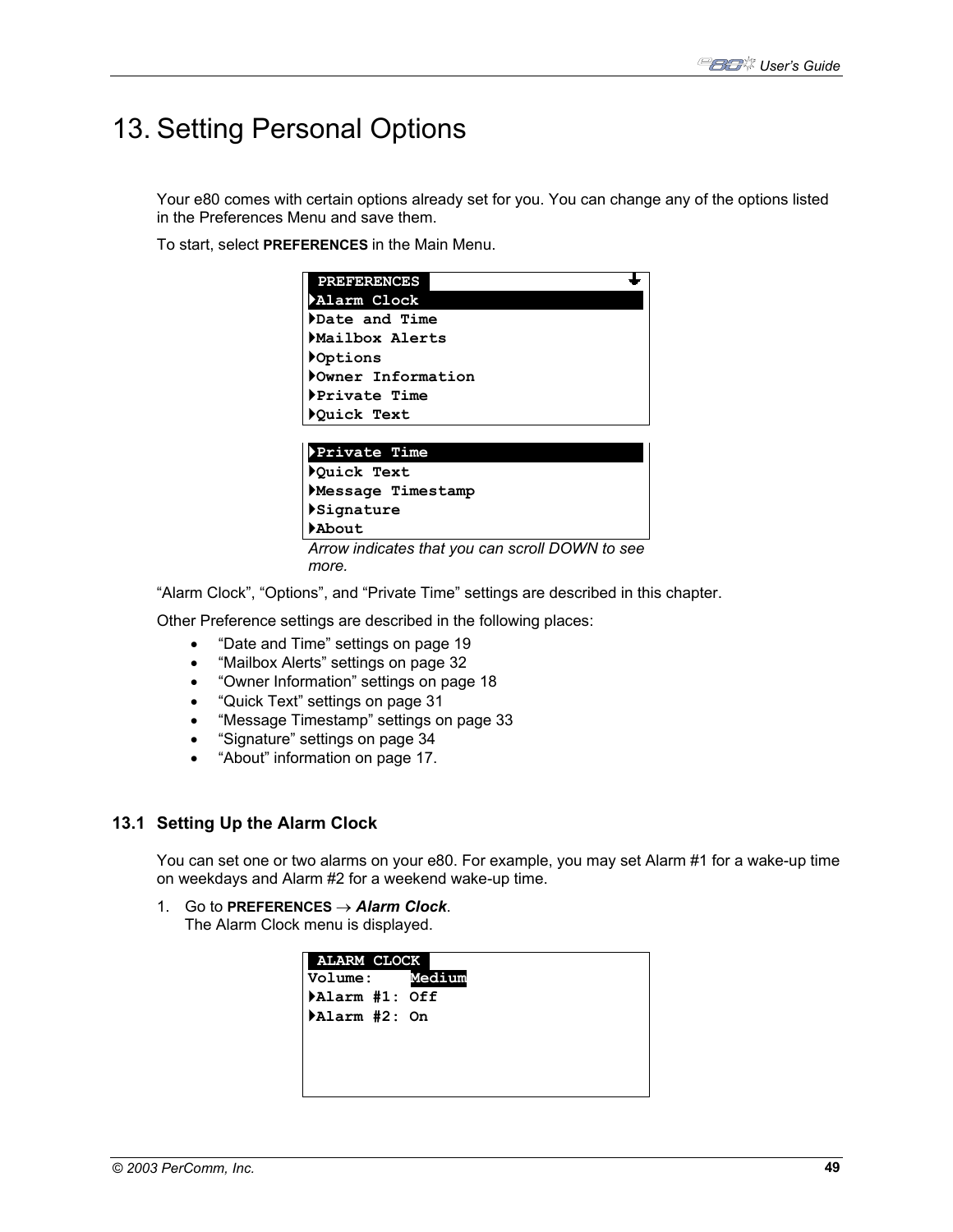2. Set *Alert Volume* to one of "High", "Medium", or "Low".

In the Alarm Clock menu, you can see whether either alarm is set On or Off. To set an alarm that is currently Off, do the following:

3. Select *Alarm #1* (which is currently set OFF) to open the Set Alarm #1 submenu.

| <b>SET ALARM #1</b> |        |                        |  |
|---------------------|--------|------------------------|--|
| Alarm Clock:        | Off    |                        |  |
| <b>Frequency:</b>   | Once   |                        |  |
| Time:               |        | $[HH]$ : $[MM]$ $[AM]$ |  |
| Alert Type:         | Beep 1 |                        |  |
| Snooze:             | Yes    |                        |  |
| Comment:            |        |                        |  |
|                     |        |                        |  |

- 4. In the Alarm #1 submenu you can make the following changes:
	- Alarm Clock: set to "On" or "Off"
	- **Frequency:** set how often the alarm alert should sound
		- "Once" (only one occurrence, at the set time),
		- "Daily" (every day at the set time),
		- "Weekday" (every Mon., Tues., Wed., Thurs. and Fri. at the set time), or "Weekend" (every Sat. and Sun. at the set time).
	- *Time:*

If Date and Time *Time Format* is set to 12 hour format: set the hour (01–12), minute (00– 59) and AM or PM for the alarm alert If Date and Time *Time Format* is set to 24 hour format: set the hour (00-23), and minute (00–59) for the alarm alert

- **Alert Type:** set to your desired option. This may be one of Silent, Vibrate, etc.
- *Snooze:* "Yes" (alarm alert will sound up to 3 more times at 10 minute intervals) or "No" (only one alarm alert at the set time). If Snooze is enabled then the alarm icon will flash in the Main Menu when the alarm alert is triggered, and continues to flash until the alarm is turned off.
- *Comment:* enter text to describe Alarm (e.g., *Dental appointment*); this will appear in the Alarm Alert popup.
- 5. When done, save and exit from the Alarm #1 submenu and return to the Alarm Clock menu.
- 6. You can select *Alarm #2* and make similar changes there as well.
- 7. Press **ESC** to save and exit from Alarm Clock.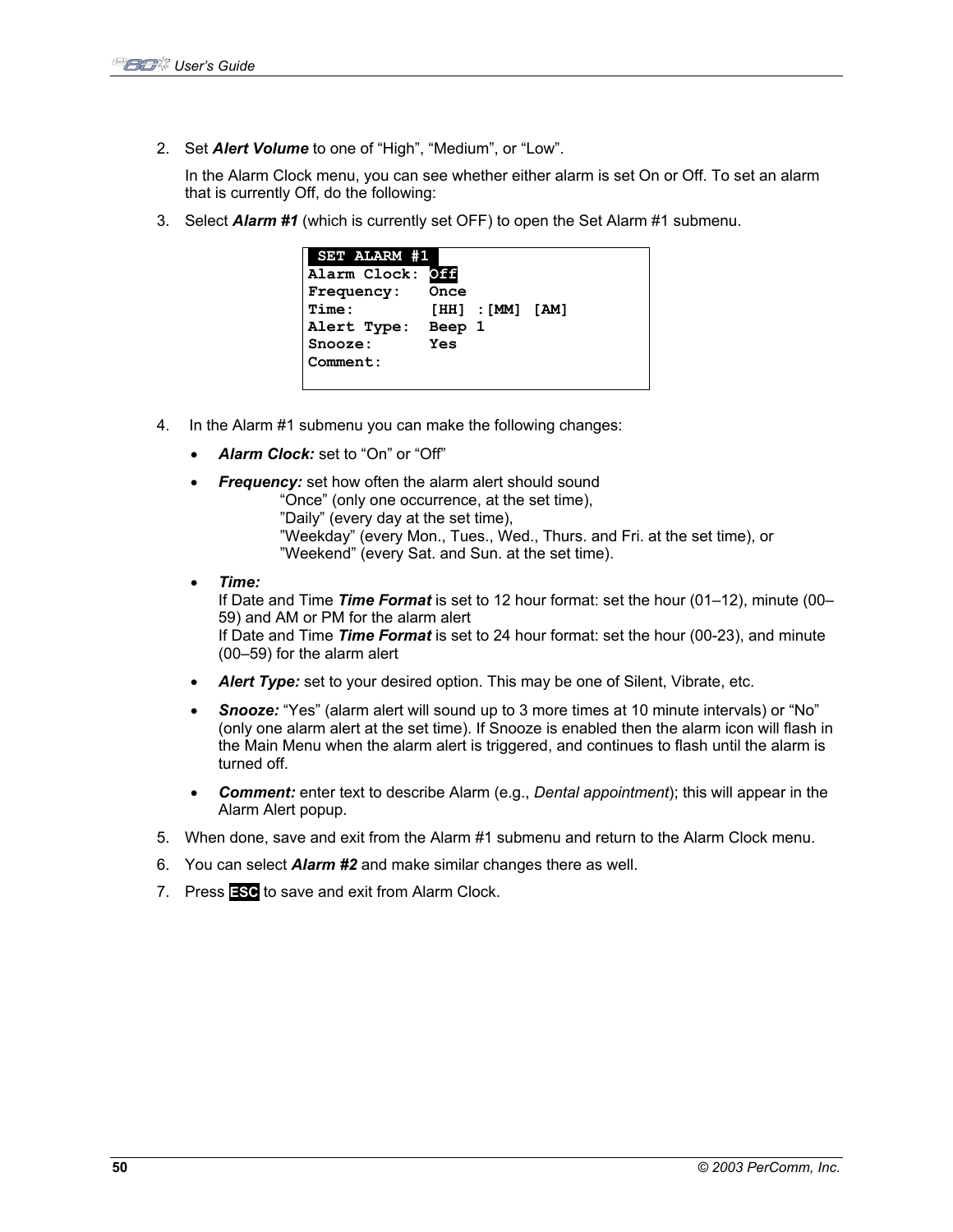## **13.2 Alarm Alerts**

When the alarm alert is triggered, an alarm alert screen appears on top of whatever was currently being displayed. Press any key to stop the alarm. The popup remains onscreen until you close it or turn off the alarm.



## **Close the Alarm Alert Popup**

Select *OK* from the Alarm Alert popup menu (Snooze is OFF). The popup will close and not reappear.

Or:

Select *Snooze* from the Alarm Alert popup menu (this option replaces "OK" when Snooze is ON). The popup closes and will reappear in 10 minutes when the alarm alert is repeated. The alarm icon in the Main Menu continues to flash between alerts.

### **Turn Off and Reset the Alarm**

Select *Turn Off Alarm* from the popup menu.

The alarm is set to the next alarm time (for example, next day at same time), if any, and the popup is closed.

### **13.3 Customizing Display Features**

You can customize your e80 display with a number of display options.

1. Go to **PREFERENCES** → *Options* to open the Options submenu.

| <b>OPTIONS</b>         |            |
|------------------------|------------|
| <b>Font Size:</b>      | $8 - line$ |
| Contrast:              |            |
| Confirm Delete:        | Yes        |
| Keyclick:              | Nο         |
| Screen Timeout: 30 sec |            |
|                        |            |

- 2. Make changes in the Options submenu as desired. Push the joystick  $\uparrow$  or  $\downarrow$  to move from field to field, and press the joystick to change options in each field.
	- **Contrast:** Set the LCD display contrast to a number from 1 (low) to 10 (high).
	- *Confirm Delete:* for a confirmation message whenever you delete a message/memo/text, set to "Yes", or "No" (no confirmation message will be displayed).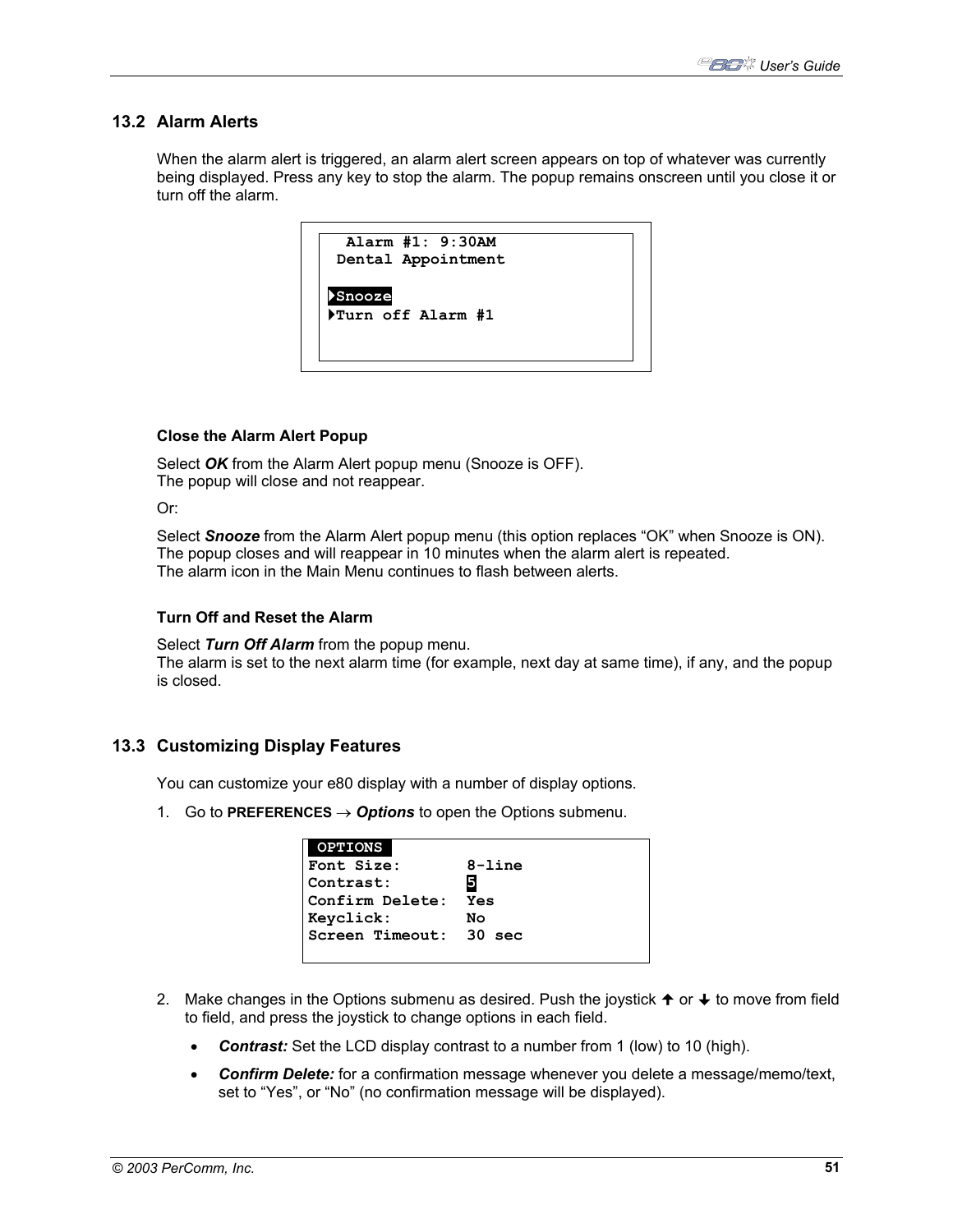• **Font Size:** Set to "5-line" for larger font or "8-line" (default) for smaller font.

| OPTIONS         |            |
|-----------------|------------|
| Font Size:      | $5 - line$ |
| Contrast:       | ∽          |
| Confirm Delete: | Yes        |
| Keyclick:       | NΩ         |

*Display screen with 5-line font selected* 

- *Keyclick:* Set to "Yes" for an audible click whenever the joystick or any key is pressed, or "No" for no click.
- **Screen Timeout:** Set to "30 sec", "60 sec" or "Off".

After the e80 has been idle for the selected length of time, the LCD screen will go blank to conserve energy. If the back light is on, it will turn off.

If set to "Off", then the screen will remain on until the device is turned off.

• *Message Privacy:* If your e80 is enabled for Message Privacy, then you can set this option to "Yes". This means that if the network requests the "read" status of a message sent to you, the device will inform the network that the device is currently set to private.

If set to "No", or if Message Privacy is not enabled for your device, then the device will respond to any network "read" status requests.

3. Press **ESC** to save and exit from Options.

## **13.4 Setting Private Time**

Private Time allows you to turn off Inbox and News Message Alerts for a specified period of time every day (for example, when you are asleep at night). To configure Private Time:

1. Go to **PREFERENCES** → *Private Time*.

| <b>End Time:</b><br>[HH]: [MM] [AM]<br>Alert at End: Yes | PRIVATE TIME<br>Private Time: No<br>Start Time: [HH]: [MM] [AM] |  |  |  |
|----------------------------------------------------------|-----------------------------------------------------------------|--|--|--|
|----------------------------------------------------------|-----------------------------------------------------------------|--|--|--|

- 2. Set *Private Time* to "Yes" to turn on Private Time.
- 3. Enter the *Start Time* by clicking in each field until the desired number or option appears: If Date and Time *Time Format* is set to 12 hour format: set the hour (01–12), minute (00–59) and AM or PM If Date and Time *Time Format* is set to 24 hour format: set the hour (00-23), and minute (00– 59)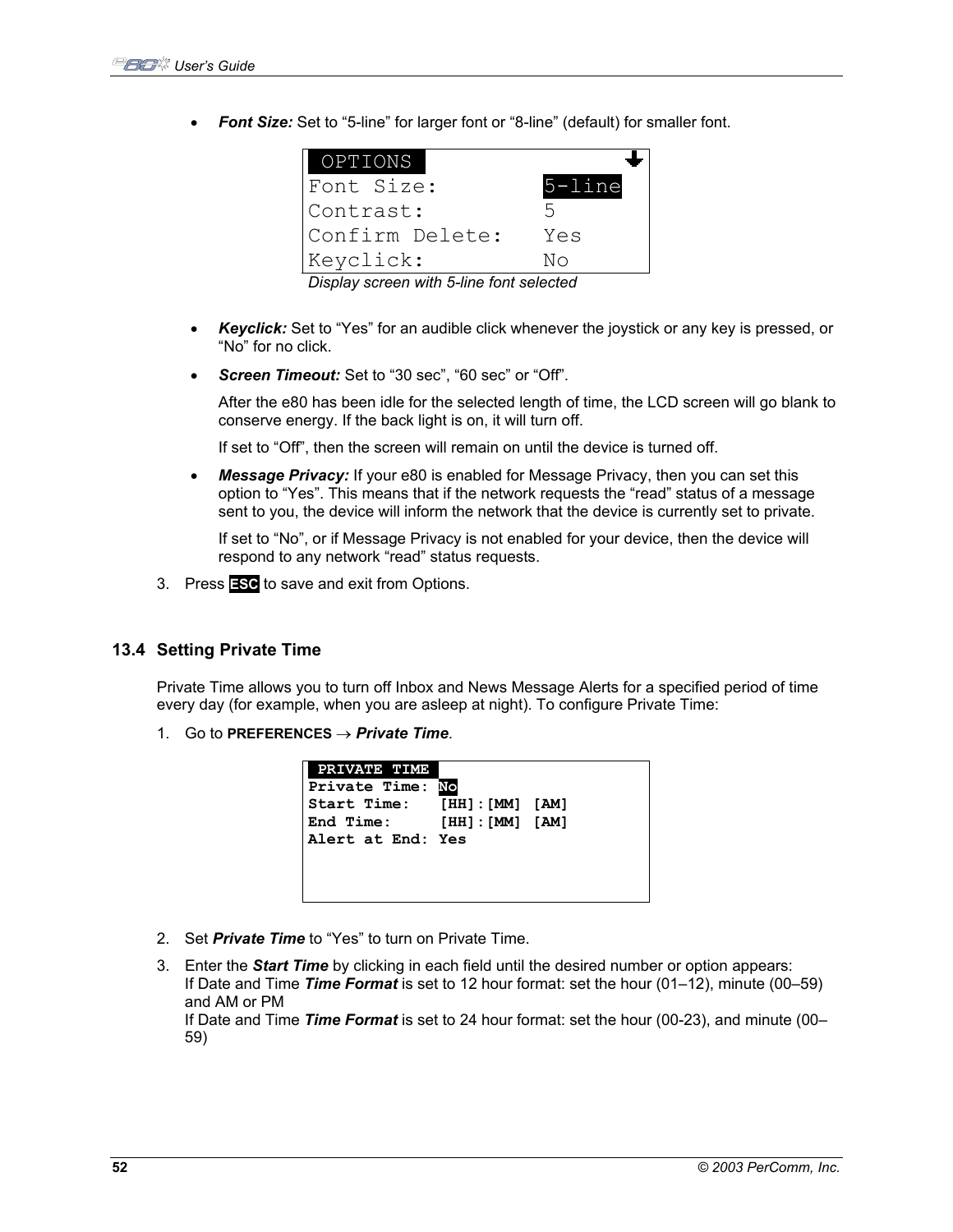- 4. Enter the *End Time* by clicking in each field until the desired number or option appears: If Date and Time *Time Format* is set to 12 hour format: set the hour (01–12), minute (00–59) and AM or PM If Date and Time *Time Format* is set to 24 hour format: set the hour (00-23) and minute (00– 59)
- 5. Set *Alert at End* to "Yes" (default) or "No". When set to Yes, an alert sounds at the end of Private Time if new messages are in the Inbox.
- 6. Press **ESC** to save and exit from Private Time. Private Time is now turned on and will go into effect for the selected time period (from Start Time to End Time).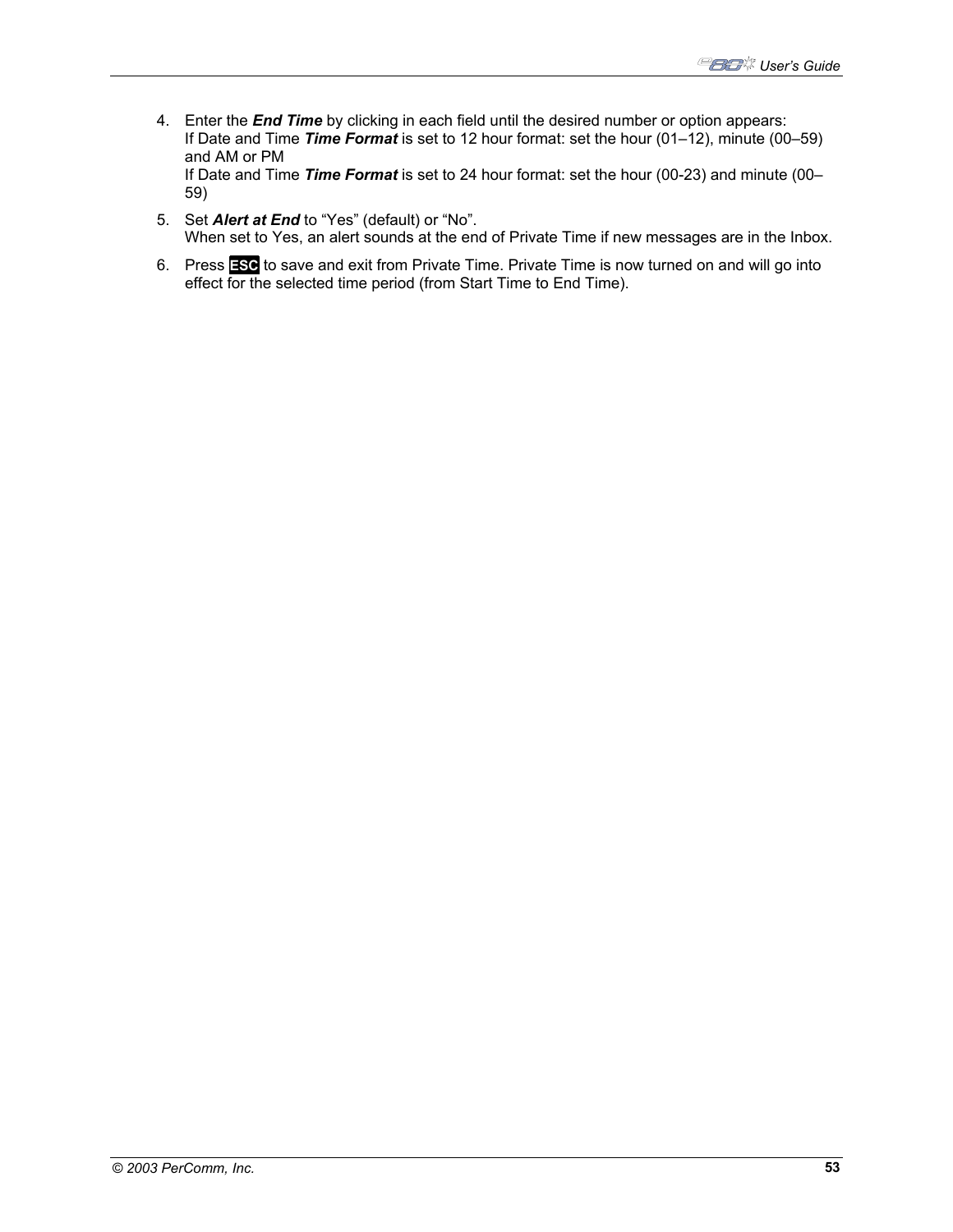## 14. Maintenance

## **14.1 General Care**

Clean with a soft cloth dampened with soap and water.

Do not immerse in water. Do not use alcohol or other cleaning solutions.

Do not expose to excessive heat or extreme shock or moisture.

## **14.2 Battery Care**

The Battery Life Status Indicator will flash on the e80 LCD display screen when the battery needs recharging. Charge the battery as per the instructions in Section 2.4 Charging the Battery on page 7.

## **Removing and Replacing the Battery**

Under normal circumstances your PerComm lithium ion battery should not need replacing for many years. If you do need to replace it, follow these instructions.

First, remove the old battery from the battery cabinet:

- 1. On the rear side of the e80, remove the battery cover by pressing down and outwards (in the direction of the arrows imprinted on the cover) on the cover thumb grip.
- 2. Grip the battery at the thumb hole on the lower side of the battery cabinet and pull the battery upwards and out.





Now, place the new battery in the battery cabinet as per instructions in Section 2.3 Installing the Battery on page 6.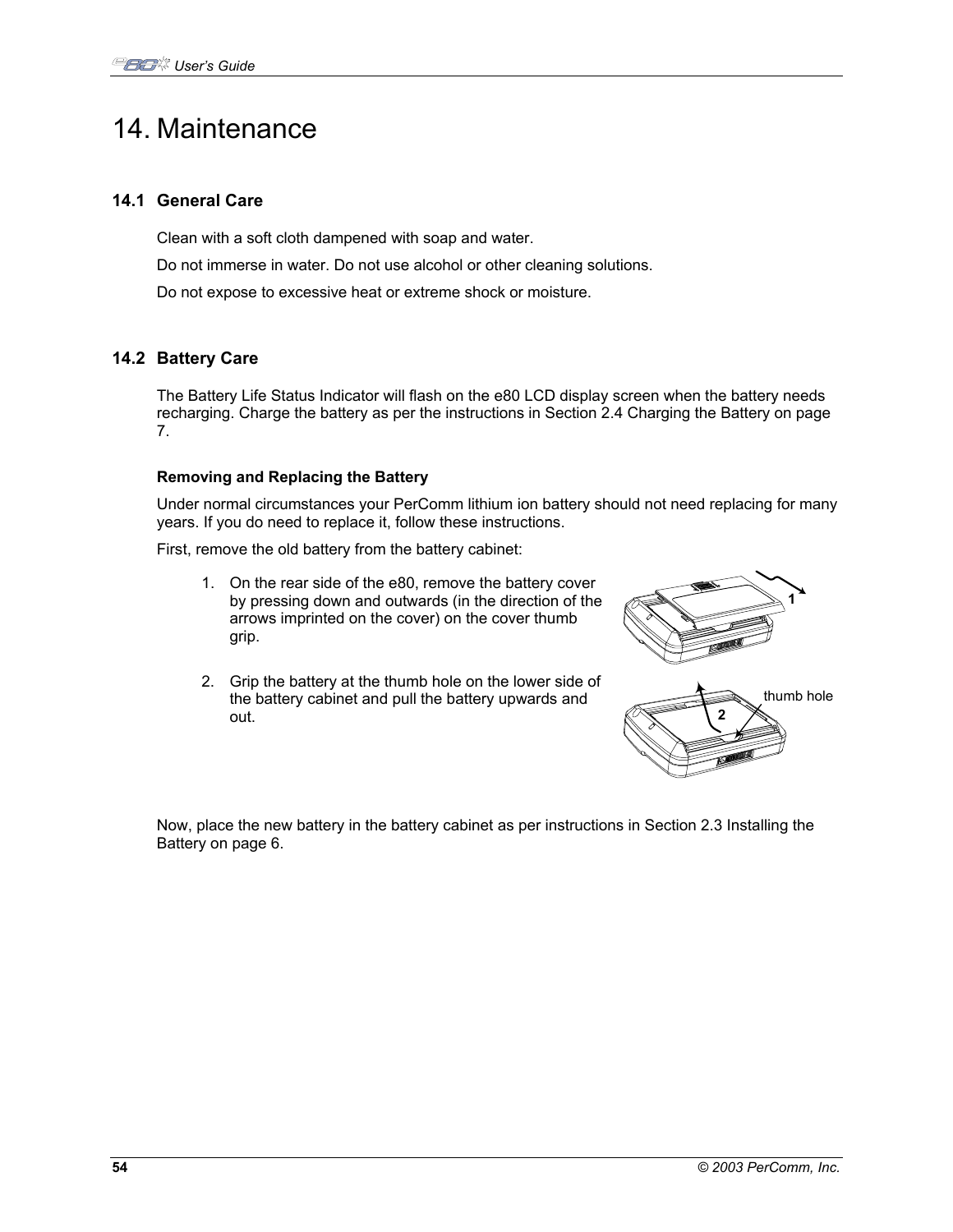# 15. Troubleshooting

| e80 does not turn on                           | Press ALT then SPACE to turn the e80 on.                                                                                                           |
|------------------------------------------------|----------------------------------------------------------------------------------------------------------------------------------------------------|
|                                                | Check the battery: ensure battery is charged, inserted properly,<br>and that the contacts are clean.                                               |
| You can't send messages                        | Check the signal strength meter if there is one. If the signal is<br>weak, move to an open space or, if in a building, move close to a<br>window.  |
|                                                | Check your coverage icon. Ensure you have 2-way coverage; if<br>not then there may not be network coverage in your area.                           |
|                                                | Check your transmitter icon. Is the Transmitter Off? If so, turn on.                                                                               |
| You can't receive messages                     | Check the signal strength meter if there is one. If the signal is<br>weak, move to an open space or, if in a building, move closer to a<br>window. |
|                                                | Check your coverage icon. Ensure you have 2-way coverage; if<br>not then there may not be network coverage in your area.                           |
|                                                | Check your transmitter icon. Is the Transmitter Off? If so, turn on.                                                                               |
| The battery won't charge                       | Check the charger. Ensure the charger is properly plugged in,<br>and that the wall outlet has power.                                               |
|                                                | Check the battery contacts. Ensure contacts are clean.                                                                                             |
|                                                | Check the battery temperature. If it is warm, let it cool before<br>recharging.                                                                    |
|                                                | Is it an old battery? Replace the battery.                                                                                                         |
|                                                | Are you using a PerComm original battery? The e80 is only<br>designed to work with PerComm lithium ion batteries.                                  |
| The battery loses charge<br>faster than normal | Are you in an area of variable coverage? This consumes more<br>power.                                                                              |
|                                                | Is it a new battery? A new battery needs two to three<br>charge/discharge cycles to attain normal performance.                                     |
|                                                | Is it an old battery? Battery performance declines after several<br>years of use.                                                                  |
|                                                | Are you using your e80 in extreme temperatures? At extreme hot<br>or cold temperatures, battery performance is significantly<br>reduced.           |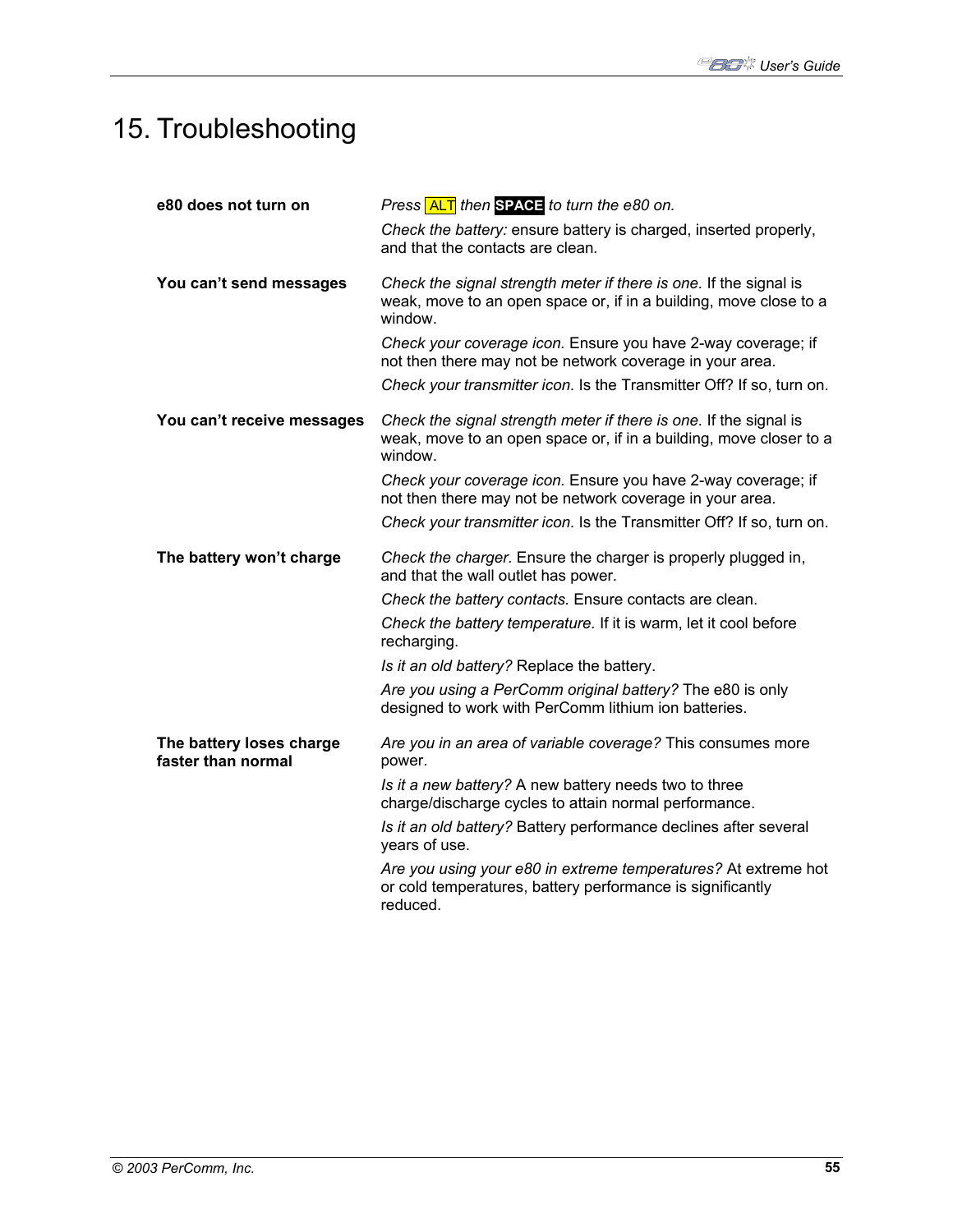# 16. FCC Compliance Statement

This device complies with part 15 of the FCC Rules. Operation is subject to the following two conditions:

- 1. This device may not cause harmful interference
- 2. This device must accept any interference received, including interference that may cause undesired operation.

This device has been tested and found to comply with the limits for a Class B digital device, pursuant to part 15 of the FCC Rules. These limits are designed to provide reasonable protection against harmful interference in a residential installation. This device generates, uses and can radiate RF energy and, if not setup and used in accordance with the instructions, may cause harmful interference to radio communications. However, there is no guarantee that interference will not occur due to a particular use of the device. If this device does cause harmful interference to radio or television reception, which can be determined by turning the device off and on, the user is encouraged to try to correct the interference by one or more of the following measures:

- Reorient or relocate the receiving antenna
- Increase the separation between the device and receiver
- Connect the device into an outlet on a circuit different from that which the receiver is connected
- Consult the dealer or an experienced radio/TV technician for help.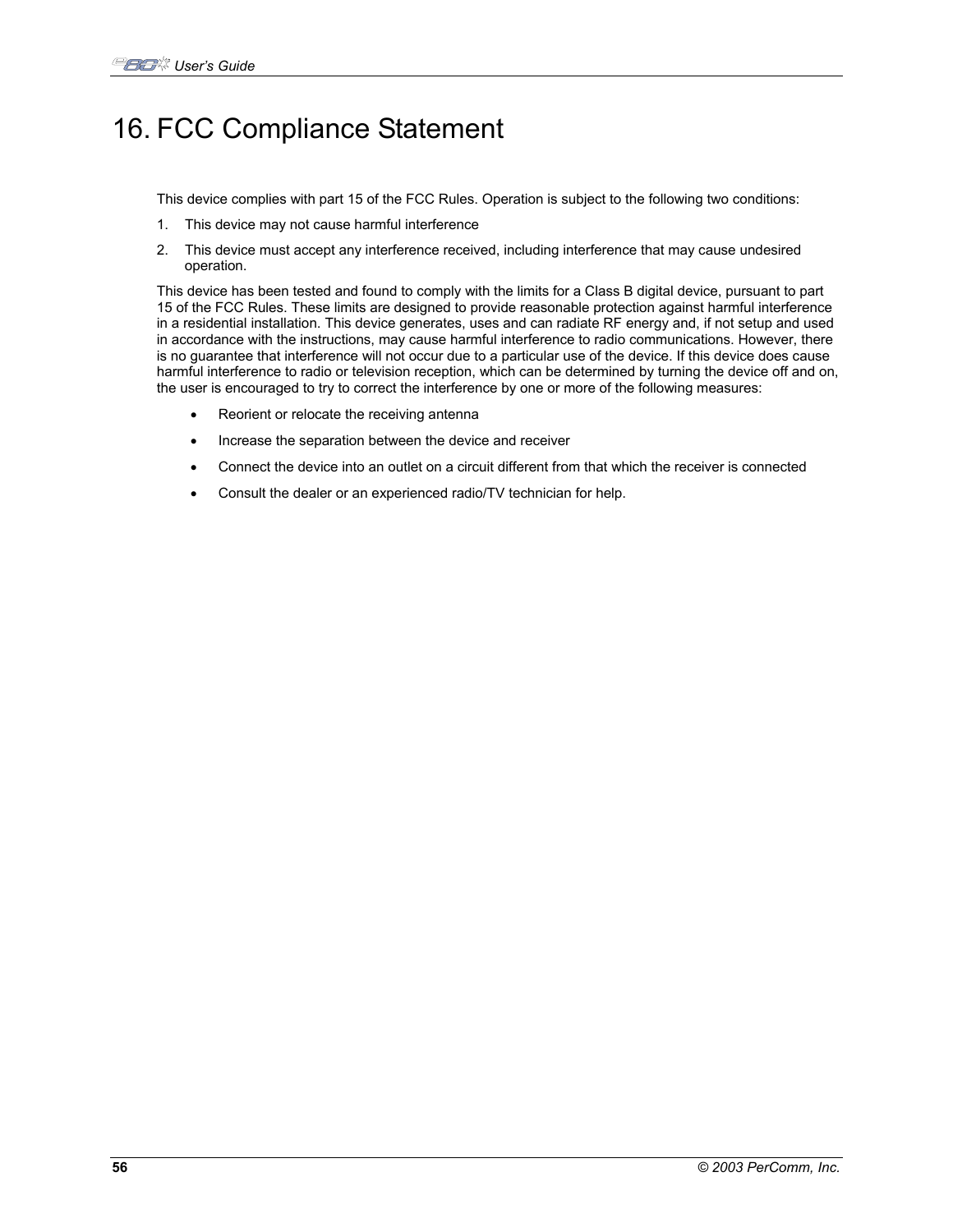# Index

address book adding a new contact, 36 adding a new group, 38 deleting a contact or group, 40 editing a contact or group, 40 set default addresses, 37 shortcuts, 16 alarm clock alert, closing and turning off, 52 indicators/icon, 11 setting snooze mode, 51 setting up, 50 alerts alarm, closing and turning off, 52 inbox, 33 news, 43 playing, 34 setting indicator, 11 turn off/on, 21 ALT key, 13 automatic deletion Inbox, 17 news, 42 personal memory, 17 back light, turning it on/off, 9 battery care, 55 charge indicator, 11 charging, 7 installing, 6 loses charge too fast, 56 removing, 55 won't charge, 56 charging the battery, 7 confirm delete popup, setting, 53 contact list in groups, 38 contacts adding to address book, 36 sending messages to, 23 setting the default address, 37 control keys, 13 coverage indicator, 11 customizing display features, 52 date, setting, 20 DEL key, 13 deleting messages, 30, 31 display contrast, setting, 52 draft messages, editing, deleting, sending, 48 Drafts Folder, saving to, 24 ENTER key, 13

erred messages, 30 ESC key, 13 external connector, 9 folders creating a subfolder, 47 deleting a memo, 46 deleting subfolders, 48 draft messages, managing, 48 editing a subfolder name, 48 insert memo in message, 46 moving mail messages to, 35 moving news messages to, 44 new memo, 45 personal messages, managing, 49 viewing a memo, 45 font size, setting, 53 forwarding messages, 30 function keys, 13 go to main menu, 13, 21 go to status icons, 21 groups, adding to address book, 38 inbox customizing incoming message alert, 33 deleting messages, 30 erred messages, 30 forwarding a message, 30 message symbols, 27 reading a message, 27 replying to a message, 29 installing the battery, 6 joystick, shortcuts, 15 joystick, using the, 15 keyboard locking, 22 shortcuts, 15 using the, 12 keyclick, setting, 53 lanyard, 6 LCD display, 10 contrast adjustment, 52 customizing, 52 main menu icons, 10 status indicators/icons, 11 turning back light on/off, 9 lowercase/uppercase characters, typing, 13 main menu, 10 popup menu, 21 main menu icons on the LCD display, 10 memos creating, 45 deleting, 46